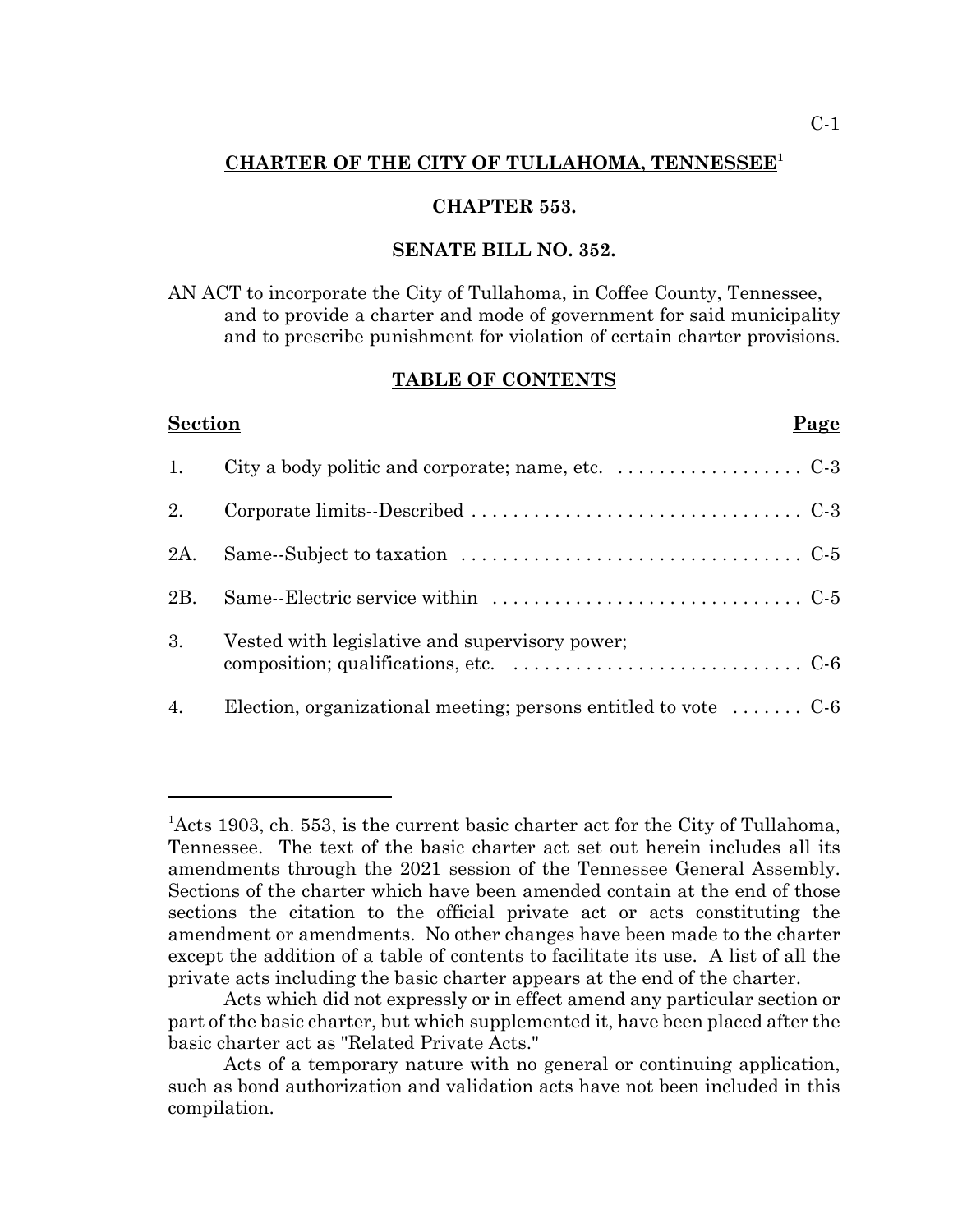|      | <b>Section</b><br>Page                                                                                                                                                                      |  |  |
|------|---------------------------------------------------------------------------------------------------------------------------------------------------------------------------------------------|--|--|
| 5.   |                                                                                                                                                                                             |  |  |
| 6.   | First officers $\dots\dots\dots\dots\dots\dots\dots\dots\dots\dots\dots\dots\dots\dots\dots$                                                                                                |  |  |
| 7.   | Qualifications of mayor; tie vote in election of mayor;<br>authority to fill vacancies other than aldermen; duties                                                                          |  |  |
| 8.   | Authority to appoint officers of city and fix their                                                                                                                                         |  |  |
| 9.   |                                                                                                                                                                                             |  |  |
| 10.  | Taxing and other powers $\dots \dots \dots \dots \dots \dots \dots \dots \dots \dots \dots$                                                                                                 |  |  |
| 11.  |                                                                                                                                                                                             |  |  |
| 12.  |                                                                                                                                                                                             |  |  |
| 13.  |                                                                                                                                                                                             |  |  |
| 14.  |                                                                                                                                                                                             |  |  |
| 15.  | Office of recorder created; election; duties;<br>compensation; powers $\dots \dots \dots \dots \dots \dots \dots \dots \dots \dots \dots \dots \dots$                                       |  |  |
| 16.  | Office of city constable and/or chief of<br>police-created; election and term of office;<br>compensation; bond; duties $\dots \dots \dots \dots \dots \dots \dots \dots \dots \dots$ . C-18 |  |  |
| 16A. | Office of city judge created; creation of city court and                                                                                                                                    |  |  |
| 16B. | Election, compensation, and qualifications of city judge $\dots \dots$ C-21                                                                                                                 |  |  |
| 17.  |                                                                                                                                                                                             |  |  |
| 18.  |                                                                                                                                                                                             |  |  |
| 19.  |                                                                                                                                                                                             |  |  |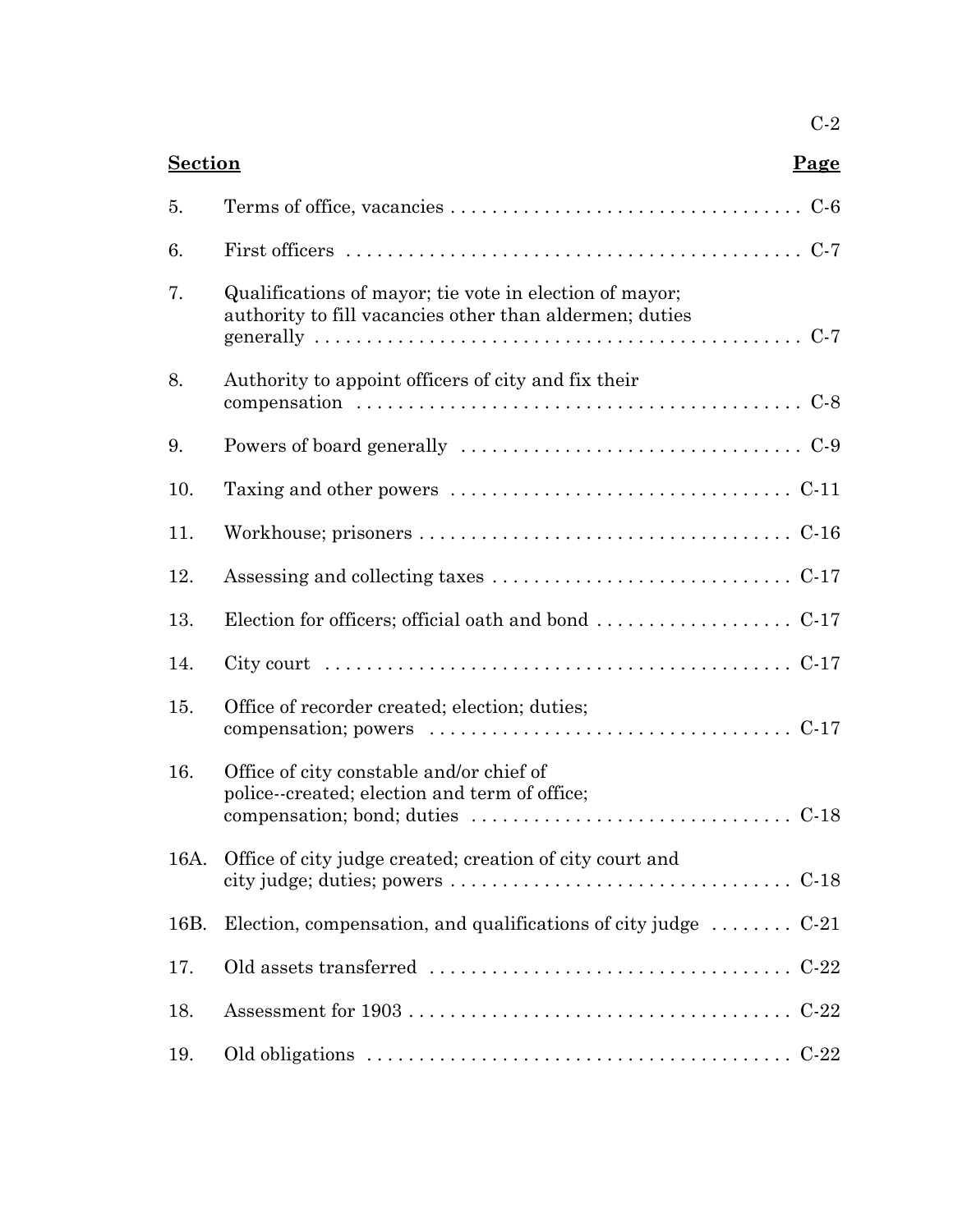| <b>Section</b><br>Page |                                                                                                    |  |
|------------------------|----------------------------------------------------------------------------------------------------|--|
| 20.                    |                                                                                                    |  |
| 21.                    |                                                                                                    |  |
| 22.                    |                                                                                                    |  |
| 23.                    | Old digest adopted $\dots \dots \dots \dots \dots \dots \dots \dots \dots \dots \dots \dots \dots$ |  |
| 24.                    |                                                                                                    |  |
| 25.                    |                                                                                                    |  |
| 26.                    |                                                                                                    |  |
| 27.                    |                                                                                                    |  |
| 28.                    |                                                                                                    |  |
| 29.                    |                                                                                                    |  |
| 30.                    | Distribution to counties of electric system payments                                               |  |
| 31.                    |                                                                                                    |  |
| 32.                    |                                                                                                    |  |
| 33.                    |                                                                                                    |  |

C-3

**Sec. 1. Be it enacted by the General Assembly of the State of Tennessee**, That the City of Tullahoma, in the County of Coffee, and the inhabitants thereof, are hereby constituted a body politic and corporation by the style and name of the City of Tullahoma and shall have perpetual succession by the corporation name; may sue and be sued, plead and be impleaded, grant, receive, purchase and hold real, mixed and personal property, and dispose of the same for the benefit of said City, and may have and use a corporation seal and change it at its pleasure. [As replaced by Priv. Acts 1951, ch. 513, § 1]

**Sec. 2. Be it further enacted**, That the boundaries and corporate limits of the City of Tullahoma shall embrace and encompass the territory within the following boundaries, to wit: Beginning at a point on the West bank of Rock Creek, said point being the Southerly existing corporation corner, thence with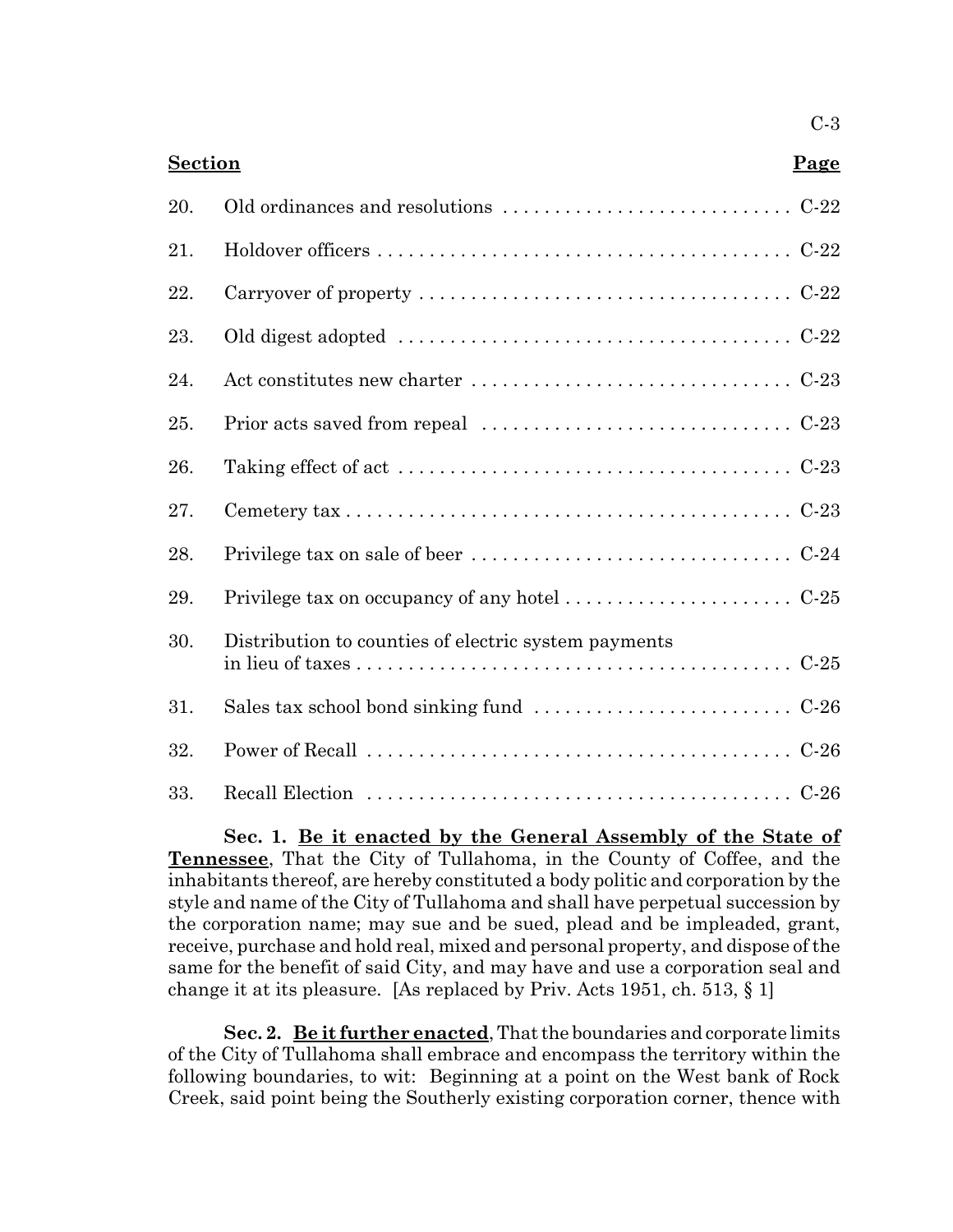the meanders of Rock Creek approximately 1100 feet to a stake by a poplar tree on West Bank of Rock Creek; thence North 86 degrees 30 minutes West 1360 feet to a point, thence at right angles 980 feet to the existing corporate limit line; thence North 64 degrees 30 minutes West 2250 feet; thence North 25 degrees 00 minutes West 2710 feet; thence North 88 degrees 00 minutes West, 1020 feet; thence due north 370.5 feet; thence North 30 degrees 00 minutes West, 858 feet; thence South 52 degrees 30 minutes West 379.5 feet; thence due West 1930.5 feet; thence South 2 degrees 16 minutes East, 1268 feet; thence South 89 degrees 58 minutes West, 848.9 feet; thence North 2 degrees 17 minutes West, 3003 feet; thence North 87 degrees 44 minutes East, 589.9 feet; thence North 1 degree 00 minutes East, 1097.2 feet; thence South 67 degrees 30 minutes East, 527 feet; thence North 31 degrees 00 minutes East 420 feet; thence South 67 degrees 30 minutes East along southwesterly side of old Shelbyville Road to the Northwesterly intersection of the old Shelbyville Road and the City Dump Road, approximately 1725 feet; thence North 85 degrees 00 minutes East, along the northerly side of said old Shelbyville Road, to a stake in the boundary line between Ennis and Weeks; thence along property line North 3 degrees 4 minutes East 391.7 feet to a stake; thence North 31 degrees 5 minutes West 437.15 feet to an iron pipe; thence North 3 degrees 4 minutes West 877.7 feet to an iron pipe; thence South 75 degrees 9 minutes East 244.6 feet to an iron pipe; thence North 18 degrees  $45^1$  minutes 1052 feet to a point in the southeasterly corner of William Northern Field tract; thence in a northwesterly direction along an easterly boundary of William Northern Field Tract, approximately 1241.5 feet to the westerly side of Ledford Mill Road; thence northwesterly, along the westerly side of said Ledford Mill Road, 750 feet to William Northern Field property line; thence running eastwardly with the southerly line of William Northern Field property, 2023 feet to a marker on the westerly side of U. S. Highway 41A, thence crossing said Highway No. 41A, and running North 50 degrees 00 minutes East 580 feet to the westerly side of the Tullahoma-Normandy Gravel Road; thence South 37 degrees 30 minutes East, 680 feet; thence North 52 degrees 30 minutes East; 720 feet; thence North 65 degrees 45 minutes East, 1540 feet to the Tullahoma-Ovoca Road; thence South 22 degrees 30 minutes East, along the westerly side of Tullahoma-Ovoca Road, 880 feet; thence south 87 degrees East, 3910 feet to a point approximately 15 feet from the easterly side of the Old Ovoca Road; thence South 4 degrees 00 minutes West, 2660 feet; thence South 83 degrees 30 minutes East, 2300 feet; thence South 39 degrees 00 minutes East, 336 feet; thence North 31 degrees 30 minutes East, 2172 feet; thence North 52 degrees 30 minutes East, 1000 feet, to a point on southerly side of East Lincoln Street; thence continuing on said southerly margin North 49 degrees 30 minutes East 2000.1 feet in the easterly margin of

<sup>&</sup>lt;sup>1</sup>For redescription and annexations see § 1-109 in the code and the footnote thereto.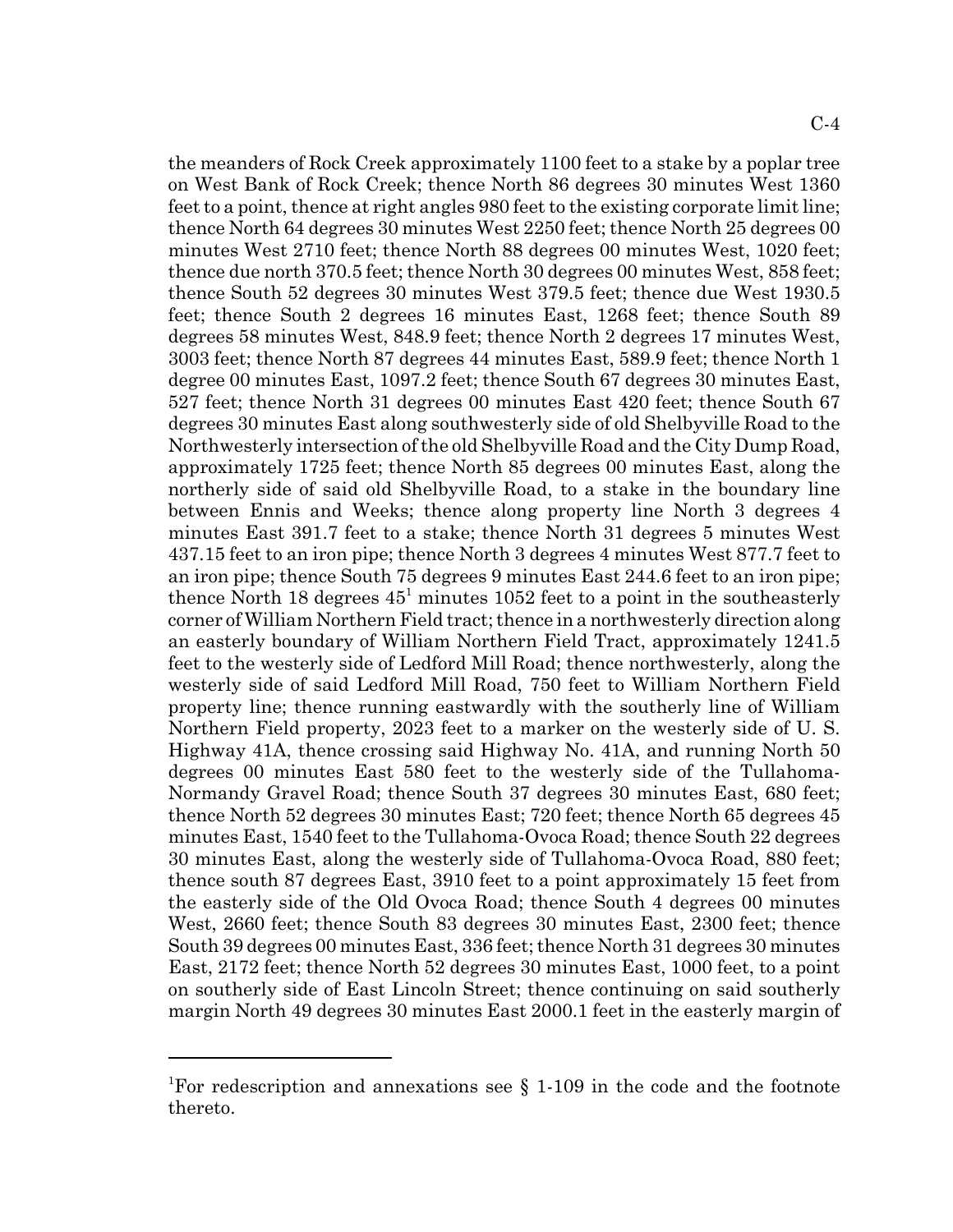Wesley Street; thence South 32 degrees 30 minutes East 500 feet to the northwesterly corner of lot number one (1), Block "B" of the M. P. King Sub-Division; thence at right angles a distance of 150 feet to the northeasterly corner of said lot one (1) Block "B" in said sub-division; thence South 32 degrees 30 minutes East 1440 feet to the branch line of N. C. & St. L. right of way; thence South 51 degrees 00 minutes West parallel with said right of way 2763 feet to a point in southeasterly corner of the existing corporate limit line; thence running southwestwardly along the northerly right of way of the branch line of the N. C. & St. L. Railroad 4178 feet; thence at right angles and running southwardly 625 feet to Camp Forrest marker on the southerly side of East Carroll Street; thence running southwesterly, with Camp Forrest property line, 810 feet; thence running southeastwardly with said Camp Forrest property line, 1155 feet; thence at right angles and running northeastwardly, 1570 feet to a point in Camp Forrest property line, which point is approximately 600 feet North of Forrest Boulevard; thence at right angles and running southeastwardly, along the westerly side of Camp Forrest Road, 3948 feet to the Coffee-Franklin County line; thence running southwestwardly with the Coffee-Franklin County line 4110 feet to the easterly right-of-way of the main line of the N. C. & St. L. Railroad; thence running northwardly with the easterly right of way of said N. C. & St. L. Main line, 3302 feet; thence South 55 degrees 45 minutes West 4750 feet to a point on West bank of Rock Creek, same being the point of beginning. [As amended by Priv. Acts 1905, ch. 347; Priv. Acts 1923, ch. 510; Priv. Acts 1931, ch. 466; replaced by Priv. Acts 1943, ch. 334, § 1; Priv. Acts 1951, ch. 513, § 2; and Priv. Acts 1953, ch. 466, § 1]

**Sec. 2A. Be it further enacted**, That all the property within the boundaries defined in Section 2 hereof shall be within the corporate limits of the City of Tullahoma, Tennessee, and subject to taxation by said City, as other property is now taxed, provided that any property brought within the corporate limits of said City by this Act which was not heretofore in said limits, shall not be liable for tax by said City for the year 1951. [As added by Priv. Acts 1943, ch. 334 § 1; amended by Priv. Acts 1951, ch. 513, § 1(3); and replaced by Priv. Acts 1951, ch. 513, § 2]

**Sec. 2B. Be it further enacted**, That it is expressly forbidden and shall be unlawful for any public and/or private utility, firm, partnership, association and/or corporation, or any person, other than the City of Tullahoma municipally owned and operated Electric Power System, and the Tennessee Valley Authority, to extend any electric power line or lines, and/or electric power services for the purposes of furnishing electricity to consumers, into and within the corporate boundary lines of the City of Tullahoma as herein and hereby established. [As added by Priv. Acts 1943, ch. 334, § 1, and replaced by Priv. Acts 1951, ch. 513, § 2]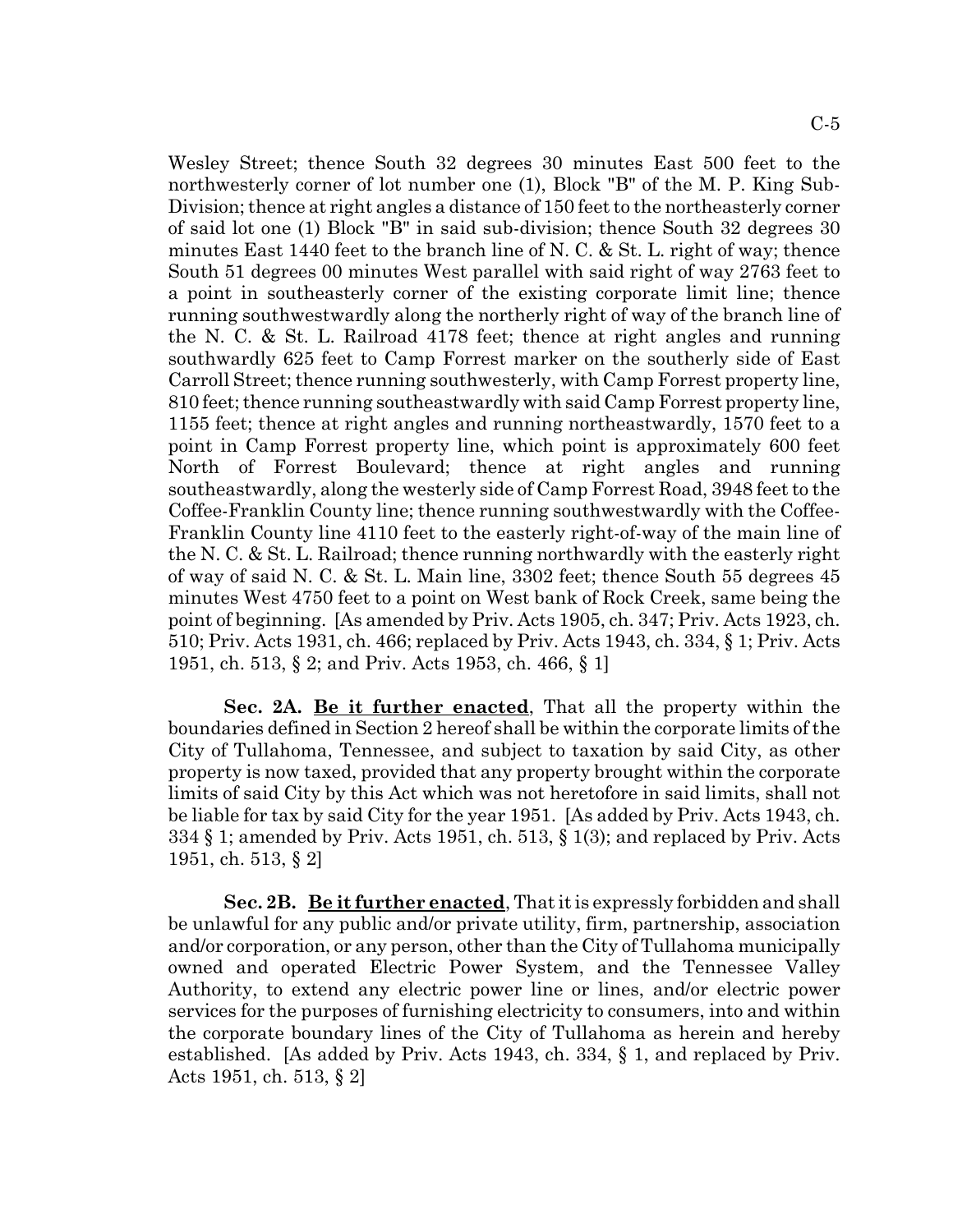**Sec. 3. Be it further enacted**, That the legislative and supervisory power of the city is vested in the Board of Mayor and Aldermen elected under this charter. The Board of Mayor and Aldermen shall consist of the Mayor and six (6) members, chosen by the qualified voters of the city. No person shall be an Alderman unless he be a citizen of the State of Tennessee and a bona fide resident of the city for which he is elected. Any alderman, after his election removing from the city, thereby vacates his said office. [As amended by Priv. Acts 1951, ch. 513, § 1(3)]

**Sec. 4. Election, organizational meeting; persons entitled to vote**. Any election for Mayor and Aldermen required in Section 5 shall be held on the first Thursday in August. The newly elected Mayor and Aldermen shall be sworn into office and organize on the second Monday in August following their election.

In all elections and referendums held in the City for any purpose, persons who are qualified to vote for members of the General Assembly and who have resided in the City's corporate limits for a time sufficient to be qualified voters in accordance with general law shall be qualified to vote in a City election or referendum. Persons who reside outside the City's corporate limits, but who are a resident of Coffee, Franklin, Bedford or Moore counties and who own, within the City's corporate limits, at least fifty percent (50%) freehold interest in real property, commercial or residential, and assessed for real estate tax purposes for five thousand (\$5,000) or more, shall be qualified to vote in a City election or referendum. However, no more than two (2) persons, based upon the ownership of an individual tract of property regardless of the number of property owners shall be permitted to vote. Such election shall be held as now and as may hereafter be provided by the laws of the State of Tennessee for such elections. [As amended by Priv. Acts 1907, ch. 405, § 1; replaced by Priv. Acts 1974, ch. 241, § 1; and Priv. Acts 1983, ch. 8, § 1; and amended by Priv. Acts 2008, ch. 103, § 10]

**Sec. 5. Terms of office, vacancies**. The terms of the Mayor and two aldermen elected on the first Thursday in August 2020 shall be extended from the first Thursday in August 2023 until the first Thursday in August 2024, or until their successors are elected and qualified. This will result in an increase of approximately twelve months in the terms of the mayor and aldermen elected in August 2020. Thereafter, elections will be held for these seats for a four year term beginning with the elections held in August 2024.

The terms of the two aldermen elected on the first Thursday in August 2018 shall be extended from the first Thursday in August 2021 until the first Thursday in August 2022, or until their successors are elected and qualified. This will result in an increase of approximately twelve months in the terms of the aldermen elected in August 2018.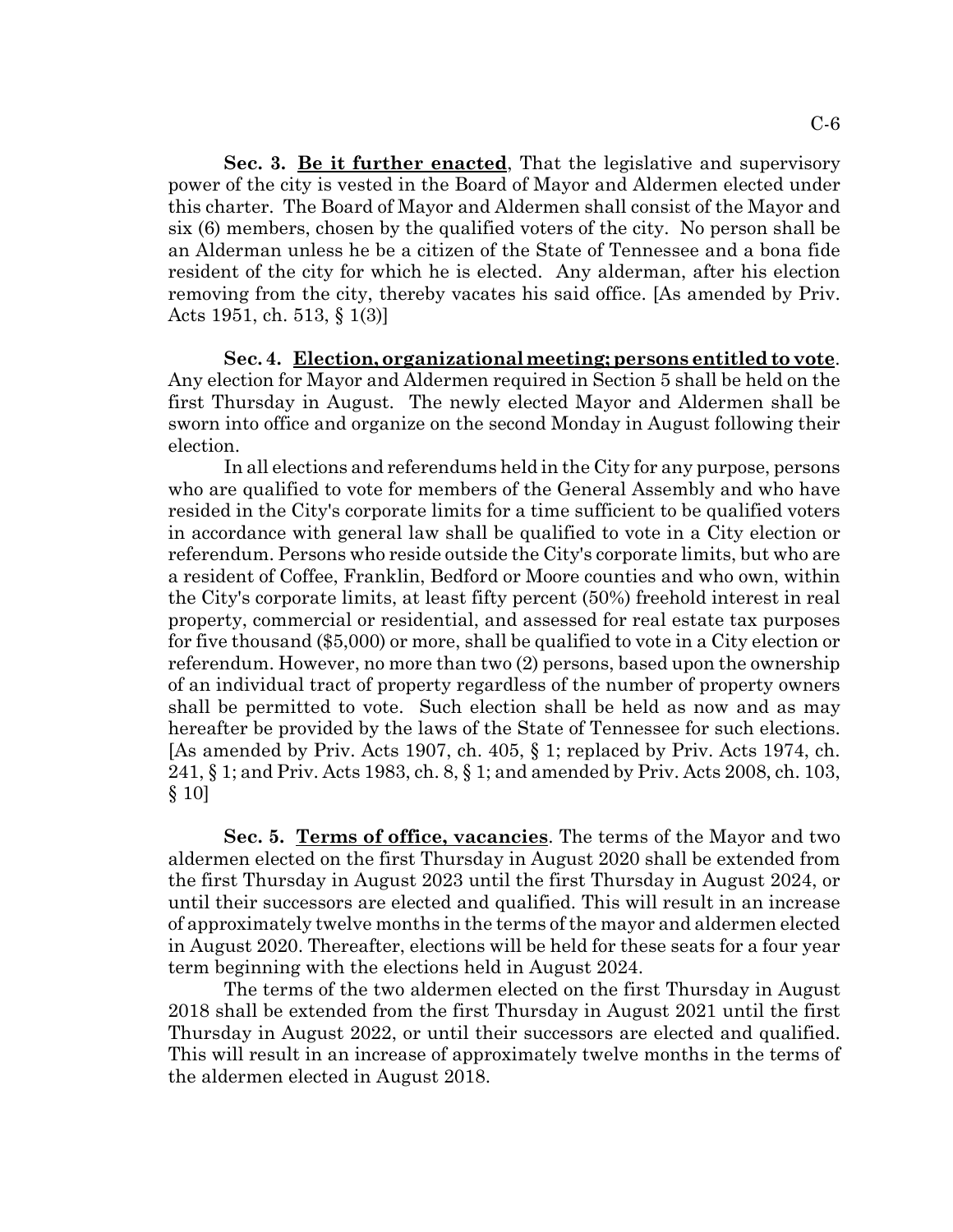The terms of office of the two aldermen elected in August 2019 shall not be effected nor extended.

The three candidates who receive the highest number of votes in the August 2022 election shall each be elected for a four year term and thereafter, elections will be held for these seats every four years beginning with the elections held in August 2026.

The candidate receiving the fourth highest number of votes in the August 2022 election shall be elected for a two year term, until the first Thursday in August 2024, or until their successors are elected and qualified. Thereafter, elections will be held for this seat every four years beginning with the elections held in August 2024.

In the event of the vacancy by reason of the death, resignation, or removal of the Mayor or any one (1) or more of the Aldermen, the Board shall have the power to fill the vacancy or vacancies by majority vote of said Board of Mayor and Aldermen, said vacancies to be filled until the expiration of the term of office so vacated. Any appointment(s) required in this section shall be made by majority vote of the Board of Mayor and Aldermen within one month of any vacancy. The Mayor and any Aldermen elected under the provisions of this section shall be so elected until their successor is elected and qualified; except as otherwise provided in the Charter of the City of Tullahoma. [As amended by Priv. Acts 1907, ch. 405, § 1; replaced by Priv. Acts 1974, ch. 241, § 2; amended by Priv. Acts 1979, ch. 59, § 2; and replaced by Priv. Acts 1983, ch. 8, § 2; amended by Priv. Acts 2005, ch. 40; and replaced by Priv. Acts 2021, ch. 17]

**Sec. 6. Be it further enacted**, That from the date of the passage of this Act, until the election and qualifications of the Mayor and Aldermen provided in this charter, the Board of Mayor and Aldermen of said City of Tullahoma shall be and consist of the present Mayor and Aldermen thereof, to wit: John B. Carroll, Mayor; M. Troxler, Frank McDowell, George Book, W. R. Marshall, Lee Hudson and J. Hufsteller, aldermen, or any successor that may be elected under the provisions of this Act to fill any vacancies that may occur in said board by reason of the death, resignation or removal of any one or more of said Mayor or Aldermen; provided, also, that said Board of Mayor and Aldermen above designated, shall remain in office until their successors are duly elected and installed. [As amended by Priv. Acts 1951, ch. 513, § 1(3)]

**Sec. 7. Be it further enacted**, That no person shall be elected Mayor who is not at the time of his election a citizen of the State of Tennessee and a bona fide resident of the city. When two or more shall have an equal number of votes for the office of Mayor, the election shall be decided by the majority of the votes of the council-elect. The Mayor may fill all vacancies occurring in any office except the Aldermen, until the same be filled by the election by the Board of Mayor and Aldermen. It shall be the duty of the Mayor to preside at all meetings of the Mayor and Aldermen, to see that all the ordinances of the city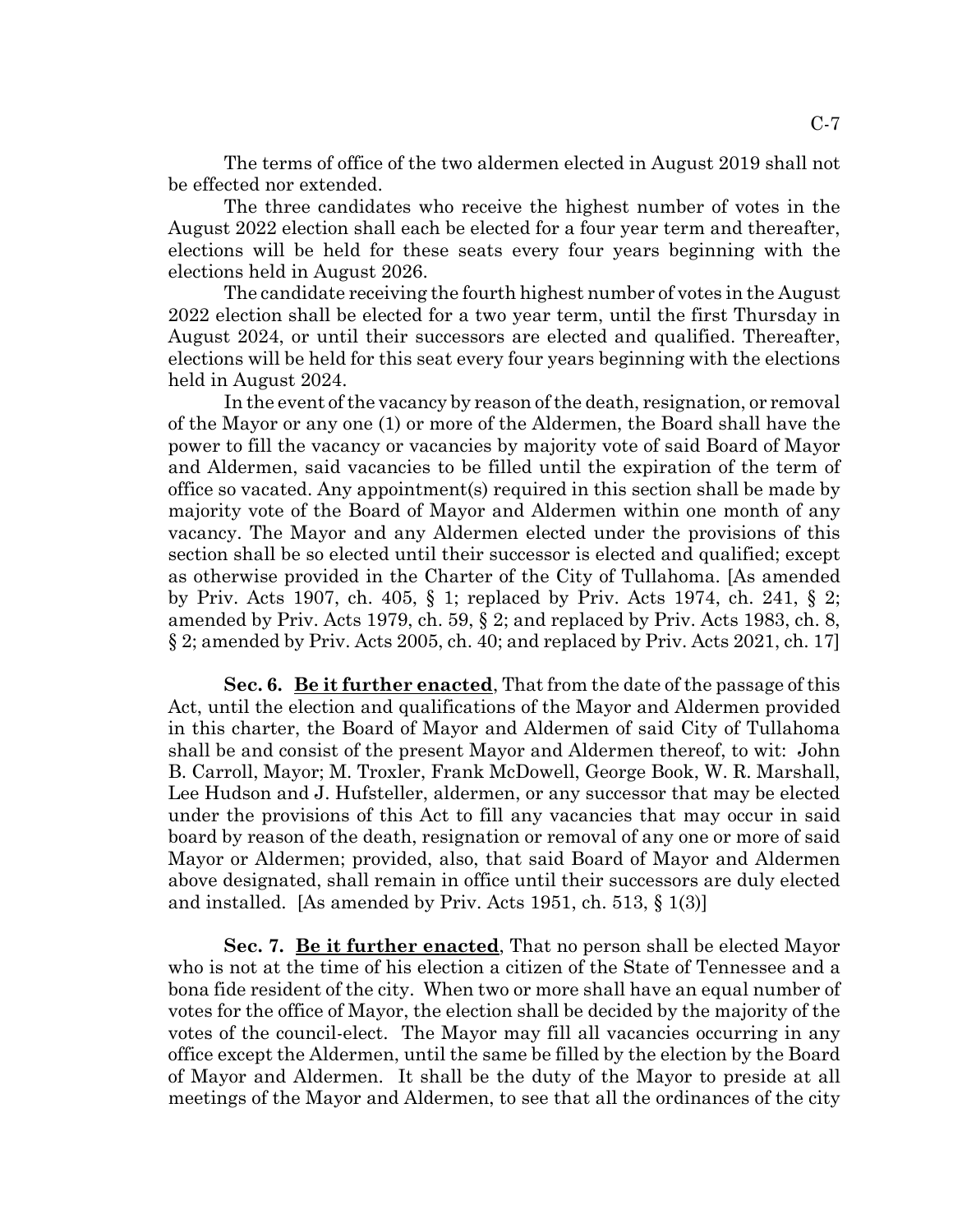are duly enforced, respected and observed within the city; to take an oath of office before he enters upon the duties of the same, and to call special session of the council when he may deem it expedient. [As amended by Priv. Acts 1951, ch. 513, § 1(3); Priv. Acts 1959, ch. 277, § 1; and Priv. Acts 1963, ch. 39]

**Sec. 8. Be it further enacted**, That (a) The Mayor and Aldermen shall have full power and authority to appoint officers, servants and agents of the corporation, such as they may deem necessary and provide for by ordinance. They shall also fix the compensation of such officers; provided, however, that the Board of Mayor and Aldermen of the City of Tullahoma, be hereby empowered to create a Board of Education for said City and to establish the number of members of said Board at seven (7).

(b) Be it further enacted, That the board of public utilities, having heretofore been created by the Board of Mayor and Aldermen of the City of Tullahoma pursuant to Tennessee Code Annotated, Sections 6-1507 and 6-1508, is hereby increased from three (3) members to five (5) members. Four (4) members of such board shall be nominated and elected by the Board of Mayor and Aldermen and one (1) member shall be a member of the Board of Mayor and Aldermen, who shall be appointed by the Mayor, pursuant to the provisions of Tennessee Code Annotated, Section 6-1508. The two (2) additional members shall be nominated and appointed as though they were original members, pursuant to Tennessee Code Annotated, Section 6-1508, to serve for initial one (1) and three (3) year terms, respectively, with those members currently serving on such board. All other provisions of Tennessee Code Annotated, Title 6, Chapter 15, not inconsistent herewith are hereby adopted by the City of Tullahoma and incorporated within this charter for all purposes.

(c) Be it further enacted, That the Mayor and/or the Board of Mayor and Aldermen, as the appointing authorities for the officers, servants and agents, such as members of the Tullahoma Utilities Board, Industrial Development Board of the City of Tullahoma, Tennessee, Tullahoma Municipal-Regional Planning Commission, Tullahoma Housing Authority, Tullahoma Board of Education, the Tullahoma Municipal Airport Authority, the Duck River Utility Commission, are hereby empowered to remove any of these officers, servants and agents or members of these boards, commissions or agencies, where removal provisions are not provided for under the laws of the State of Tennessee, the removal procedure shall be accomplished as follows:

(1) The Mayor may remove any officer, servant, agent, or board or commission member appointed by him, for cause, but only after the appointee is given a copy of the charges against him at least ten (10) days prior to a hearing thereon. The date of the hearing shall be set forth in the notice of charges given to the appointee. The notice shall be mailed by certified mail to the appointee at his last known address at least ten (10) days prior to a hearing thereon. The appointee shall have the opportunity to be heard in person or by counsel at the hearing.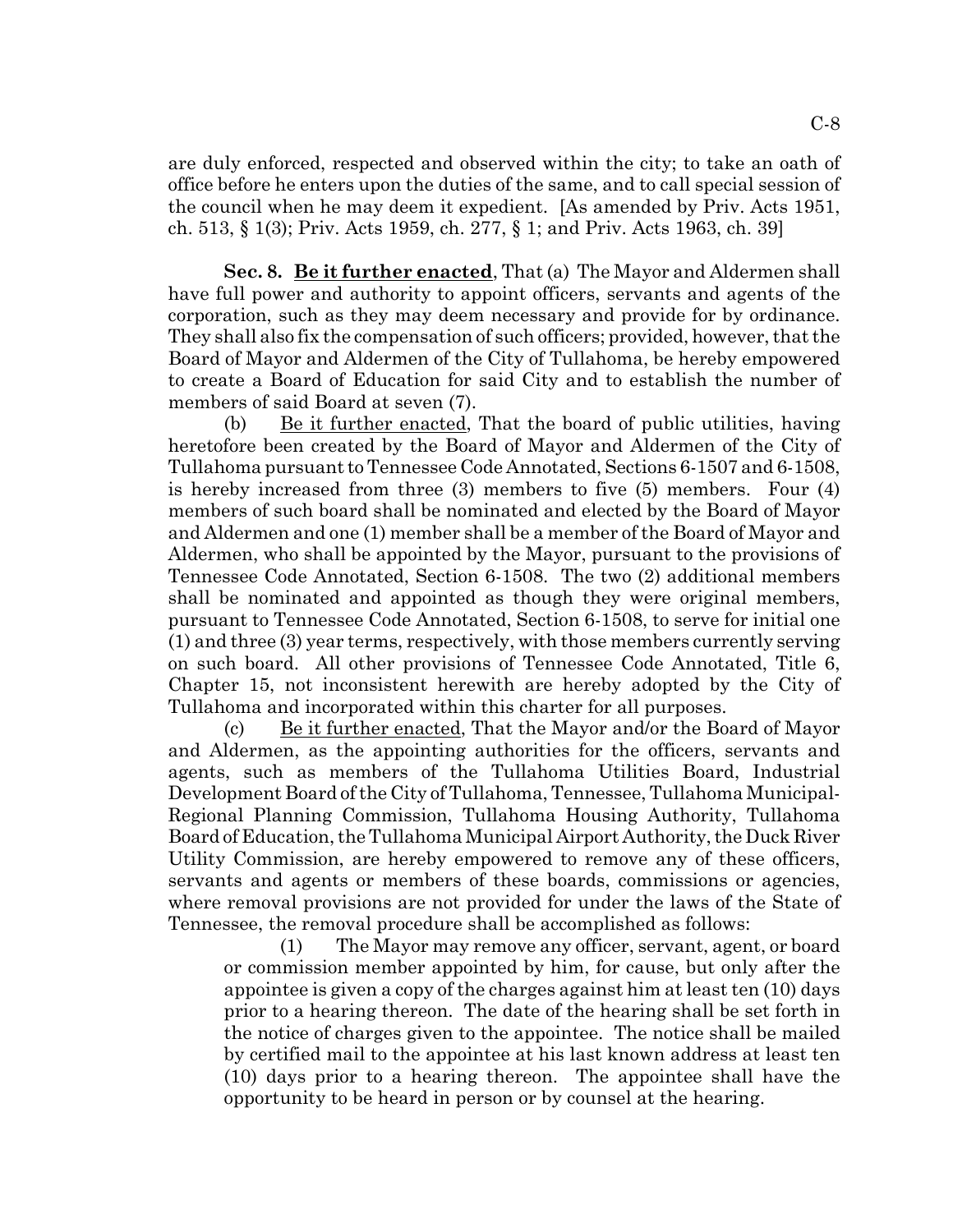(2) Any officer, servant or agent or member of any board, agency or commission appointed or elected by the Board of Mayor and Aldermen may be removed, for cause, from office upon a vote of a majority of the members of the board, but only after preferment of formal charges against him. Upon motion of the board, properly approved, written charges shall be furnished to the appointee at least ten (10) days prior to a hearing thereon. The date of the hearing shall be set forth in a written notice of charges to be given to the appointee. The notice shall be mailed by certified mail to the appointee at his last known address, at least ten (10) days prior to a hearing thereon. The appointee shall have an opportunity to be heard in person or by counsel at the hearing. After the hearing, the appointee may be removed upon the affirmative vote of the majority of the members of the Board of Mayor and Aldermen. [As amended by Priv. Acts 1976, ch. 248, § 1; Priv. Acts 1979, ch. 135, § 1; and Priv. Acts 1983, ch. 39, § 1]

#### **Sec. 9.**

(a) The corporation aforesaid shall have full power and authority to pass all ordinances necessary to health, convenience, safety and general welfare of the inhabitants within the meaning of this act as fully as if specifically authorized as if the powers were expressly conferred; to have and exercise all powers which now are or hereafter would be competent for this charter to specifically enumerate, as fully and completely as though said powers were specifically enumerated herein and no enumeration of particular powers by this charter shall be held to be exclusive; to construct, purchase, acquire, by condemnation or otherwise, lease, own, operate and maintain an electric power plant and distribution system, telecommunications system, water pumping plant and distribution system, sewage disposal system, and/or any other utilities, or any estate or interest therein or part thereof or the use of any such utility, and to furnish the product or service of any said utilities for its own uses and purposes and to the general public within or without the city; to fix and regulate the charges of such products and services; and the right to sell, lease, mortgage, pledge or otherwise dispose of any said utilities or any part thereof; the right to purchase electric power, telecommunications, gas, water or other products for distribution, for the use of the city and for sale to the general public, and to make all contracts and to do all things in regard to any of such things that may appear advisable for the city; the right to provide "telecommunications service" to any person, firm, corporation or any other user or consumer of telecommunications service as defined hereinbelow; to expend funds of other utility systems for the construction, acquisition, operation, maintenance and improvement of telecommunications facilities provided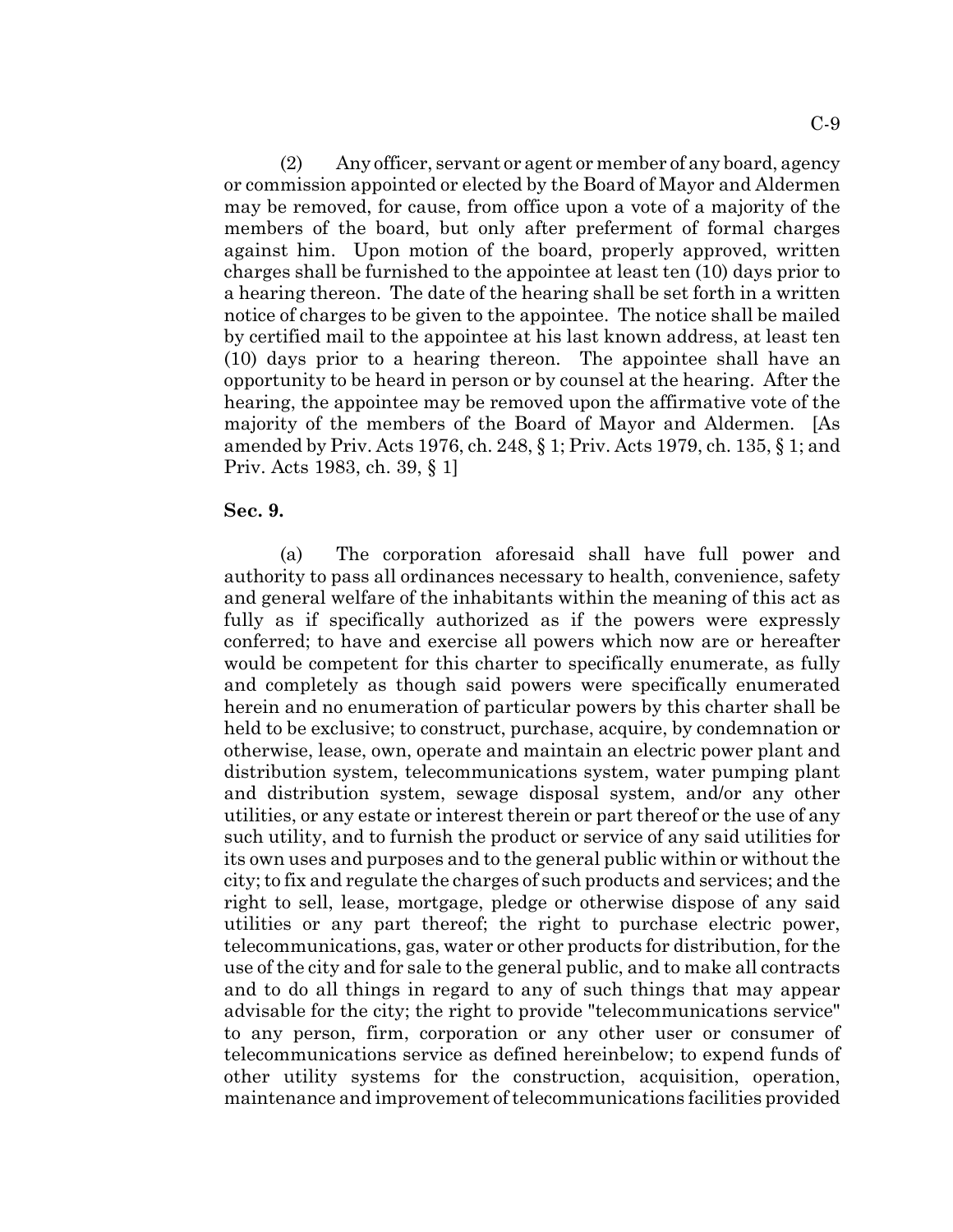such is permitted by the general law of the State of Tennessee; to enact and pass such laws and ordinances as are necessary to preserve the health of the inhabitants of said city, prevent and remove nuisances; to establish night watch and patrol; to ascertain when necessary the boundaries and location of streets, lots and alleys; to restrain and prohibit gaming; to provide for licensing and regulating theatrical and other public exhibitions of shows and sleight-of-hand performances in the limit of said city; to regulate and restrain disorderly assemblies, riots, drunkenness, profane swearing or obscence language or behavior; to levy and collect taxes upon all such property and privileges as are taxable by the laws of this State; to appoint and organize fire companies, and to enact such laws and ordinances as may be necessary to guard against fire; to impose and appropriate fines and forfeitures for any breach of their by-laws and ordinances; to provide for grading, graveling and paving streets, alleys and sidewalks, the removal of obstructions and suppression of all disorderly conduct whereby the citizens of said city shall be disturbed or their safety in danger; to impose proper punishment for the cruelty to animals, to elect a recorder, and to pass all such laws and ordinances necessary to carry the intent and meaning of this act into effect, provided they are not incompatible with the laws of this State.

The Mayor and Aldermen of the City of Tullahoma be, and they are hereby, authorized and empowered to grant to persons, firms, and corporations the right to use and occupy such highways or parts of highways in said town, for such time, upon such terms and conditions, and for such purposes as may seem to the said Mayor and Aldermen proper; provided, the said use and occupancy so granted does not interfere with the public use of the said highways or become a nuisance.

And the said corporation is hereby authorized and empowered to contract with railroad corporations by ordinance for the elevation or depression of railroad tracks crossing streets and alleys, and for the construction of subways and viaducts under or over such tracks, and in making such contracts to open, close and abolish such streets and alleys as may be necessary and said corporation is further authorized and empowered to grant to railroad corporations the privilege of construction railroad tracks across streets for the purpose of providing spur tracks to manufacturing or other industrial enterprises.

The term "telecommunications" or "telecommunications service" means the offering of telecommunications for a fee directly to the public, or to such class of users as to be effectively available directly to the public regardless of the facilities used, including, but not limited to, voice, data, and video transmissions; load control; meter reading; appliance monitoring; power exchange, billing or any other telecommunications service(s) that may be provided, as allowed by law, including servicing and repairing related equipment.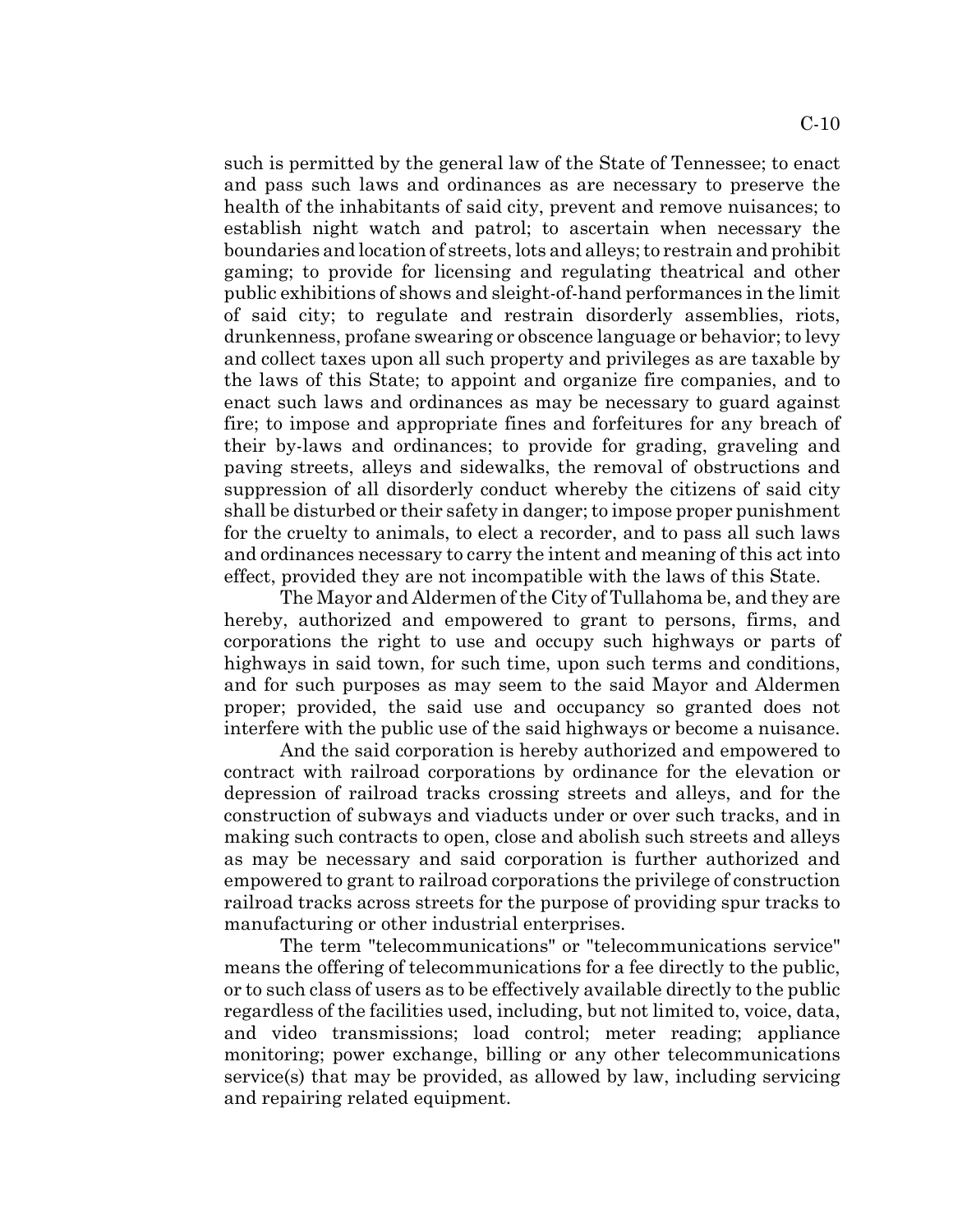(b) The City is authorized to transfer to the Tullahoma Utilities Authority (the "Authority") created by the Private Acts of the State of Tennessee (the "Tullahoma Utilities Authority Act"), all its right, title, and interest in and to all the assets in the City's water, wastewater, electric, and telecommunications systems currently under the jurisdiction and control and being operated and maintained for the City by the Tullahoma Utilities Board, including all real and personal property, tangible or intangible, and any right or interest in any such property, whether or not subject to mortgages, liens, charges, or other encumbrances, and all appurtenances, contracts, leases, franchises, and other intangibles. The transfer shall be authorized by resolution of the Board of Mayor and Aldermen adopted on one (1) reading and shall be accomplished through documents and instruments authorized by said resolution and executed by such officers of the City as shall be designated by said resolution. A transfer to the Authority in accordance with the terms hereof shall not be deemed a disposition of assets for purposes of

Tennessee Code Annotated, § 7-52-132. (c) Notwithstanding Section 2B of the city charter, the City is hereby authorized, by resolution of the Board of Mayor and Aldermen to grant a franchise to the Authority to provide within the corporate limits of the city any and all of the services that it is authorized to provide under applicable law upon such terms and conditions as shall be prescribed by the Board of Mayor and Aldermen.

(d) Upon the Tullahoma Utilities Authority Act becoming effective and upon adoption of the resolution of the Board of Mayor and Aldermen referred to in the Tullahoma Utilities Authority Act, the jurisdiction and control of the systems of the city shall be transferred to the Authority. If such transfer has not occurred and the city bonds as defined in the Tullahoma Utilities Authority Act have not been defeased or retired by the Authority or the obligation for payment therefor assigned to the Authority by July 31, 2018, then all provisions of this charter, existing prior to this amendment thereto set forth herein, relating to the provisions of electric, telecommunications, water, and wastewater services by the Tullahoma Utilities Board shall remain in full force and effect and the provisions of this charter relating to the Tullahoma Utilities Authority shall no longer be effective. [As amended by Priv. Acts 1905, ch. 256, § 1; Priv. Acts 1905, ch. 395, § 3; Priv. Acts 1917, ch. 468, § 1; and Priv. Acts 1951, ch. 513, § 1(3); and replaced by Priv. Acts 1997, ch. 93; and amended by Priv. Acts 2016, ch. 54, § 33]

**Sec. 10. Be it further enacted**, That the Mayor and Aldermen shall have power within the corporation:

(1) Taxes. To levy, assess and collect taxes upon property taxable by law for State purposes, and that said assessment may be made by corporation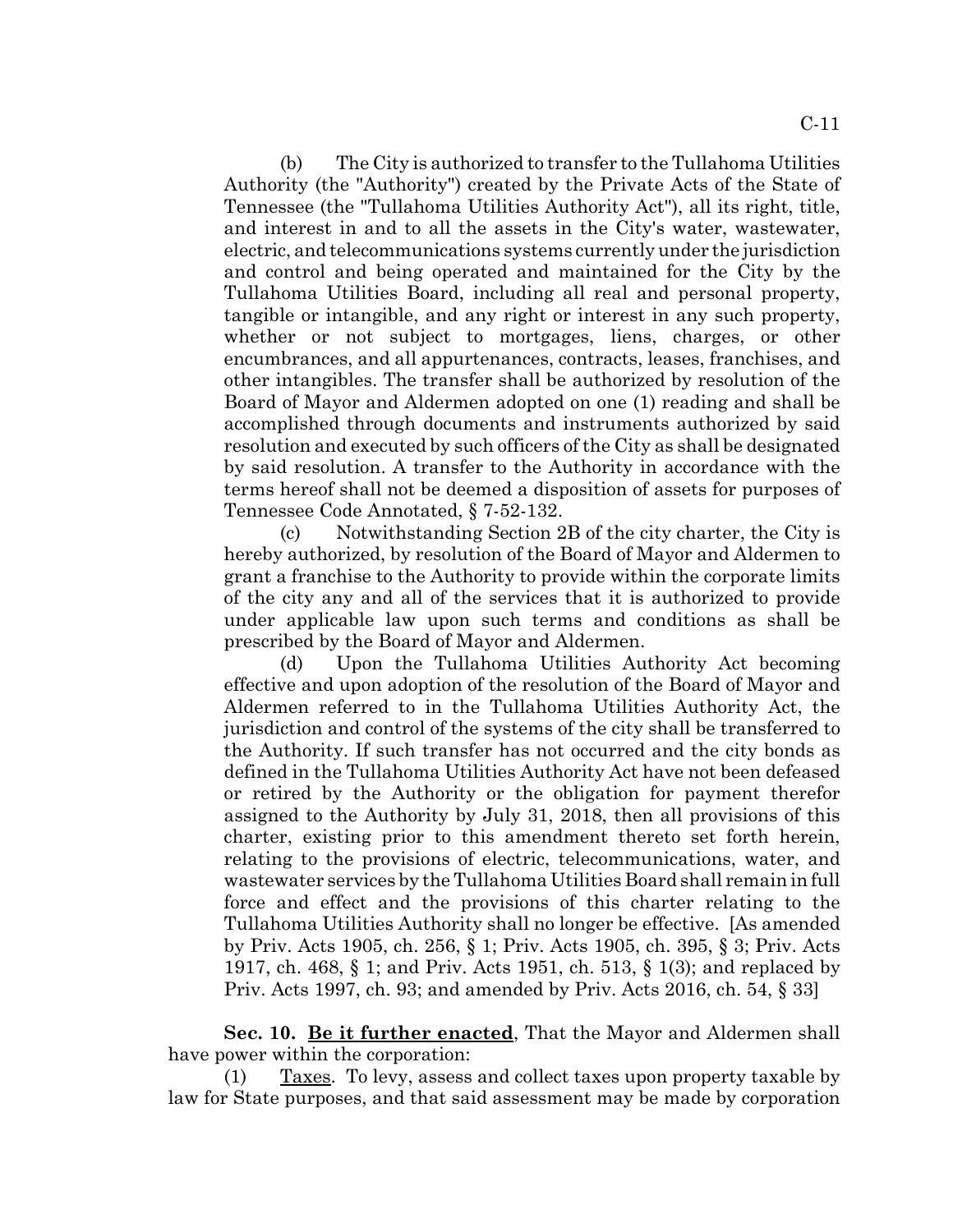Assessors, or by the adoption of assessments made by State and County Assessors, or modifications of the same, provided the valuation shall not exceed that made under State law, and the collection shall be made by corporation collectors, as may be provided by ordinance of said corporation.

(a) When taxes upon real estate and personal property or poll taxes become delinquent in the office of the Recorder of the City of Tullahoma, the same shall bear six per cent interest per annum, and in addition a penalty of one-half of one per cent month until paid.

(b) All taxes due said municipality shall become delinquent on March 1 of each year hereafter and ten days before said taxes become delinquent the Recorder of the City of Tullahoma shall cause to be published in a newspaper published in Coffee County, once a week for two consecutive weeks a warning to taxpayers as follows: "Warning to Taxpayers. After , unpaid taxes bear interest and in addition a penalty of one-half of one per cent a month. Taxes may be paid at my office until when lists will be delivered to officers for collection at the cost of the taxpayer. Recorder of Tullahoma."

(c) All taxes delinquent for thirty days shall immediately be collected by the City Recorder by distress and sale of any personal property liable therefor; and the tax books in the hands of said Recorder and the delinquent lists to be furnished by him as hereinafter provided, to the city marshal or policeman, or to any deputy sheriff or Sheriff or constable, shall have the force and effect of a judgment and execution from a court of record in this State, and shall be full, complete and ample authority, for the officer having such taxes for collection to distrain and sell a sufficient amount of personal property of any delinquent to satisfy his or her taxes, interest, penalties and costs.

(d) The officer to whom delinquent lists are delivered as provided in the foregoing Section may proceed against the delinquent taxpayers by garnishment proceedings returnable before any Justice of the Peace in the district where the delinquent resides, which garnishment shall run in the name of the municipality. The officer making said collection shall receive as compensation therefor a commission of seven per cent on the dollar and twenty-five cents on each receipt by him issued, to be paid by the delinquent taxpayer as a part of the costs of collection. In case of a levy or garnishment proceeding the officer shall receive in addition to the above mentioned compensation, the fees allowed by law in such cases, the same to be taxed as a part of the costs of collection and to be paid by the delinquent. The municipality shall not be liable for costs where no collections are made by the officer. The Recorder shall receive no compensation for making out the delinquent tax list for the officer as provided in this Act. The city constable, policeman, Sheriff or constable having the delinquent list for collection shall make settlements with the Recorder whenever required by him, and shall on or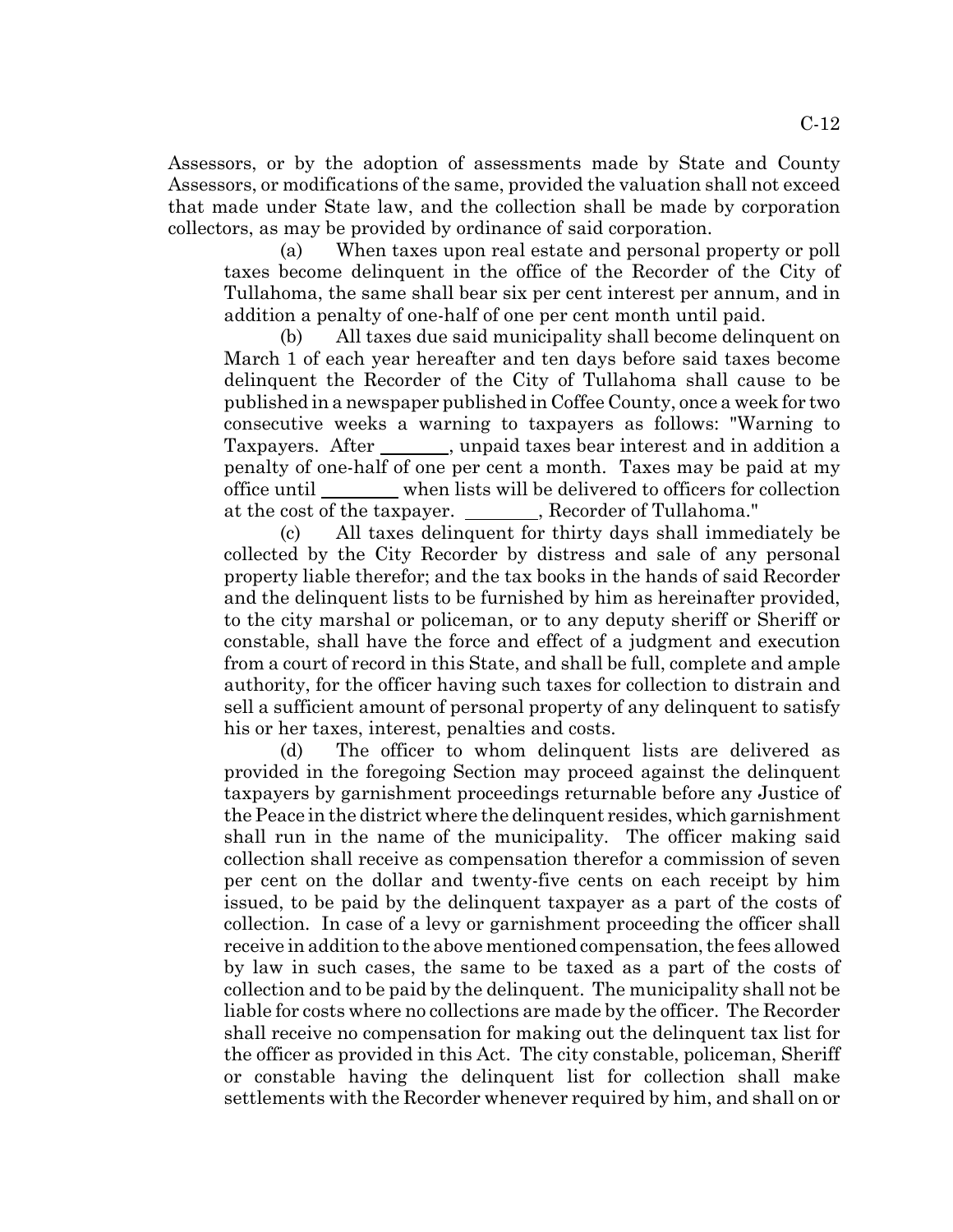before the first day of January file a receipt of his delinquent tax list, make final settlement with the Recorder, return the list and report what disposition was made on each item of taxes, and set out the reasons for not collecting the items remaining unpaid, and shall sign said return in his official capacity.

(e) Immediately after the first of January of each year and before the first of February, the Recorder of said city shall cause to be published once a week for two consecutive weeks in the month of January a notice as follows: "To Delinquent Taxpayers: You are advised that after February 1, additional penalties and costs will be imposed in consequence of suits to be filed for enforcement of the lien for taxes against land; until the filing of such suits, taxes may be paid at my office.

 , Recorder of Tullahoma." The cost of advertisement to be paid by the municipality.

After the publication of the aforesaid notice and between the date of February 1 and March 1, the Recorder of said municipality shall deliver the delinquent tax list of all unpaid taxes to the city attorney or to the city tax attorney of the City of Tullahoma, and it shall be the duty of said attorney to at once proceed and file suits in the chancery court of Coffee County for the collection of all said delinquent land taxes.

(f) Upon the filing of suits as aforesaid to enforce the tax lien, an additional penalty of ten per cent upon all delinquent land taxes, shall accrue and the same shall be imposed upon the amount due from any delinquent to the municipality, which penalty shall be devoted to the enforcement of the procedure of said suits and shall be allowed to the attorney filing the suits as compensation for his services. The Sheriff or officer serving the subpoena in Chancery shall receive as costs to be taxed against each delinquent Fifty Cents for serving all original process and the statutory fees for all other services by him performed. The Clerks of the Courts shall receive for their services the statutory fees allowed the Clerks under the law.

(g) The city attorney or the city tax attorney shall after February 1 and not later than March 1 file suits in the Chancery Court of Coffee County for the collection of delinquent land taxes due said municipality, together with the interest, penalties and costs attached thereto, and such taxes, interest and penalties and costs are declared a lien upon the lands against which said taxes were assessed, and for the enforcement of this lien said suits shall be brought in the name of the municipality, and the bill shall be in substance and form as the other bills for the enforcement of liens, and shall include not more than twenty-five defendants in one bill, and the fact that the bill contains names of more than one defendant shall not be considered by the court multifarious, or a misjoinder of parties. Such suits shall be prosecuted according to the rules of procedure of Chancery Court and all lands imposed with the lien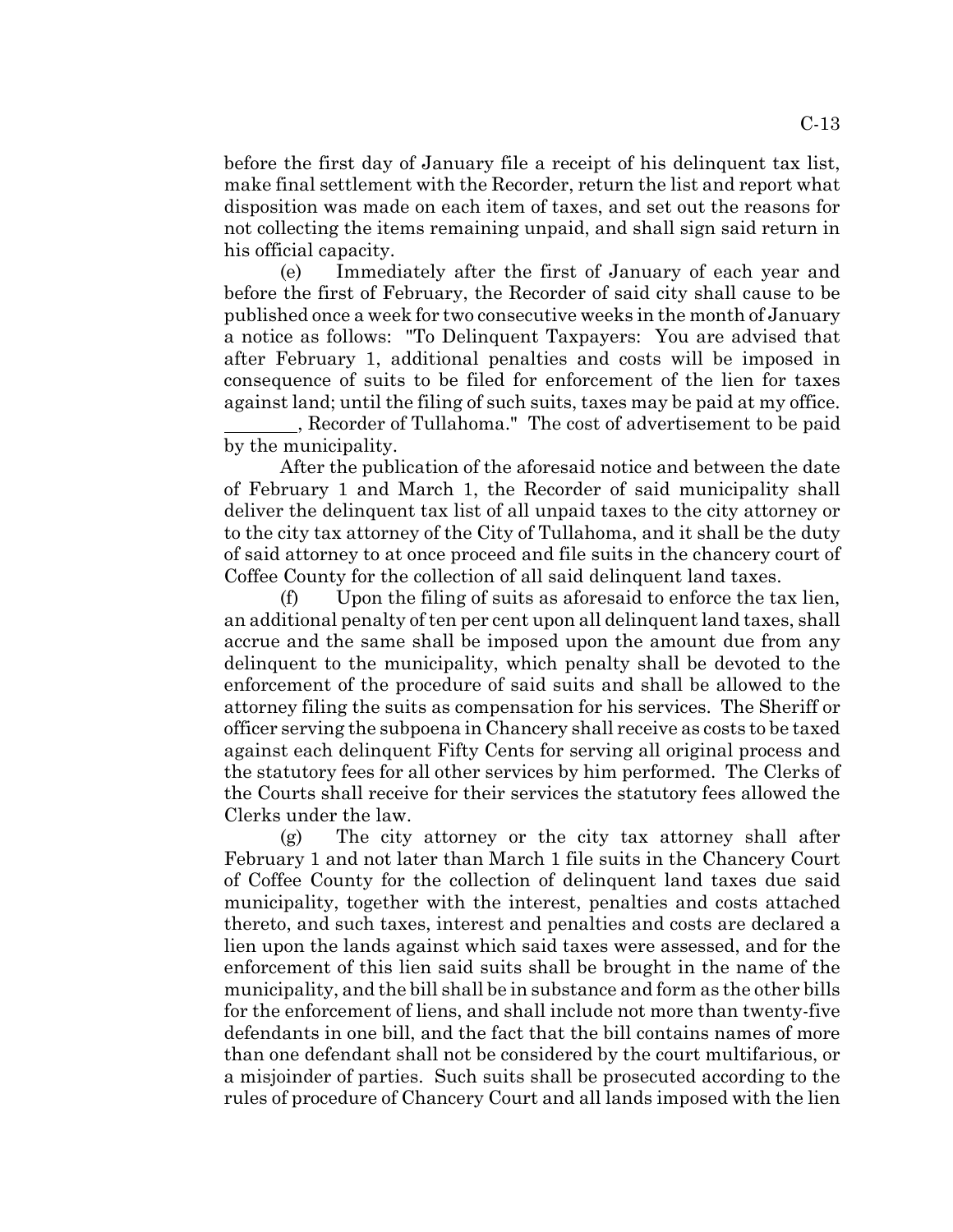for taxes, interest, penalties and costs, shall be subject to a sale under such proceedings, when the amount due is decreed, and the Court shall order a sale of such land so as to provide that such land shall be sold for cash subject to the equity of redemption. At all sales the municipality, or some officer acting for it, may bid the debt decreed to be due for taxes, interest, penalties and costs, incident to the collection thereof, where no other party offers the same or a larger bid. The proceeds from such sale shall be applied: First, to the payment of the ten per cent penalty allowed for compensation for preparing suits. Second, to the costs. Third, the remainder to be paid to the municipality, provided, however, that in the event the municipality shall become the purchaser of said property the cost and ten per cent attorneys' fees shall not become a charge against the municipality until said items have been collected by the municipality or the property redeemed by the owner.

(h) The equity of redemption provided in this Act shall be the usual two years right of redemption from the date of sale, and that after said two years shall have expired, the purchaser of any property sold under the provisions of this Act, if the same shall not be redeemed within two years, shall be vested with a good and indefeasible title in fee simple to said property.

(i) Pro confesso may be taken and entered of record against any one defendant included in a bill and the cause proceeded with against any one or more defendants, to a final judgment, for a sale of the property without affecting the right of the other parties to the suit.

(j) Any defendant after filing of suit may have the sale dismissed as to his property by paying into the Clerk and Master the amount of taxes due from him, together with interest, penalties and such court costs as may have accrued against him in consequence of the filing of such suits.

(k) In the event of sale under the decree of the court the property shall be advertised in one sale notice, which notice shall set out the names of the owners of the different parcels of land and description of the property, and the amount of the judgment against each defendant, and said advertisement may be by publication in a newspaper or by printed hand bills as the court may decree.

(2A) Appropriations and borrowing. To appropriate money and provide for the payment of the debts and expenses of the city; and

For said purposes that the mayor and aldermen shall have the power to borrow money from banks or such persons or institutions loaning money, in the sum of not exceeding one million two hundred and fifty thousand dollars (\$1,250,000.00), total indebtedness of the city at one (1) time, and the mayor and recorder of said city are authorized to execute notes of the corporation for said loans, not to exceed one million two hundred fifty thousand dollars (\$1,250,000), total indebtedness of the city at any one (1) time.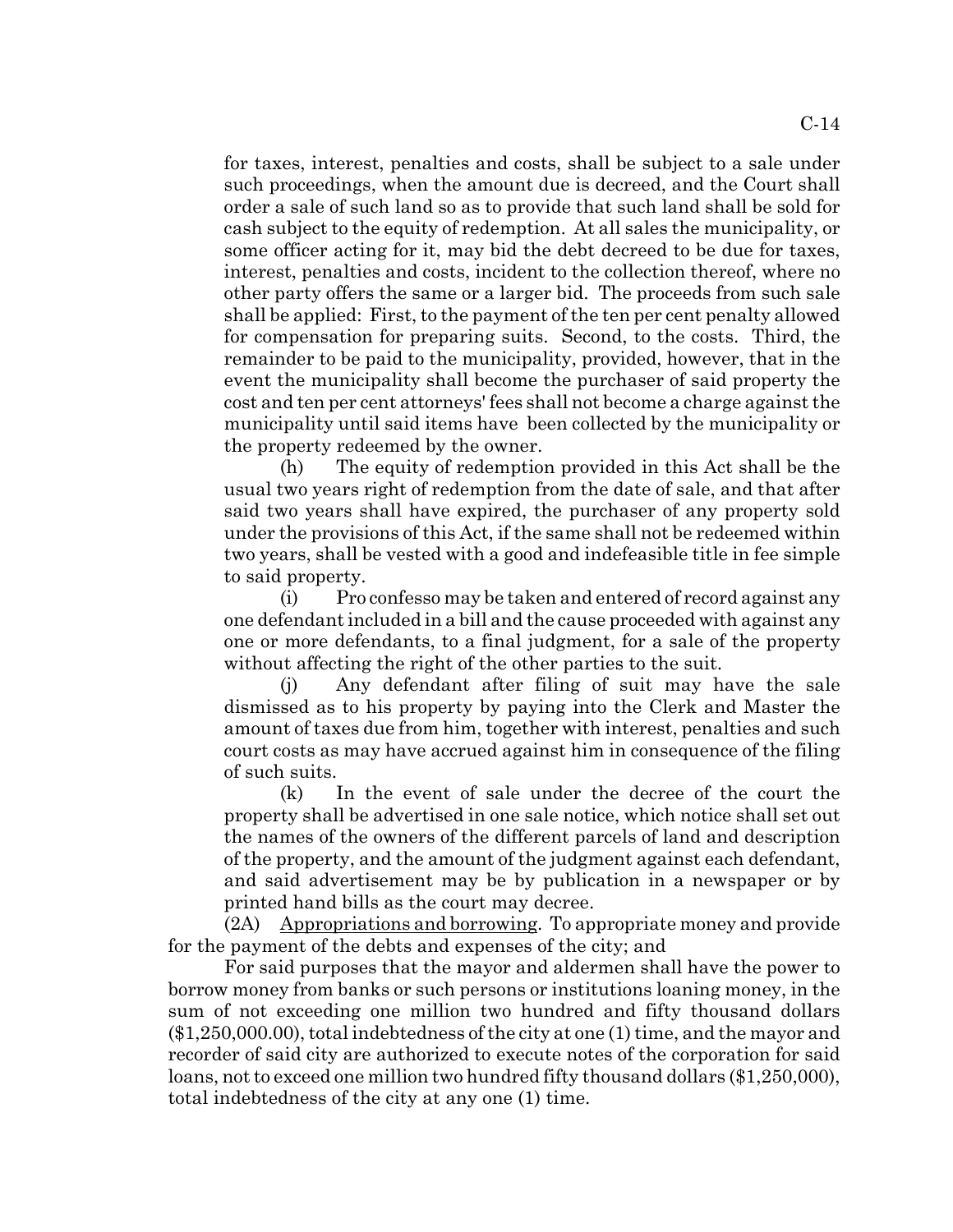(3) To make regulations to prevent the introduction of contagious diseases in the city; to make quarantine laws for that purpose and to enforce the same within three miles of the corporate limits of the city.

(4) To erect a markethouse, establish a market and regulate the same.

(5) To provide for the erection of all buildings necessary for the use of the city, including city hall, jail and calaboose; they may own and control the waterworks system, electric light plant, gas plant and all buildings for their construction and use; also public school buildings and equipments.

(6) To license, tax and regulate all occupations, businesses and privileges now or hereafter taxed under the general laws of the State, such taxes not to exceed those levied by the State.

(7) To provide for and regulate the inspection of beef, pork, flour, meal, oils in barrels and other vessels; also lard, butter and other provisions; to regulate the vending of meats, poultry, fish and vegetables; restrain and punish the forestalling of provisions, and to regulate hucksters.

(8) To appoint and to regulate the police of the city; to impose fines, forfeitures and penalties for the breach of any ordinance, and to provide for their recovery and appropriation, and such recovery may be had before the Mayor or before the city judge, and jurisdiction in either of said officers to issue warrants, under judgments issue executions, and such other process as may be necessary for the enforcement of fines, forfeitures and penalties for the violations of the ordinances of the corporation, and any person against whom a judgment has been rendered by the city judge for violation of any ordinance of the city may within two days thereafter appeal to the Circuit Court of Coffee County, upon giving bond and security in the sum of two hundred and fifty dollars for his appearance at the next term of the said court to be held thereafter, conditioned according to the terms of appearance bonds required by law in criminal cases.

(9) To provide for the arrest and confinement until trial of all persons charged with the violation of any corporate ordinance within the corporation by day or by night; to authorize the arrest of all suspects and all persons found violating any ordinance of the city.

(10) To prevent and punish by pecuniary penalties, all breaches of the peace, noise, disturbances or disorderly assemblies or conduct in any street, house or place in the city by day or by night.

(11) To prevent and remove all encroachments into and upon all streets, lanes, alleys and avenues established by law or ordinance.

(12) To remove all obstructions from the sidewalk, and to provide for the construction and repair of all sidewalks and curbstones and for cleaning the same.

(13) To prohibit by ordinance the sale of by retail for beverage purposes or the giving away for beverage purposes of intoxicating liquors, including ale, wine and beer within the limits of the corporation and to provide by ordinance suitable penalties for the violation of such ordinances, and to prevent the sale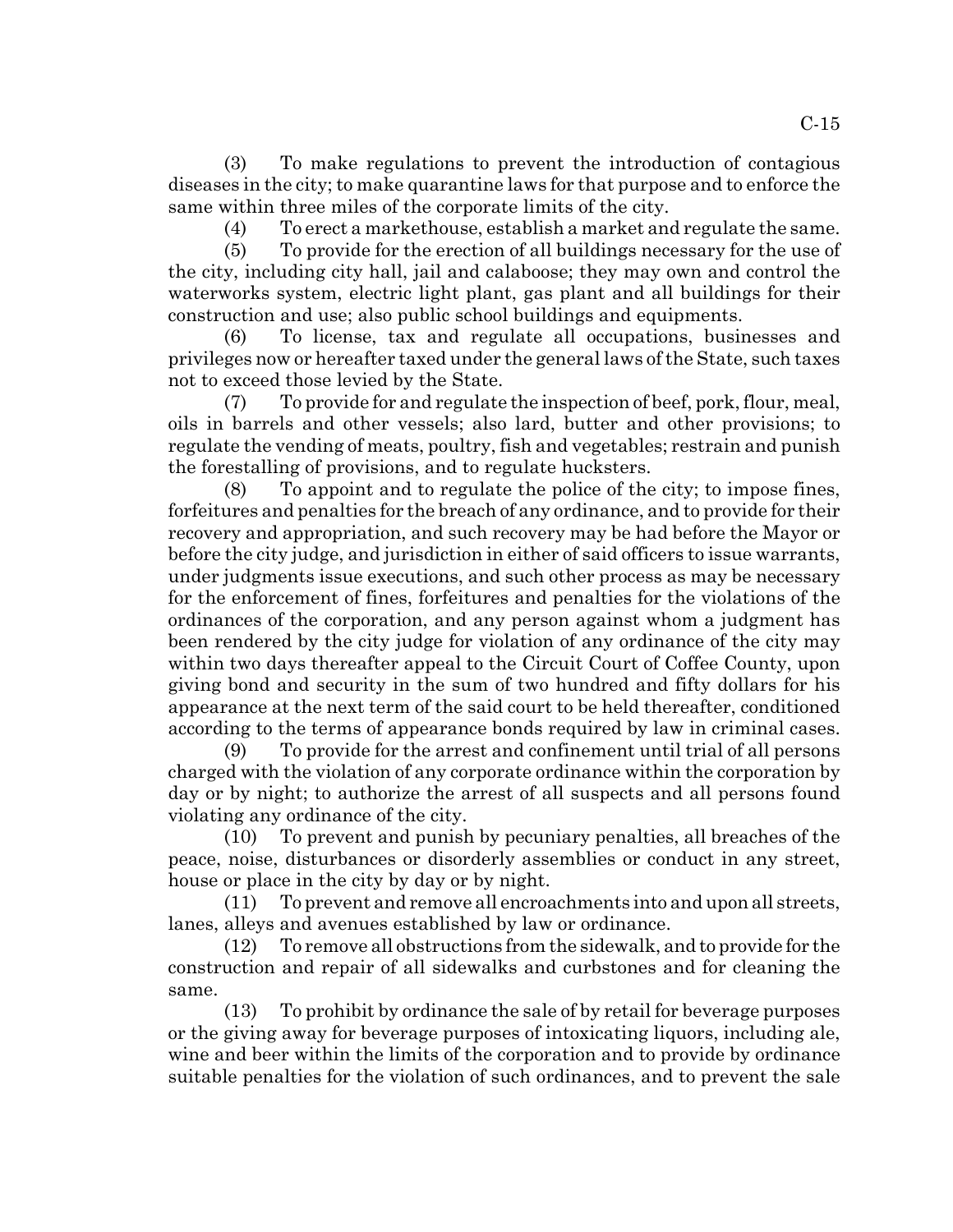or giving such liquors to minors within the limits of the corporation, and to provide suitable penalties for violation of same.

(14) To appropriate money for the construction of sidewalks, to levy assessments for the payment for such improvements against the property along and in front of which such sidewalks shall have been constructed.

(15) To pay all of the expenses incident to and growing out of the issuance, sale and collection of any bonds and the expenses for a civil engineer, out of the funds derived from the sale of such bonds.

(16) To advertise and let contracts for the expenditure of any sidewalk or street improvement to the lowest, competent and responsible bidder, with the right to reject any or all bids for such improvements, or to construct sidewalks or street paving or improvements under the supervision of the Board of Mayor and Aldermen as it may elect.

(17) Purchasing authority of the mayor. The Board of Mayor and Aldermen shall cause to be maintained proper purchasing regulations regulating city purchases. Said regulations shall be approved by the Board of Mayor and Aldermen. The purchasing authority of the Mayor shall be limited to any authority that may be provided in said regulation. [As amended by Priv. Acts 1905, ch. 395, § 3; Priv. Acts 1919, ch. 200, § 1; Priv. Acts 1931, ch. 105; Priv. Acts 1931, ch. 460, §§ 1-11; Priv. Acts 1931, ch. 700, § 1; Priv. Acts 1931, ch. 707; Priv. Acts 1951, ch. 252; Priv. Acts 1951, ch. 513, § 1(3); Priv. Acts 1963, ch. 40; Priv. Acts 1974, ch. 311; Priv. Acts 1977, ch. 71; Priv. Acts 1979, ch. 59, § 1; Priv. Acts 1983, ch. 16; Priv. Acts 1991, ch. 124; and Priv. Acts 1997, ch. 76]

**Sec. 11. Be it further enacted**, That the Mayor and Aldermen shall have power to erect, organize and maintain a workhouse within said corporation; and any person who shall fail or neglect to pay any fine or cost imposed upon him by any ordinance of the city, shall be committed to the workhouse until such fine and cost be fully paid, but said Mayor and Aldermen shall have and are hereby vested with the power if they so desire or deem it for the best interest of the municipality to contract with the Sheriff or Workhouse Commissioners or other proper authorities of Coffee County for the keeping of corporation prisoners and for working them on the public road for the county or otherwise as may be determined and agreed. Every person committed to the workhouse or other place of confinement as provided by this Act shall be required to work for the city or for its benefit at such labor as his or her health or strength will permit within or without said workhouse or place of confinement, not exceeding ten (10) hours a day and for such work and labor the person employed shall be allowed exclusive of his or her board a credit of forty cents (\$0.40) a day upon such fine and costs until the whole is discharged, when he or she shall be released; provided, that when the corporation prisoners desire to work out their fine and cost and board themselves, and give bond with solvent security for their appearance from day to day to work out their said fine and cost, they shall be allowed to do so, and shall be allowed a credit on their said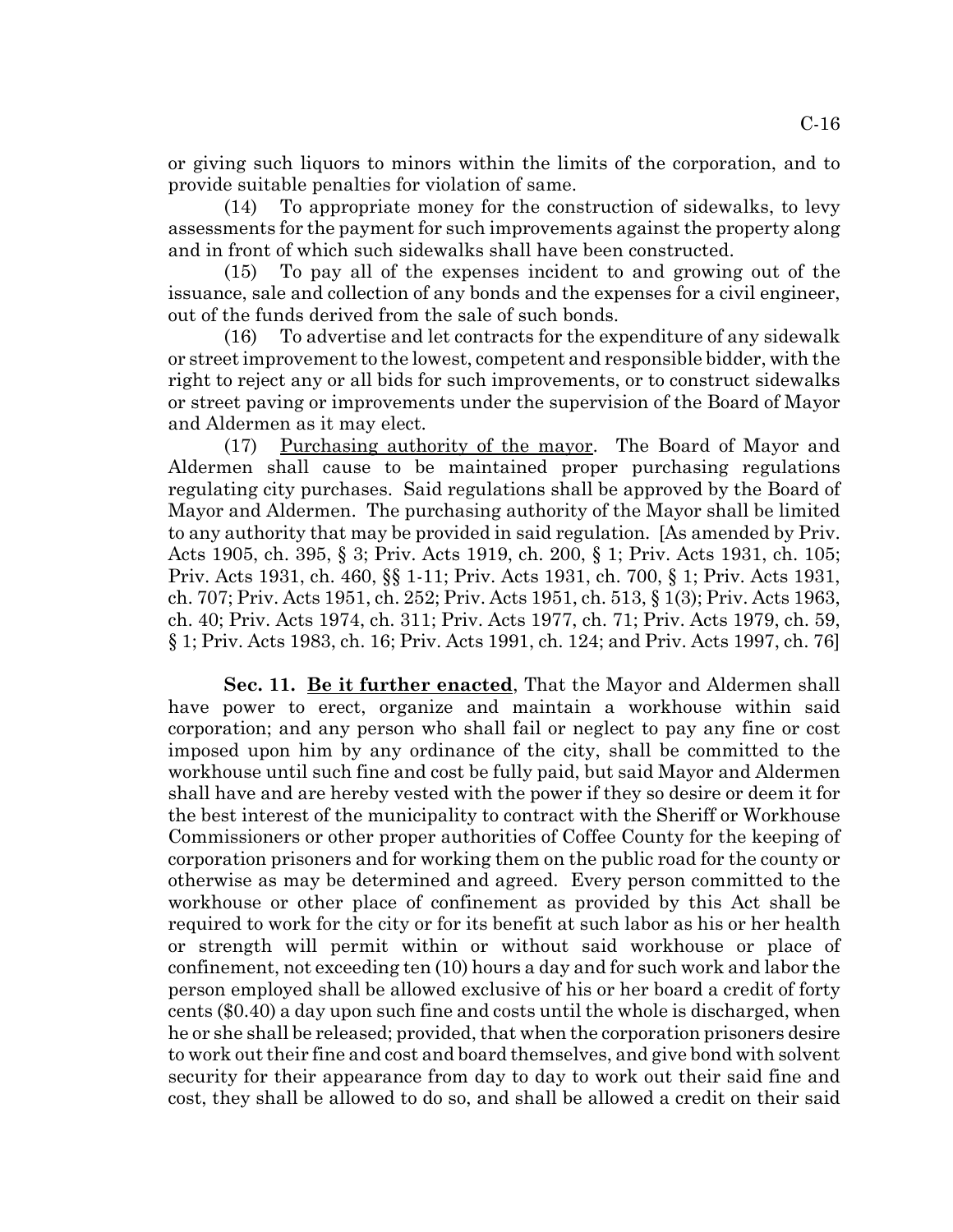fine and cost of seventy-five cents (\$0.75) a day when they so board themselves; provided further, upon failure to work out said fine and cost said corporation may enforce the collection of said bond or rearrest said prisoners and confine him and work him as if no bond had been made. [As amended by Priv. Acts 1951, ch. 513, § 1(3)]

**Sec. 12. Be it further enacted**, That said Mayor and Aldermen are hereby empowered to fix by ordinance the time when taxes for municipal purposes shall be levied and assessed when same shall be due and payable, the manner in which same shall be assessed and collected and provide for interest and penalties on the same for nonpayment when due, not exceeding the provisions of State laws.

**Sec. 13. Be it further enacted**, That it shall be the duty of Mayor and Aldermen to order and direct an election to be opened and held at the several voting precincts in said corporation, ten days' notice in writing having been given of the same on the first Friday in February in each and every year as herein provided for the election of Mayor and/or Aldermen, who shall be resident citizens of said corporation over the age of eighteen years, and when so elected, and at the time fixed by this Act for organizing, will take and subscribe to an oath in writing before the City Judge of the City of Tullahoma that they will truly, faithfully and impartially, without prejudice or favor, discharge all duties devolving upon them by law as Mayor and/or Aldermen of the City of Tullahoma, to the best of their skill and ability. [As amended by Priv. Acts 1951, ch. 513, § 1(3); and replaced by Priv. Acts 2017, ch. 30, § 1]

**Sec. 14. Be it further enacted**, That a court is hereby established, to be known as the City Court, which shall be presided over by the Recorder [now city judge], who shall issue warrants in the name of the City of Tullahoma for the arrest of all offenders for offenses created by this Act or any lawful ordinance of said city, and he shall try the same and impose fine and penalty and enforce the collection and payment of the same or committal to the workhouse all as provided in this chapter. The Recorder [now city judge] be and is hereby invested with concurrent jurisdiction with Justices of the Peace in all cases of the violation of the criminal laws of the State, and also with full power and authority to try and punish all persons guilty of violations of the ordinances of the Mayor and Aldermen of said city; provided, said violation takes place within the corporate limits of said City of Tullahoma. [As amended by Priv. Acts 1951, ch. 513, § 1(3)]

**Sec. 15. Office of recorder created; election; duties; compensation; powers**. The office of recorder for the city is hereby created. The recorder shall be elected by the Board of Mayor and Aldermen of the city and shall hold office at the will and pleasure of the Board, provided, however,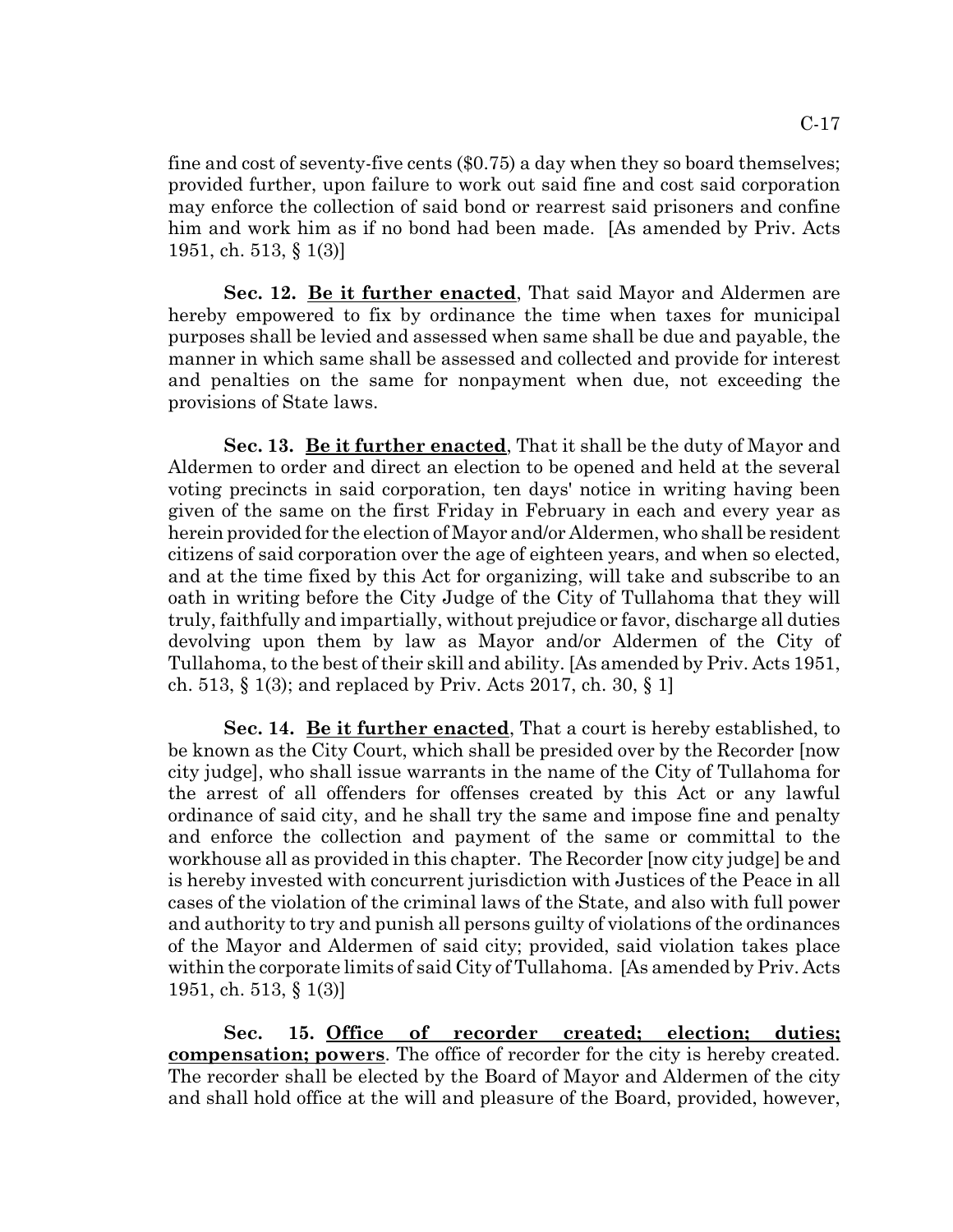(s)he shall be considered a permanent employee and shall be suspended or dismissed only for cause. His duties shall be such as may be defined by ordinance; he shall give bond as may be prescribed; his salary shall be fixed by the Board. Among the duties of the recorder shall be to keep the minutes of all meetings of the governing body, to be the custodian of all official minutes, records, and ordinances of the governing body, and to perform all administrative duties for the governing body of the municipality not assigned by the Charter or Ordinances of the governing body to other corporate officers.<sup>1</sup> [As replaced by Acts 1905, ch. 395, § 1; amended by Acts 1907, ch. 405, § 1; replaced by Priv. Acts 1919, ch. 200, § 2; Priv. Acts 1974, ch. 171, § 1; and Priv. Acts 1974, ch. 311, § 1]

Sec. 16. Office of city constable and/or chief of police-created; **election and term of office; compensation; bond; duties**. There is created the office of city constable and/or chief of police; he shall be elected by the Board of Mayor and Aldermen and shall hold office at the will and pleasure of the Board. He shall be considered a permanent employee and shall be suspended or dismissed only for cause. His salary and fees shall be fixed by the Board. He shall give such bond as may be prescribed and his duties shall be such as may be fixed by the Board. [As replaced by Acts 1905, ch. 395, § 2; Priv. Acts 1919, ch. 200, § 3; Priv. Acts 1974, ch. 172, § 1]

**Sec. 16A. Office of city judge created; creation of city court and city judge; duties; powers**. (a) City judge. The officer designated by the charter to handle judicial matters within the municipality shall preside over the city court and be known as the City Judge. In addition to the powers and duties hereinafter enumerated, the City Judge shall be vested with concurrent jurisdiction, rights, authority, duties and powers with the judges of the general sessions courts of Coffee and Franklin counties in all cases of violation of criminal laws committed within the corporate limits of the City of Tullahoma. He shall have the power to bind over to the grand jury for indictment all persons who are accused of committing felonies in such municipality.

(b) Maintenance of docket. The city judge shall keep a complete docket of all matters coming before him in his judicial capacity. The docket shall include for each defendant such information as his name, warrant and/or summons numbers, alleged offense, disposition, fines, penalties, and costs imposed and whether collected, whether committed to workhouse, and all other information which may be relevant.

<sup>&</sup>lt;sup>1</sup>Amendatory Acts apparently erroneously designated this section as 14, except Priv. Acts 1974, ch. 171, which designated it as 15.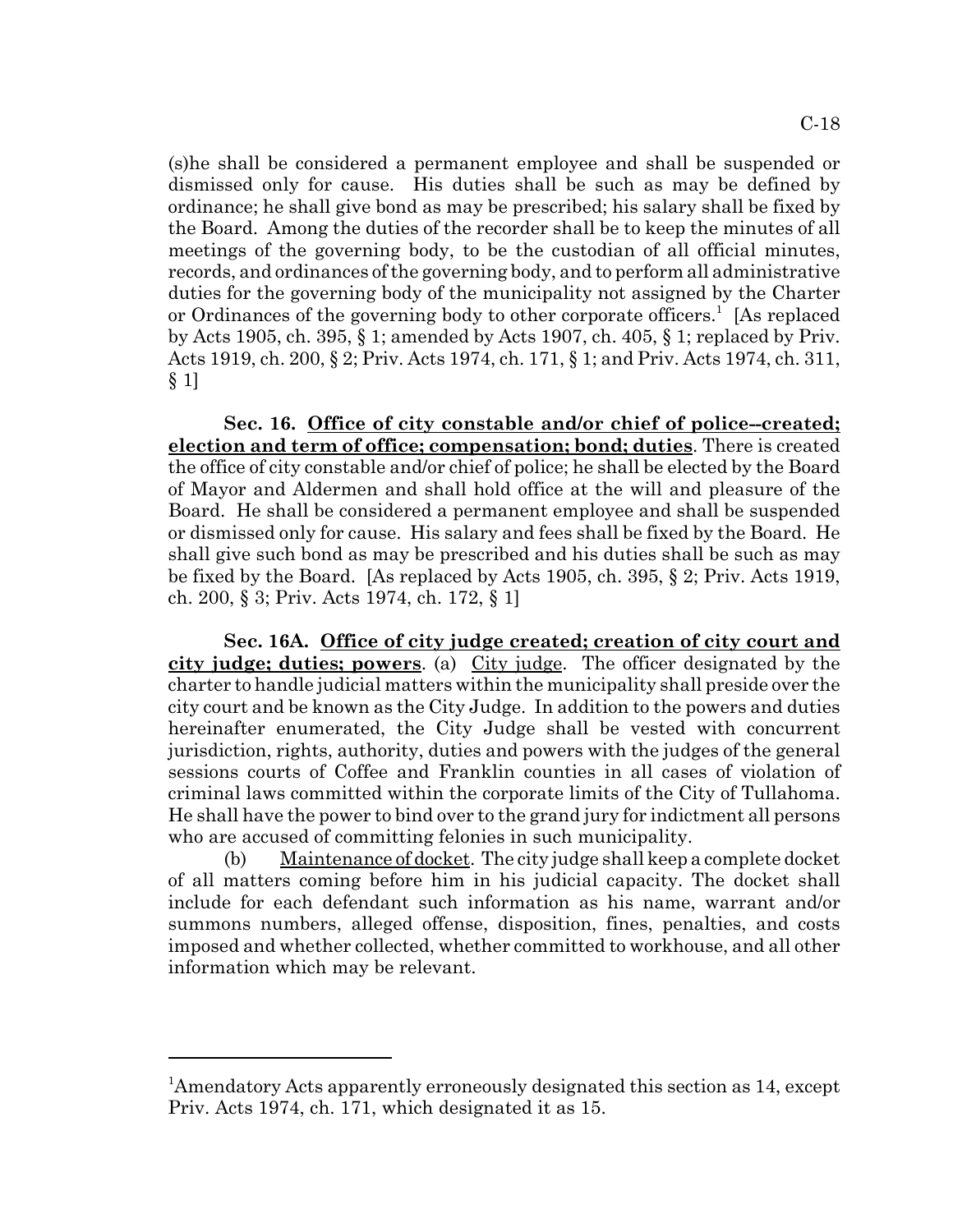(c) Issuance of arrest warrants. The city judge shall have the power to issue warrants for the arrest of persons charged with violating municipal ordinances, and shall have the power to issue search warrants.

(d) Issuance of summonses. When a complaint of an alleged ordinance violation is made to the city judge, the judge may in his discretion, in lieu of issuing an arrest warrant, issue a summons ordering the alleged offender to personally appear before the city court at a time specified therein to answer to the charges against him. The summons shall contain a brief description of the offense charged but need not set out verbatim the provisions of the ordinance alleged to have been violated. Upon failure of any person to appear before the city court as commanded in a summons lawfully served on him, the cause may be proceeded with ex parte, and the judgement of the court shall be valid and binding subject to the defendant's right of appeal.

(e) Issuance of subpoenas. The city judge may subpoena as witnesses all persons whose testimony he believes will be relevant and material to matters coming before his court, and it shall be unlawful for any person lawfully served with such a subpoena to fail or neglect to comply therewith.

(f) Trial and disposition of cases. Every person charged with violating a municipal ordinance shall be entitled to an immediate trial and disposition of his case, provided the city court is in session or the city judge is reasonably available. However, the provisions of this section shall not apply when the alleged offender, by reason of drunkenness or other incapacity, is not in proper condition or is not able to appear before the court.

 $(g)$  Appearance bonds authorized. When the city judge is not available or when an alleged offender requests and has reasonable grounds for a delay in the trial of his case, he may, in lieu of remaining in jail pending disposition of his case, be allowed to post an appearance bond with the city judge, or, in the absence of the judge, with the ranking police officer on duty at the time, provided such alleged offender is not drunk or otherwise in need of protective custody.

(h) Imposition of fines, penalties, and costs. All fines, penalties, and costs shall be imposed and recorded by the city judge on the city court docket in open court. In all cases heard or determined by him, the city judge shall tax in the bill of costs the same amounts and for the same items allowed in courts of justices of the peace for similar work in state cases.

(i) Appeals. Any defendant who is dissatisfied with any judgment of the city court against him may, within ten (10) days next after such judgment is rendered, appeal to the next term of the circuit court upon posting a proper appeal bond.

(j) Bail. All provisions set forth in Title 40, Tennessee Code Annotated, Chapter 11, currently in force, and as amended from time to time, shall apply to the City Court of the City of Tullahoma, Tennessee.

(k) Disposition and report of fines, penalties and costs. All funds coming into the hands of the city judge in the form of fines, penalties, costs, and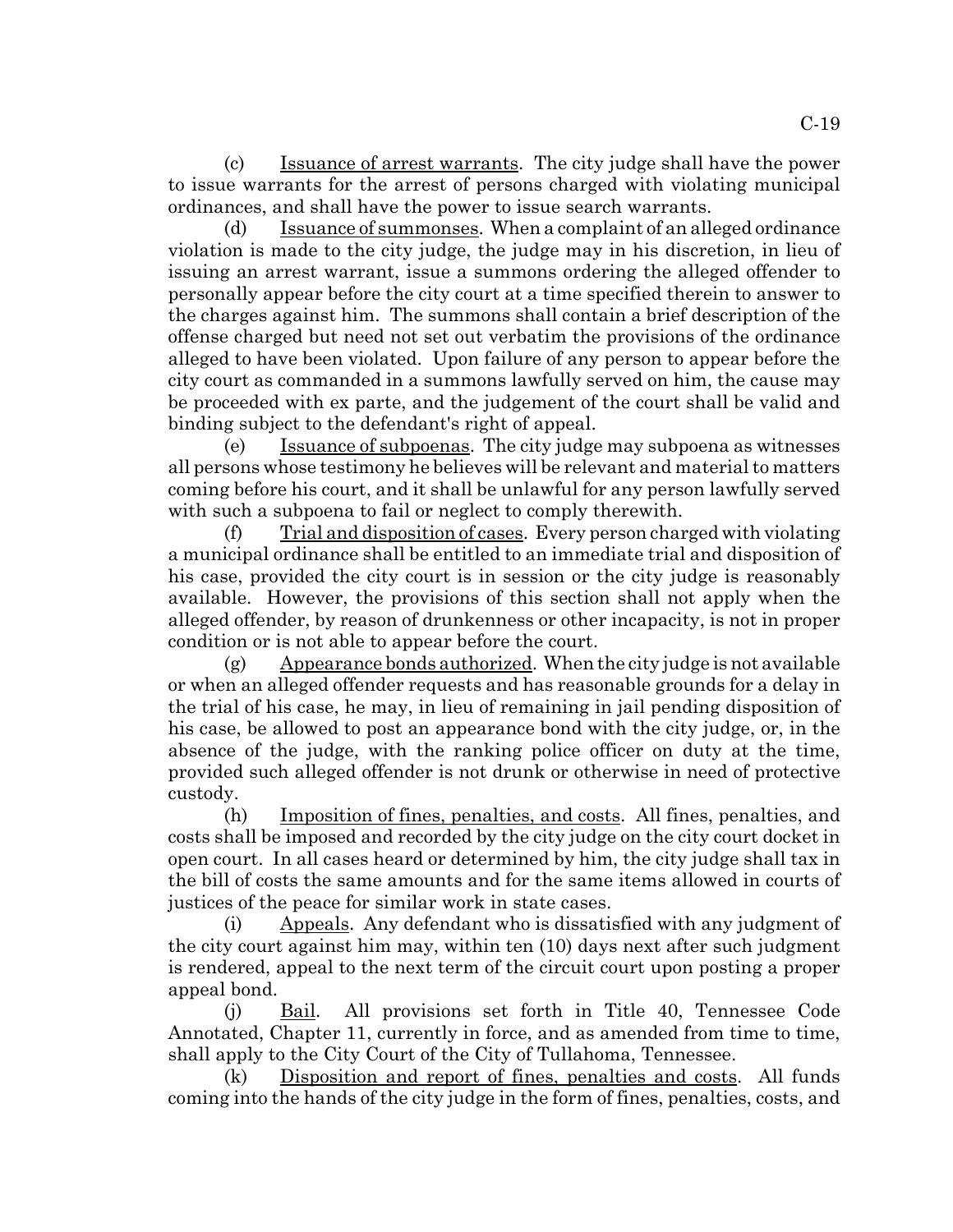forfeitures shall be recorded by him and paid over daily to the municipality. At the end of each month he shall submit to the governing body a report accounting for the collection or noncollection of all fines, penalties, and costs imposed by his court during the current month and to date for the current fiscal year.

(l) Disturbance of proceedings. It shall be unlawful for any person to create any disturbance of any trial before the city court by making loud or unusual noises, by using indecorous, profane, or blasphemous language, or by any distracting conduct whatsoever.

(m) Issuance of arrest warrants, summons and subpoenas. In addition to the powers vested in the city judge of the city of Tullahoma, regarding issuance of arrest warrants, summons and subpoenas, the Board of Mayor and Aldermen may, from time to time, vest said powers in an officer or officers to be selected as is hereinafter set out who shall be known as the municipal judicial officer, and deputy municipal judicial officers, who shall be empowered to issue warrants, summons and subpoenas. Said judicial officers shall be selected in the following manner: the Board of Mayor and Aldermen shall, upon the enactment hereof and at such time thereafter as vacancies should occur, select by the nomination and election process, a judicial officer, or a deputy judicial officer, as the case may be, to serve until such time as he is replaced. Said deputy municipal judicial officer shall serve in the absence of said judicial officer. The term of office of said judicial officer and any deputy judicial officer(s) shall be established by the Board of Mayor and Aldermen from time to time by ordinance, which ordinance shall also prescribe the methods and causes of removal from office; compensation; selection criteria; additional powers and duties; qualifications; and such other matters relating to said officer as the Board of Mayor and Aldermen shall deem to be wise, from time to time, not inconsistent with the provisions of this Act.

(n) Litigation tax. A litigation tax is authorized of not more than twelve dollars and fifty cents (\$12.50), the amount of said tax to be established by the Board of Mayor and Aldermen from time to time, by resolution, said tax to be assessed as part of the costs in all criminal actions filed in the City (Municipal) Court of the City of Tullahoma, Tennessee. The Clerk of such Court shall collect the litigation tax and transmit it to the general fund of the City of Tullahoma, Tennessee. The revenue from such tax shall be appropriated for the construction, improvements, renovation, or maintenance of jail facilities in the City of Tullahoma, Tennessee, as well as for any and all administrative expenses of any nature whatsoever relative to maintenance of the City (Municipal) Court of the City of Tullahoma, Tennessee.<sup>1</sup> [As added by Priv. Acts 1974, ch. 311, § 2;

<sup>1</sup> Both Priv. Acts 1983, ch. 48, § 1, and Priv. Acts 1983, ch. 81, § 1, added provisions designated as  $\S 16A(m)$ . Such provisions have been set forth herein as § 16A(m) and (n) in accordance with the chronological sequence of adoption.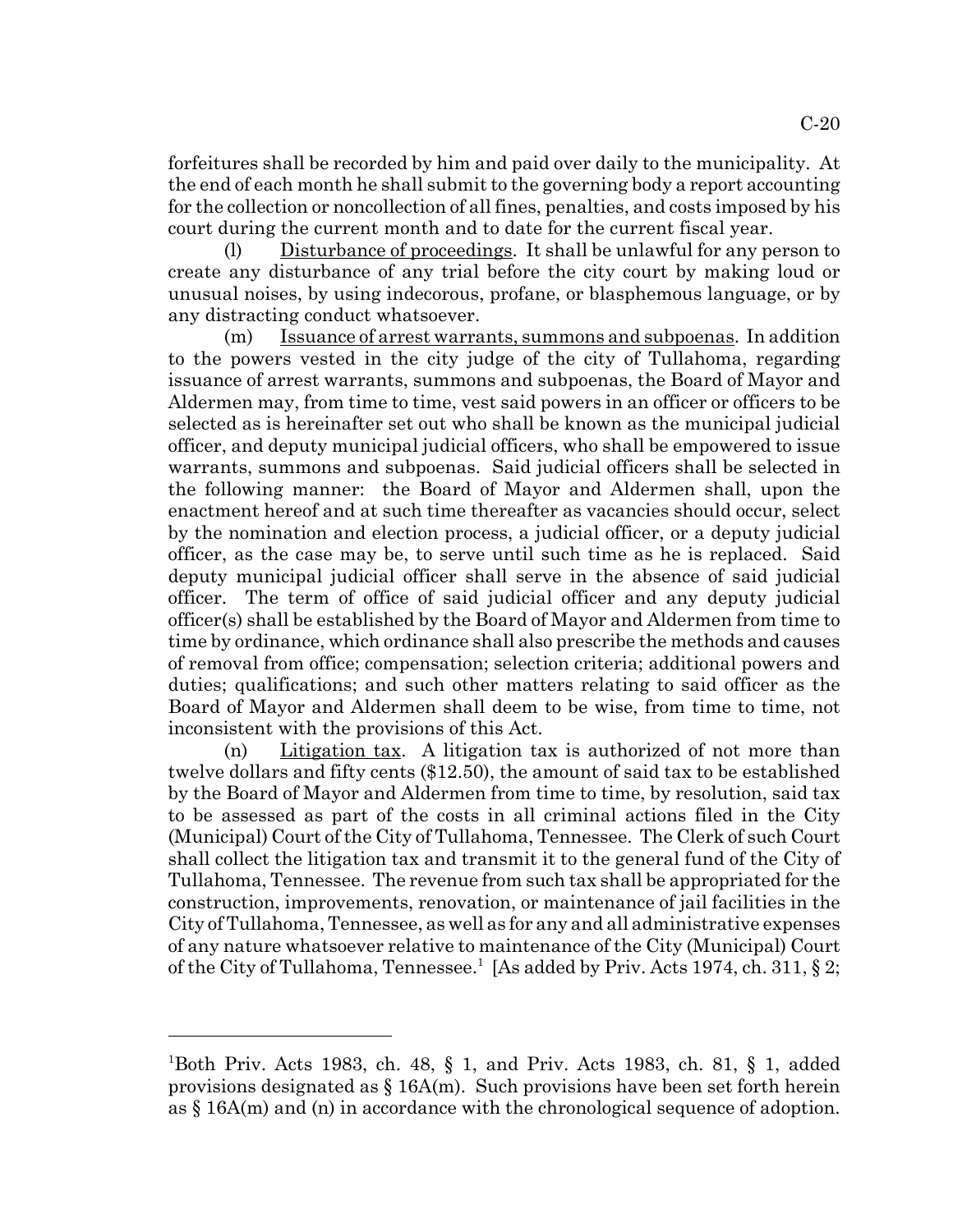amended by Priv. Acts 1981, ch. 70, § 1; Priv. Acts 1983, ch. 48, § 1; Priv. Acts 1983, ch. 81, § 1; Priv. Acts 1983, ch. 86, § 1; and Priv. Acts 1986, ch 115]

**Sec. 16B. Election, compensation, and qualifications of city judge**. The City Judge<sup>1</sup> of the City of Tullahoma, Tennessee, shall be elected in the year 1974 at such time as members of the Board of Mayor and Aldermen are elected at the annual municipal election. Beginning in the year 1984, said City Judge shall be elected for a term of three (3) years and thereafter there shall be an election for said office every three (3) years. His term of office shall be for three (3) years. His compensation shall be as is established by the Board of Mayor and Aldermen by ordinance. He shall be elected by the public at large qualified to vote in municipal elections. He shall have duties and powers as are prescribed by the Code of the City of Tullahoma, Tennessee, and by any ordinances enacted pursuant thereto. He shall be a practicing attorney in good standing, admitted to practice before the courts of the State of Tennessee, and shall be a resident of the City of Tullahoma, Tennessee; provided, however, that for the year 1974, prior to the annual municipal election, the office of the city judge may be filled by an election of the Board of Mayor and Aldermen of the City of Tullahoma, Tennessee, such term to be until the annual Board of Mayor and Aldermen election (municipal election) for the year 1974. Such appointee shall be a lawyer admitted to practice in the State of Tennessee in good standing and shall be a resident of the City of Tullahoma, Tennessee.

In the event that the city judge of the City of Tullahoma should die during office or should resign during office, then a successor shall be selected by the Board of Mayor and Aldermen of the City of Tullahoma to fill out the unexpired term, by nomination and election, that nominee polling the largest number of votes by the Board of Mayor and Aldermen of the City of Tullahoma to be elected to fill said unexpired term. Said nominees shall have the same qualifications as required for the city judge by this section. In the event that, for any reason whatsoever, the elected city judge may be absent from the city or unable to act as such on a temporary basis for any other reason then he shall be empowered to designate a judge pro tempore for a specific period of time by order entered in the docket book of the court. The city judge may designate the city recorder of the City of Tullahoma as Clerk of the Municipal Court to take and account for the money received by the city court, maintain the docket, and any and all other records and clerical work to be preformed in conjunction with the Office of the City Judge by issuing an order to that effect and entering same in the docket book of the court. [As added by Priv. Acts 1974, ch. 311, § 2; amended by Priv. Acts 1978, ch. 233, § 1; and Priv. Acts 1983, ch. 17, § 1]

<sup>&</sup>lt;sup>1</sup>See Ord. #1076 of record in the office of the recorder setting a term of eight years for the city judge beginning with the judge elected in August 1993.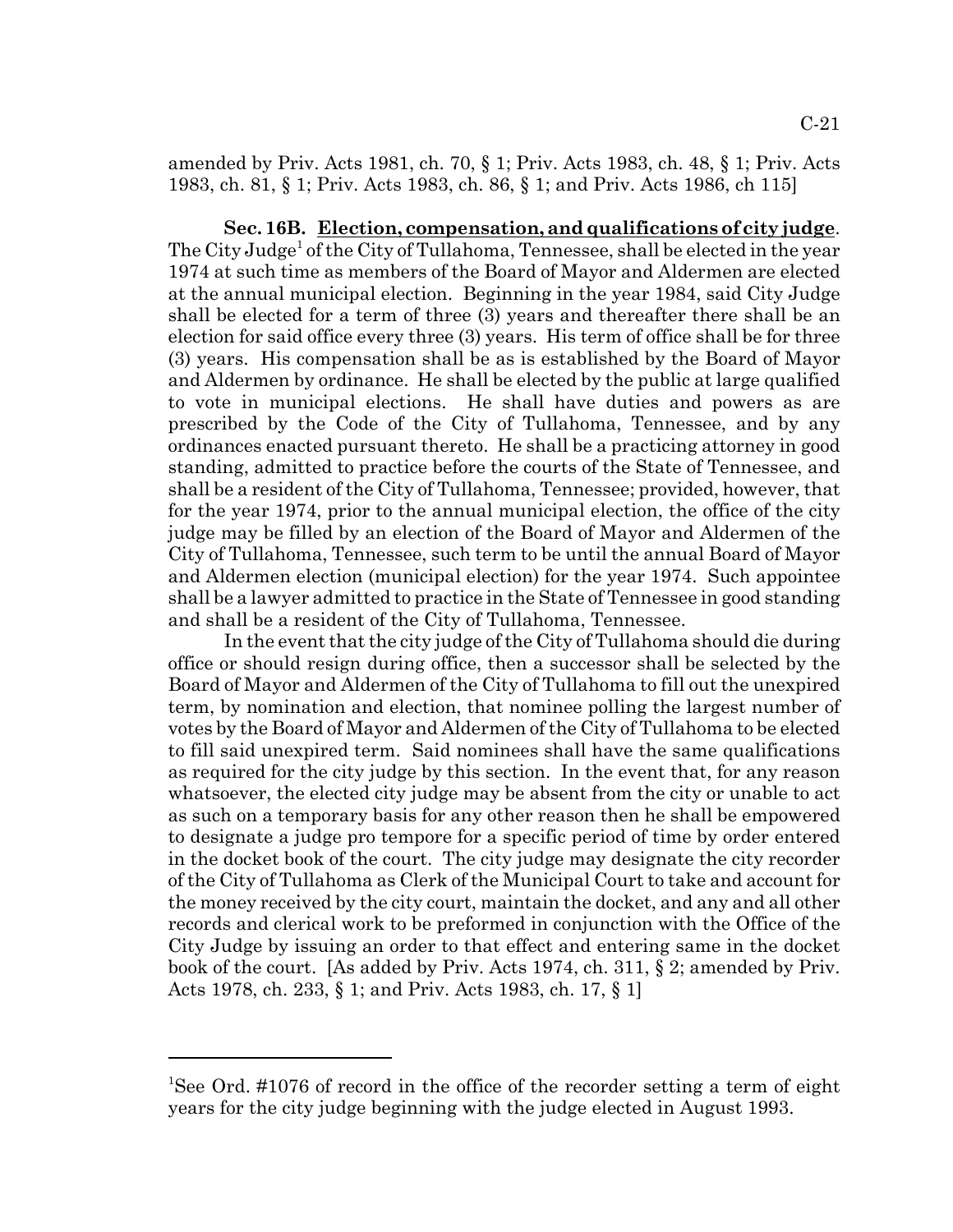**Sec. 17. Be it further enacted**, That all (past) due and uncollected taxes levied and assessed by the Board of Mayor and Aldermen of the late corporation of Tullahoma or their legally authorized agents and officers, all fines, penalties and other assets of said former corporation are hereby declared to be the property of the municipality hereby created and shall be collected by the Board of Mayor and Aldermen of the municipality hereby created by the officers and agents and applied to the use and benefit of said municipalities under the ordinances and order of said board.

**Sec. 18. Be it further enacted**, That the said Board of Mayor and Aldermen may cause an assessment of the property and polls within said municipality to be made as of January the 10th, 1903, and may levy such tax thereon as they may deem necessary for the purpose of sustaining the interest of said municipality; provided, such taxes have not been assessed by the former municipality.

**Sec. 19. Be it further enacted**, That all and singular of the debts and liabilities of the former corporation of Tullahoma, whether evidenced by bonds, warrants or otherwise, are hereby declared to be valid and subsisting debts of the corporation of Tullahoma created by this Act, and shall be provided for and paid according to the provisions of the laws and ordinances provided for the creation of such debts, and the Board of Mayor and Aldermen herein provided for and their successors in office shall have full power and authority to carry out the provisions of this section.

**Sec. 20. Be it further enacted**, That all ordinances and resolutions of the former corporation of Tullahoma which were in force at the date of the abolishing of the charter of said former corporation are hereby declared to be in full force and effect as the ordinances and resolutions of the corporation created by this Act, until such time as the same shall be repealed, altered or amended by the Board of Mayor and Aldermen created by this Act.

**Sec. 21. Be it further enacted**, That the officers and agents of the former corporation of Tullahoma are hereby declared to be the officers and agents of the corporation created by this Act until the election and qualification of the Mayor and Aldermen provided in this charter.

Sec. 22. Be it further enacted, That all the property, both real, personal and mixed, belonging to the late corporation of Tullahoma is hereby declared to be the property of the corporation created by this Act.

**Sec. 23. Be it further enacted**, That the last and present digest or codification of the ordinances and resolutions of a public nature of said municipality and published by the authority of the City Council are hereby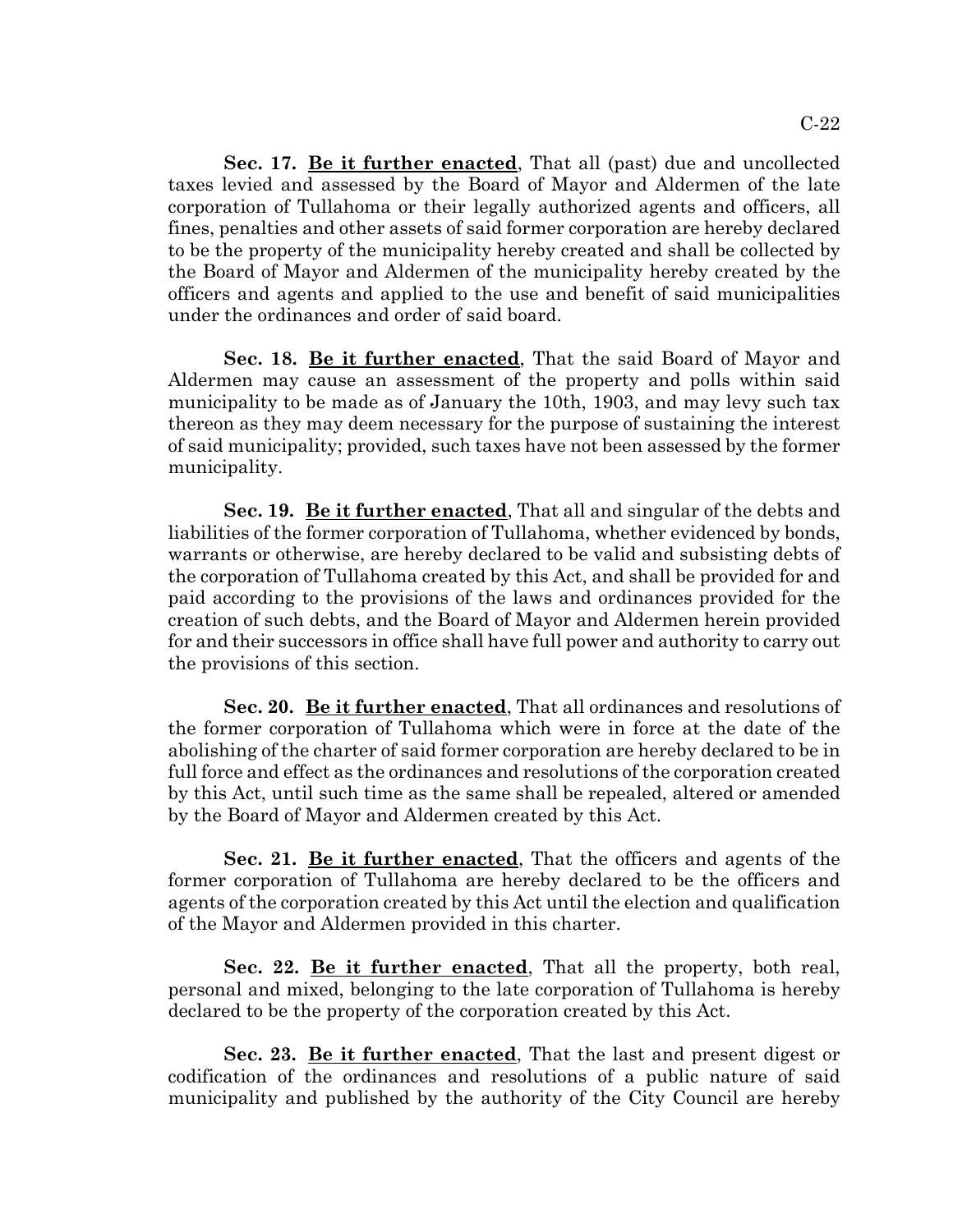declared to be the laws and ordinances of said city upon the matters touched upon therein, excepting such as have been repealed, altered or amended since the publication thereof, and such published laws shall be received and read in evidence in all the courts of the State. [As amended by Priv. Acts 1951, ch. 513,  $§ 1(3)$ 

**Sec. 24. Be it further enacted**, That this Act is not intended as an amendment of former charters creating and regulating the municipality of Tullahoma, but the said Act is intended and shall be construed as a new charter of incorporation so as to permit the territory and the inhabitants thereof within the boundaries aforesaid the right to obtain all the benefits of the law passed by the present General Assembly known as the Adams law.

**Sec. 25. Be it further enacted**, That nothing in this Act can be construed to repeal any other Acts of the General Assembly of the State of Tennessee in force at the time of the repeal of the former charter of incorporation of Tullahoma which related to the waterworks, electric light plants or systems public schools and sidewalks of said former corporation, but the same with all their provisions are hereby declared to be in full force and effect and shall apply to the corporation of Tullahoma created by this Act.

**Sec. 26. Be it further enacted**, That this Act takes effect from and after 12 o'clock p.m., July 1, 1903, the public welfare requiring it.

**Sec. 27. Be it further enacted**, That the Board of Mayor and Aldermen of the city shall have the power by ordinance to levy and collect for the year 1925 a special tax upon all real and personal property within the limits of the city for the maintenance and upkeep of the city cemetery in the northwest part of the city and the city cemetery in the southern part of the city, said special tax for the year 1925 not to exceed thirty cents on the hundred dollars of the assessed valuation of property, and to provide that said Board of Mayor and Aldermen of the city shall have the power by ordinance to levy and collect for each year after the year 1925 a special tax upon all real and personal property within the limits of the city for the general maintenance and upkeep of said two cemeteries, said tax for all of said years after 1925 not to exceed in any one year more than ten cents on the hundred dollars of the assessed valuation of said property within the limits of the city.<sup>1</sup> [Priv. Acts 1925, ch. 505, as amended by Priv. Acts 1951, ch. 513, § 1(3)]

<sup>&</sup>lt;sup>1</sup>Priv. Acts 1925, ch. 505 did not specifically amend the charter; hence, the addition thereof as § 27 was at the editor's discretion.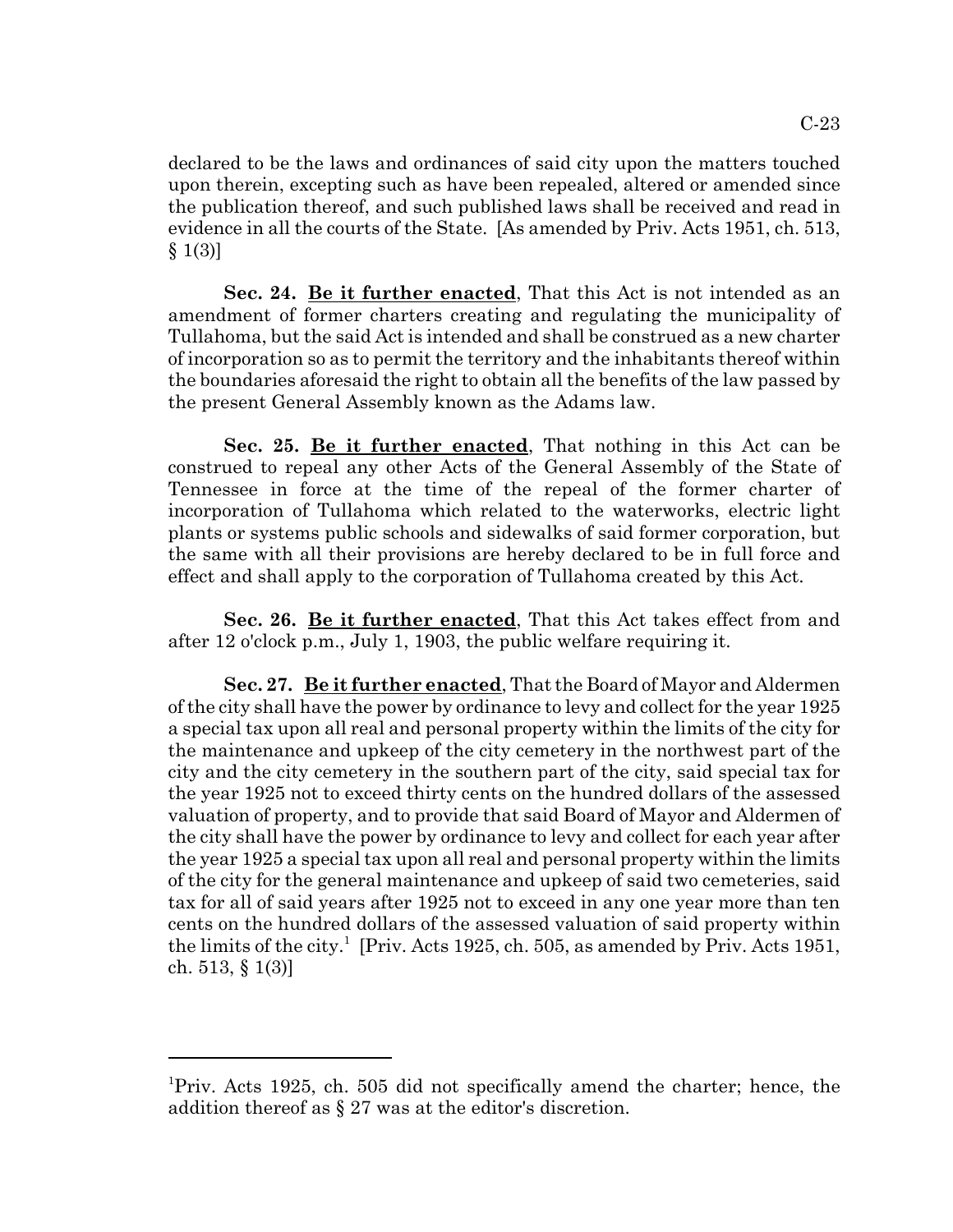**Sec. 28. Be it further enacted**, That (a) For the purpose of providing additional revenue for the City of Tullahoma, there is hereby levied a privilege tax of ten (10%) per cent on the amount paid for beer sold at retail in said city. This privilege tax shall apply to sales made by wholesale dealers in case lots to be consumed by the purchaser and all sales of beer except sales made by wholesalers to retailers of beer for resale.

(b) The term "beer" as used in this Act shall include beer and all other beverages of like alcoholic content as defined by the provisions of Chapter No. 69, Public Acts of Tennessee for the year 1933, as amended by Chapter No. 170, Public Acts of Tennessee for the year 1935.

The term "person" as used in this Act shall include individuals, partnerships, corporations and associations.

(c) Every person selling beer at retail shall collect from the purchaser thereof the tax imposed by this Act and hold same in a separate fund until paid to the City. Every such person shall, on or before the tenth (10th) day of each month after the effective date of this Act, make a return in duplicate to the City Recorder showing the amount of tax collected during the preceding calendar month, together with such other facts and information as the City Recorder may reasonably require for the verification of the tax due. Said return shall be made on a form provided by the City.

Every person making a return shall, at the time of making same, pay the amount of tax shown thereby to the City Recorder. If the tax imposed by this Act is not paid when due there shall be added as a part of the tax interest and penalty of two (2%) per cent per month from the time the tax becomes due until paid.

For the purpose of enforcing the payment of the tax due hereunder, the City Recorder is hereby given, and may avail himself of the process of distraint provided in the case of other tax delinquents.

(d) Any person who shall neglect, fail or refuse to collect the tax herein levied upon all retail sales of beer made by him, his agents or employees shall be liable for the full amount of the tax which should have been collected, and shall pay the tax himself.

The City Recorder is authorized, if not satisfied with the correctness of any return or payment hereunder, to make an investigation of the books and records of any person charged with the collection of the tax hereunder, and, upon discovery of any discrepancy in the return or payment, is authorized to make a deficiency assessment against such person.

Any person charged with the collection of the tax hereby levied shall make all his books and records available to the City Recorder, or his agents, at all reasonable times, and shall keep all invoices and records of sales and purchases of beer for a period of not less than two (2) years, unless sooner authorized to destroy them by the city recorder.

(e) Said city may, by ordinance, make rules and regulations and impose penalties for violation of the provisions of this Act and for the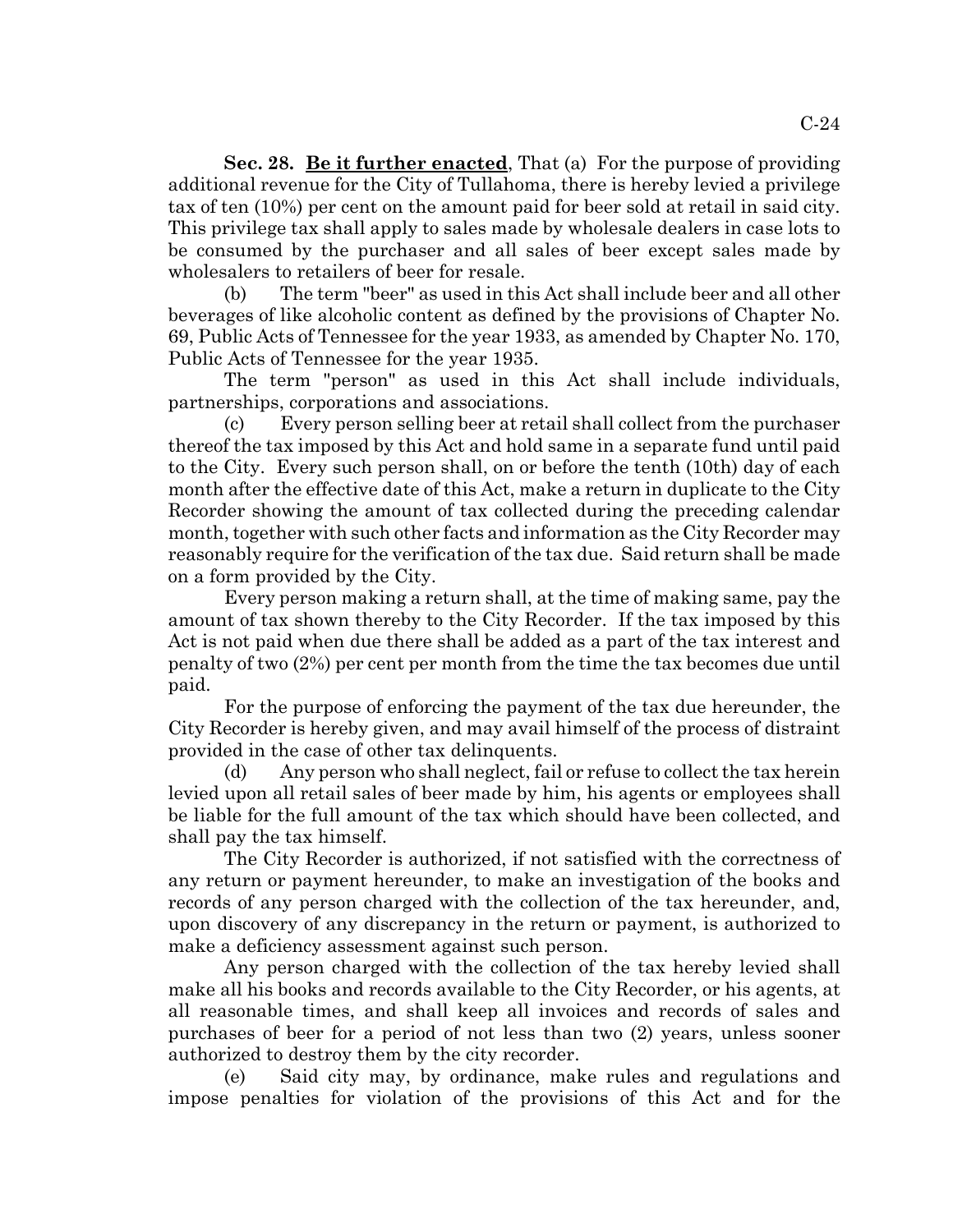enforcement of the provisions hereof and for the collection of the tax herein levied.<sup>1</sup> [Priv. Acts 1951, ch. 259, §§ 2-6, as amended by Priv. acts 1951, ch. 513,  $$1(3)]$ 

**Sec. 29.** The Board of Mayor and Aldermen of the City of Tullahoma, Tennessee, is hereby empowered to levy by ordinance a privilege tax upon the privilege of occupancy in any "hotel", as that term is defined in Tennessee Code Annotated, section 67-4-1401(2), of each transient in an amount not to exceed five percent (5%) of the consideration charged by the operator of such hotel. The privilege tax shall be levied and administered in the same manner as that provided in Tennessee Code Annotated, Title 67, Chapter 4, Part 14, subject to the limitations imposed in Section  $67-4-1425$ .<sup>2</sup> [As added by Priv. Acts 1992, ch. 161, § 1]

Sec. 30. Be it further enacted, That (a) Definitions. In the interpretation of this Act, the following definitions of terms shall apply:

(1) Electric system. The electric system of the City of Tullahoma, Tennessee, including all tangible and intangible property and resources of every kind and description used or held for use in the purchase, transmission, distribution and sale, but not the generation, of electric energy.

(2) Net plant value. The depreciated original cost of the tangible property, as shown on the books of the Electric System, including materials and supplies, used and held for use in the transmission and distribution of electric energy.

 $(3)$  Tax equivalent. The amount transferred to the general fund of, or otherwise provided to, the City of Tullahoma from the revenues of its Electric System as payments in lieu of taxes or other charges on the Electric System.

(4) Fiscal year. Twelve months beginning July 1 and ending June 30.

(b) Allocation of funds. Not later than thirty days after a tax equivalent is transferred to the general fund of, or otherwise provided to, the City, the Board of Mayor and Aldermen shall distribute to the Counties in which the City's Electric System is located the following amount: Seven and one-half percent (7½%) of said tax equivalent to be allocated among the counties in

<sup>&</sup>lt;sup>1</sup>Priv. Acts 1951, ch. 259, § 1 expressly amended the charter generally; hence, the addition thereof as § 28 was at the editor's discretion.

<sup>&</sup>lt;sup>2</sup> Priv. Acts 1983, ch. 36, § 2, provided for the repeal of Priv. Acts 1965, ch. 16 and Priv. Acts 1982, ch. 350, being former § 29(a)-(m), captioned "Board of trustees of John W. Harton Memorial Hospital."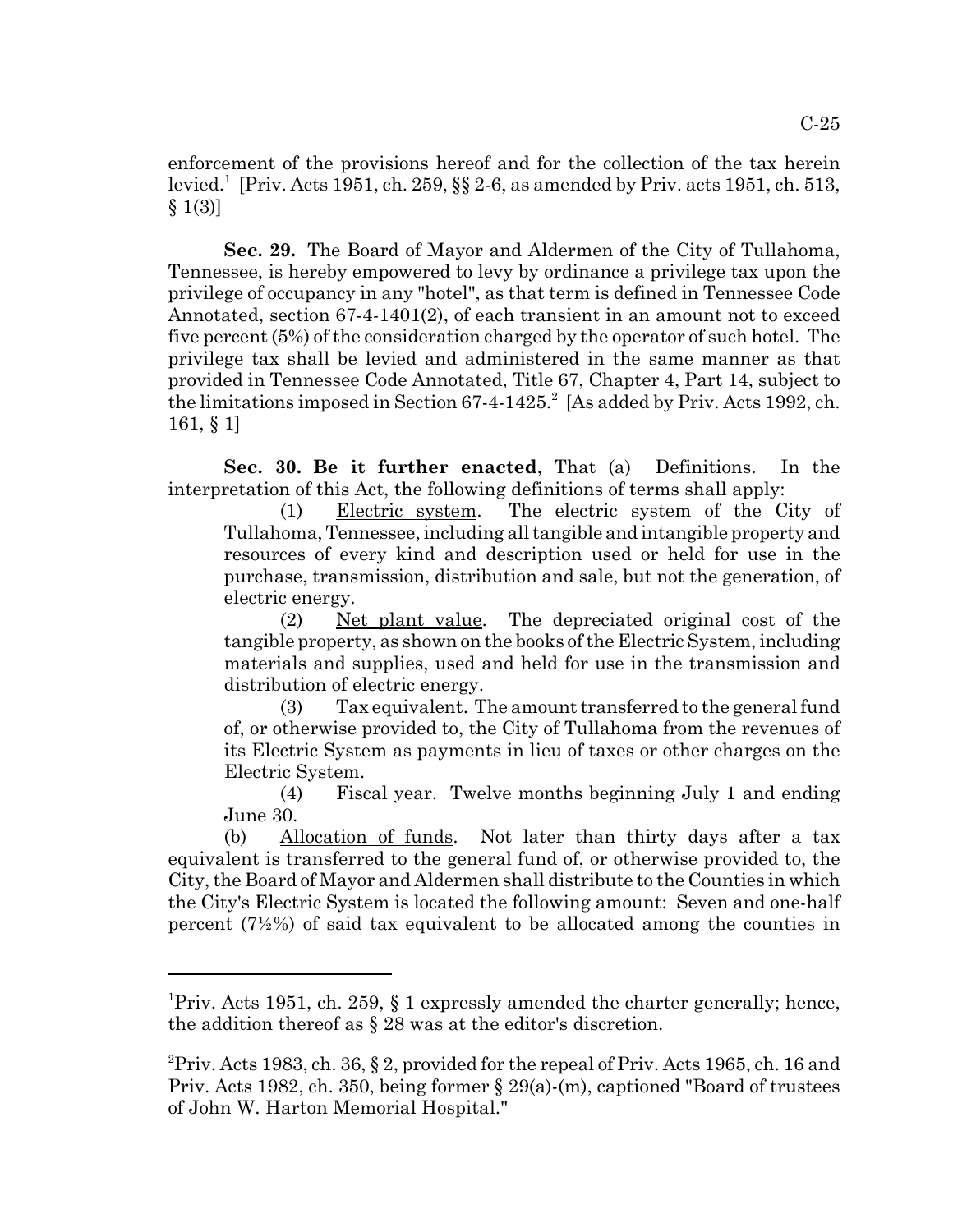proportion to the net plant value of the Electric System located within each County and to be paid into the general fund of each County. The County Court of each County may appropriate such tax equivalents received for any County purpose or function.<sup>1</sup> [Priv. Acts 1969, ch. 148, § 2]

**Sec. 31. Sales tax school bond sinking fund**. There is hereby recognized the previous establishment of a School Bond Sinking Fund created from the deposit of sales tax revenues thereto, for the purpose of setting aside funds necessary to amortize debt incurred for capital school projects. The sums in said fund, as it now exists, and hereafter, shall be dedicated and utilized by the Board of Education of the City of Tullahoma, Tennessee, and/or the Board of Mayor and Aldermen of the City of Tullahoma, Tennessee, solely for debt service for the retirement of Bonds whose proceeds were used for City Schools capital improvements. Therefore, the funds in this Sinking Fund are hereby dedicated solely for the purpose of debt service for general obligation bond issues whose proceeds were used for City Schools capital improvements. These funds shall not be diverted for any other purposes, whether educational or otherwise. No cap shall be placed upon the sums representing said fund. [As added by Priv. Acts 1995, ch. 35, § 1]

**32. Power of Recall**. Except as otherwise provided by law, the people of the city may recall any elected local official and may exercise this power by filing in accordance with the requirements set forth by state law. [As added by Priv. Acts 2008, ch. 104, § 1]

**33. Recall Election**. If the petition is certified by the county election commission and the elected official whose removal is sought resigns within ten (10) days after the certification and notice to the Board of Mayor and Aldermen, no recall election will be held.

a. Recall Ballot

Ballots used at recall elections shall conform to the following requirements:

i. With respect to each person whose removal is sought the question shall be submitted:

*Shall (name of elected official) be removed from office?*

ii. Immediately below each such question there shall be printed the two (2) following propositions, one above the other, in the order indicated:

<sup>&</sup>lt;sup>1</sup>The Act from which this section is derived did not expressly amend the charter; therefore, the addition thereof as § 30 was at the discretion of the editor. Said Act was ratified by the board of mayor and aldermen by Ord. #483, dated June 9, 1969.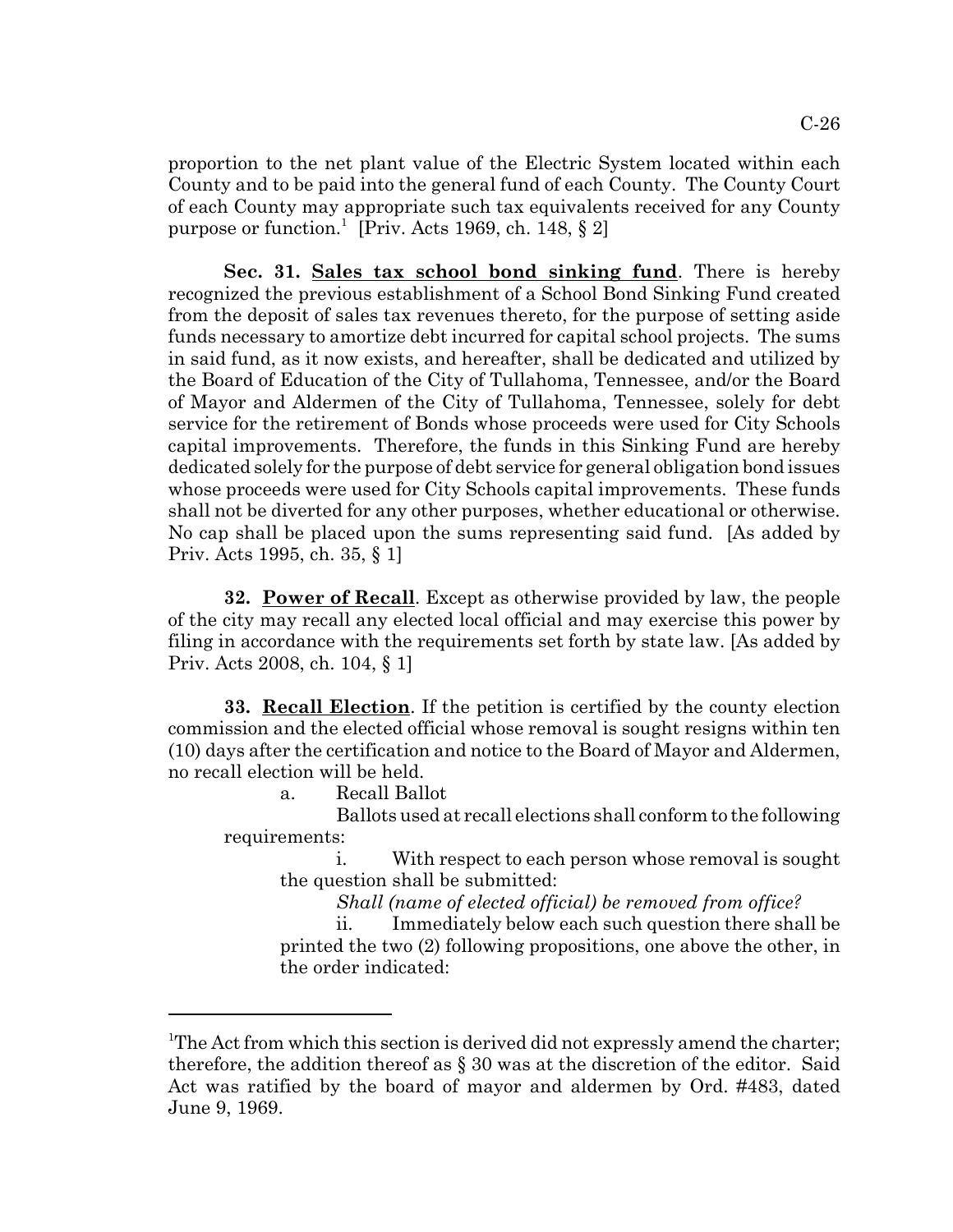*For the recall of (name of elected official) Against the recall of (name of elected official)* iii. Results of Recall Election

If a majority of the votes cast at a recall election are against removal of the elected official named on the ballot, he or she shall continue in office. If the majority of the votes cast are for the removal of the elected official named on the ballot, the Board of Mayor and Aldermen shall at the next regularly scheduled meeting declare his or her office vacant and the vacancy shall be filled in accordance with the provisions of this Charter for the filling of vacancies. An elected official thus removed is not eligible to fill the vacancy for the remainder of the term. iv. Limitation on Recall

No recall petition may be filed against an elected official within six (6) months after he or she takes office, and no elected official may be subject to more than one (1) recall election during a term of office. [As added by Priv. Acts 2008, ch. 104, § 1]

Passed March 19, 1903

ED. T. SEAY, Speaker of the Senate.

L.D. TYSON, Speaker of the House of Representatives.

Approved April 1, 1903

JAMES B. FRAZIER, Governor.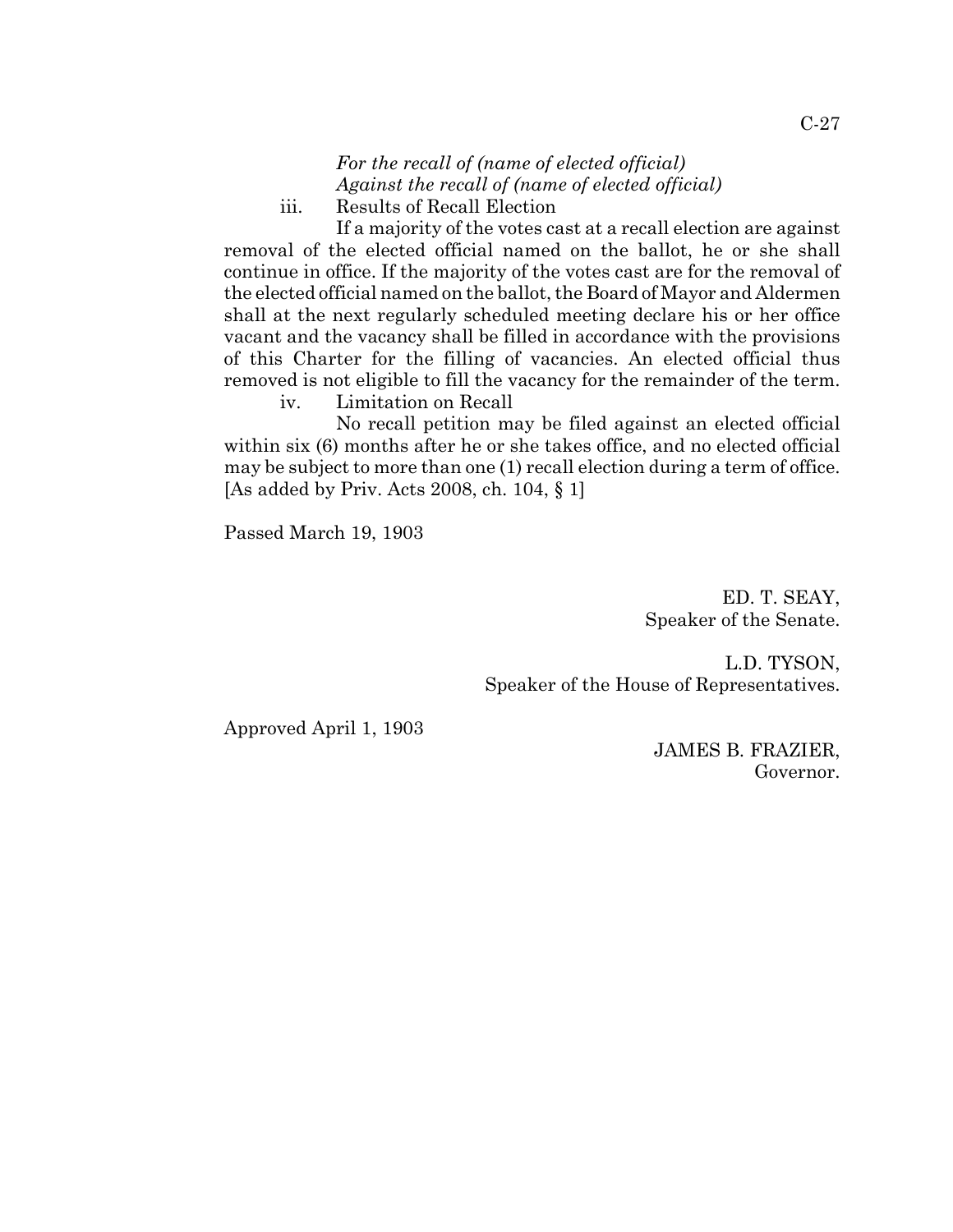# **RELATED PRIVATE ACTS**

| Priv. Acts 1965, ch. 194 |  |
|--------------------------|--|
|                          |  |
|                          |  |
| Priv. Acts 2016, ch. 54  |  |
|                          |  |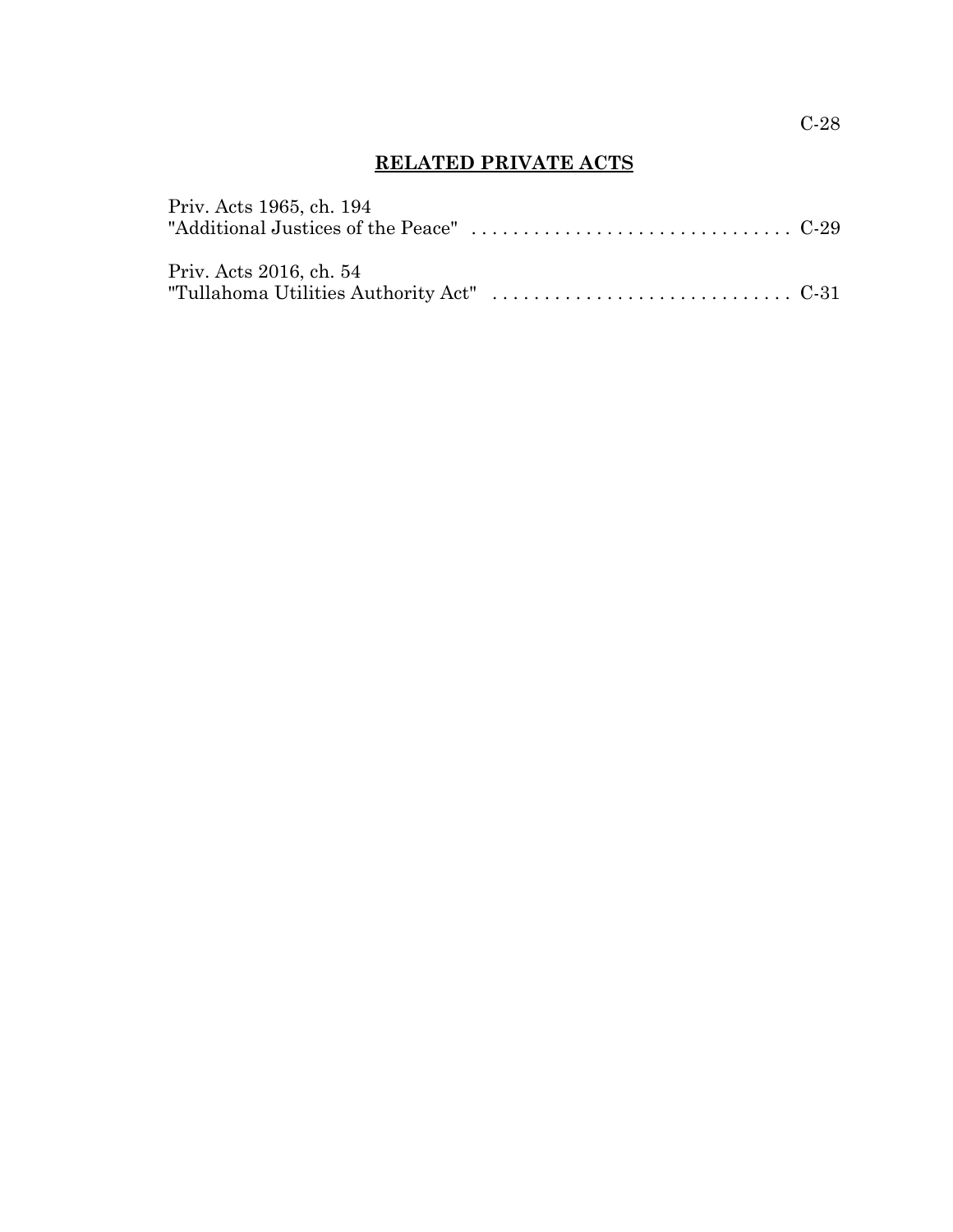### **CHAPTER NO. 194**

### **House Bill No. 1072**

### **(By Wiseman)**

AN ACT to provide for additional Justices of the Peace for the Town of Manchester and the City of Tullahoma in Coffee County, Tennessee.

SECTION 1. Be it enacted by the General Assembly of the State of Tennessee, That in addition to the Justices of the Peace now allowed by any general or special law or otherwise allowed for such town and city, at the August general election in 1966 and each six years thereafter, the qualified voters of the Town of Manchester shall elect two additional Justices of the Peace, and the City of Tullahoma shall elect six additional Justices of the Peace, to take office on September 1 following such election. Such Justices of the Peace shall be regular members of the quarterly county court for Coffee County, Tennessee, and shall have all the powers, duties and receive the same compensation as the other members of such quarterly county court elected from such town and city.

SECTION 2. Be it further enacted, That this Act shall have no effect unless the same shall have been approved by two-thirds vote of the quarterly county court of any county to which it may apply on or before the next regular meeting of such quarterly county court after its approval by the Chief Executive of this State, or after its otherwise effective date. Its approval or non-approval shall be proclaimed by the presiding officer of the body having jurisdiction to approve, and shall be certified by him to the Secretary of State.

SECTION 3. Be it further enacted, That this Act shall be effective from and after its passage, the public welfare requiring it, but the provisions thereof shall not become operative until validated as provided in Section 2 herein.

Passed: March 19, 1965.

WILLIAM L. BARRY, Speaker of the House of Representatives.

> JARED MADDUX, Speaker of the Senate.

Approved: March 25, 1965.

FRANK G. CLEMENT, Governor.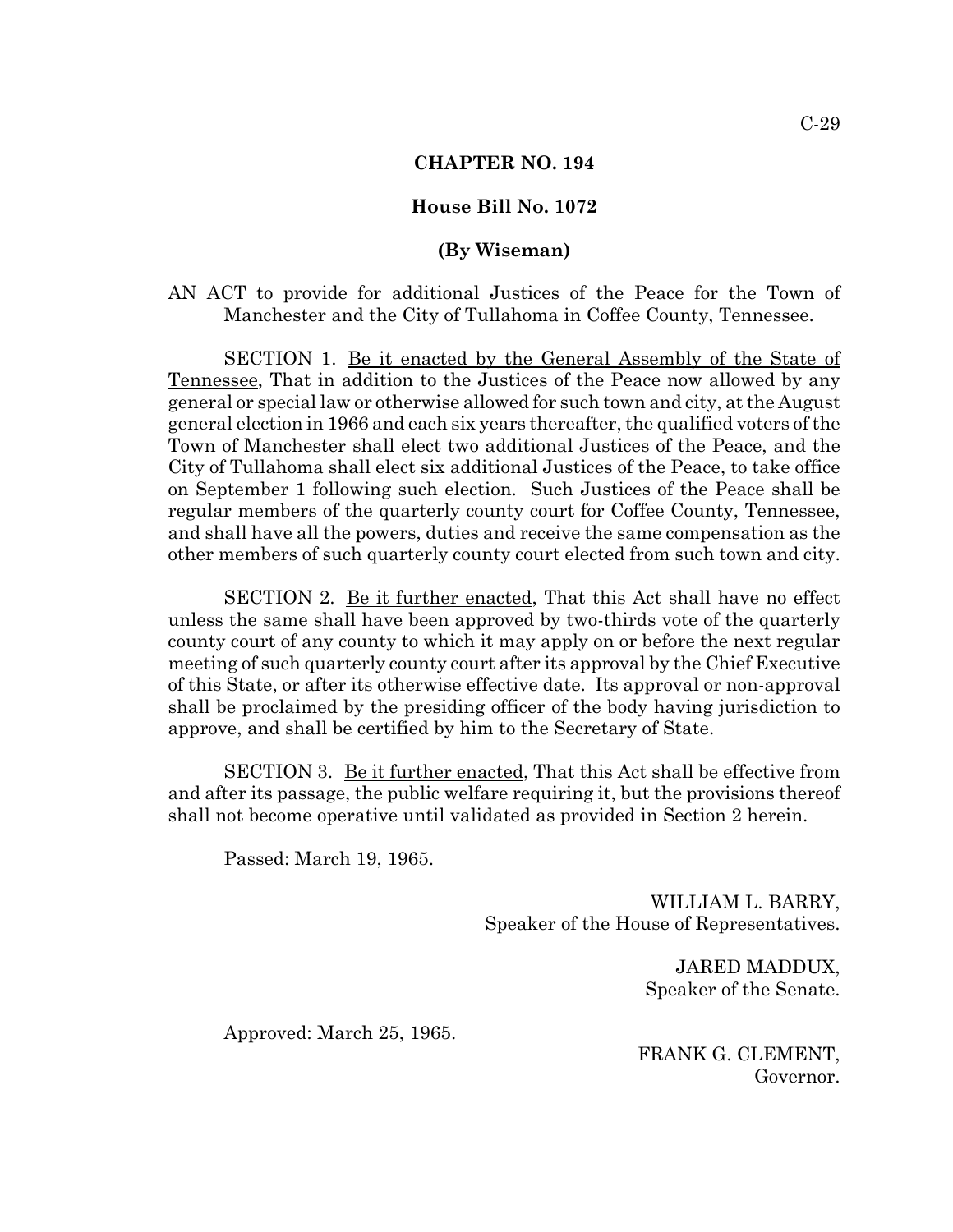This is to certify that according to the official records on file in this office, House Bill No. 1072, which is Chapter No. 194 of the Private Acts of 1965, was properly ratified and approved and is therefore operative and in effect in accordance with its provisions.

> JOE C. CARR, Secretary of State.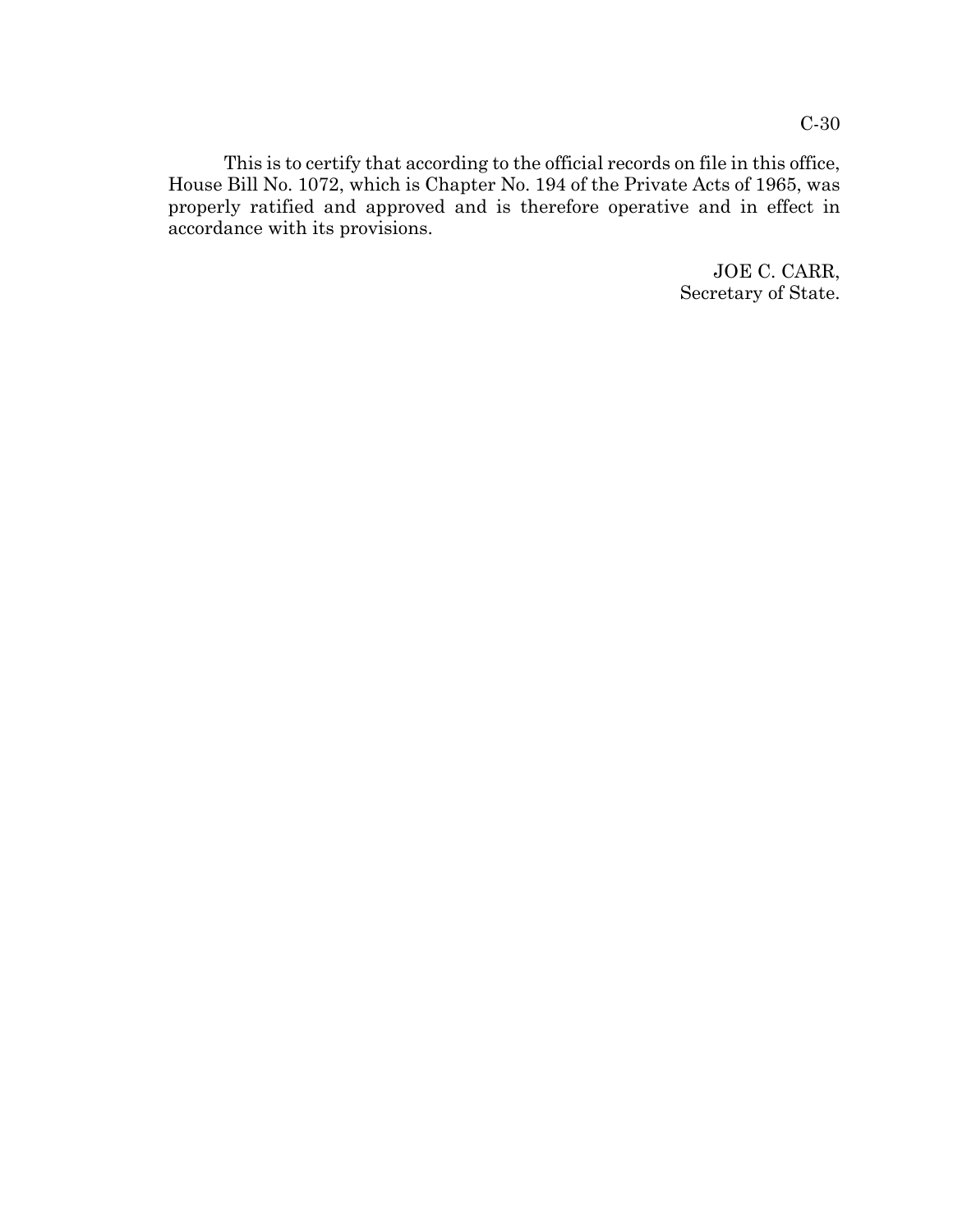## PRIVATE CHAPTER NO. 54

## HOUSE BILL NO. 2633

## By Representative Matheny

## Substituted for: Senate Bill No. 2658

#### By Senator Bowling

AN ACT to create and empower the Tullahoma Utilities Authority and to amend Chapter 553 of the Acts of 1903; and any other acts amendatory thereto, relative to the provision of electric, water, wastewater, and telecommunications services.

BE IT ENACTED BY THE GENERAL ASSEMBLY OF THE STATE OF TENNESSEE:

SECTION 1. This act shall be known and may be cited as the ''Tullahoma Utilities Authority Act".

SECTION 2. As used in this act, unless the context clearly requires otherwise:

(1) "Acquire" means to construct or to acquire by purchase, lease, lease-purchase, devise, gift, exercise of the power of eminent domain, or exercise of any other mode of acquisition;

(2) "Authority" means the Tullahoma Utilities Authority created by this act;

(3) "Board" means the board of directors of the authority;

(4) "Bonds" means bonds, interim certificates, notes, debentures, lease-purchase agreements, loan agreements, and all other evidences of indebtedness either issued by or the payment of which has been assumed by the authority;

(5) "City" or "City of Tullahoma" means the City of Tullahoma, Tennessee;

(6) City Bonds" means bonds of the City of Tullahoma issued to finance or refinance any of the systems, as more fully described herein;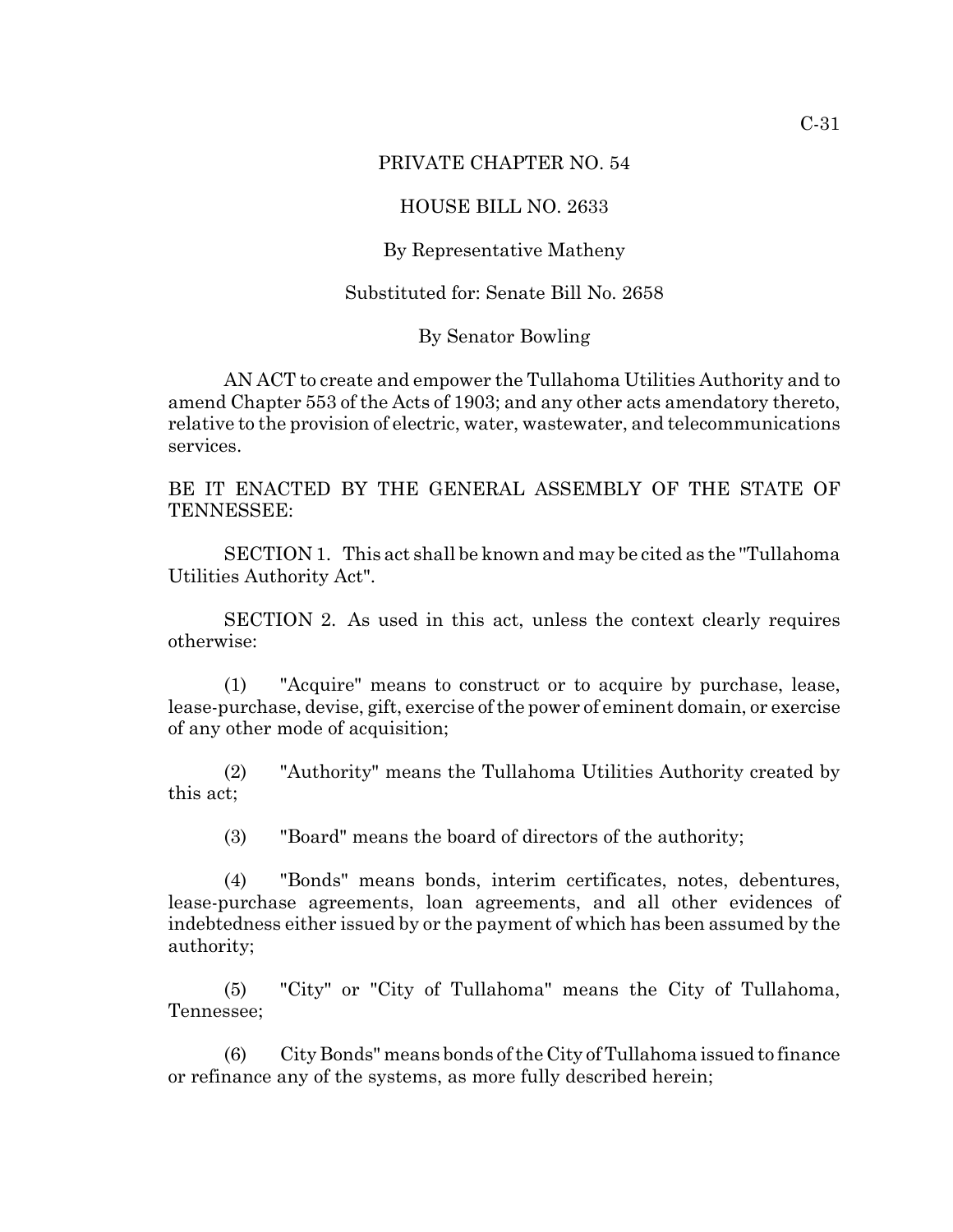(7) "City Board" means the legislative body of the City of Tullahoma;

(8) "Dispose" means to sell, lease, convey, or otherwise transfer any property or any interest in property of the authority;

(9) "Division" means a department of the authority that deals with the operation, maintenance, and provision of services of a specific system or systems, as hereinafter defined;

(10) "Electric Service" means the furnishing of electric power and energy for lighting, heating, power, or any other purpose for which electric power and energy can be used;

(11) "Energy'' means any and all forms of energy no matter how or where generated or produced;

(12) "Federal Agency" means the United States of America, the president of the United States of America, the Tennessee Valley Authority, and any other authority, agency, instrumentality, or corporation of the United States of America heretofore or hereafter created by or pursuant to any act or acts of the Congress of the United States;

(13) "Improve" means to construct, reconstruct, improve, repair, extend, enlarge, or alter;

(14) "Improvement" means any improvement, extension, betterment, or addition to any system;

(15) "Mayor" means the Mayor of the City of Tullahoma;

(16) "Municipality" means any county or incorporated city or town within or outside the State;

(17) "Person" means any natural person, firm, association, corporation, limited liability company, business trust, or partnership;

(18) "President" means the President and Chief Executive Officer of the authority;

(19) "Refunding Bonds" means bonds of the authority issued to refund all or any part of bonds of the authority or the city bonds, as more fully described herein;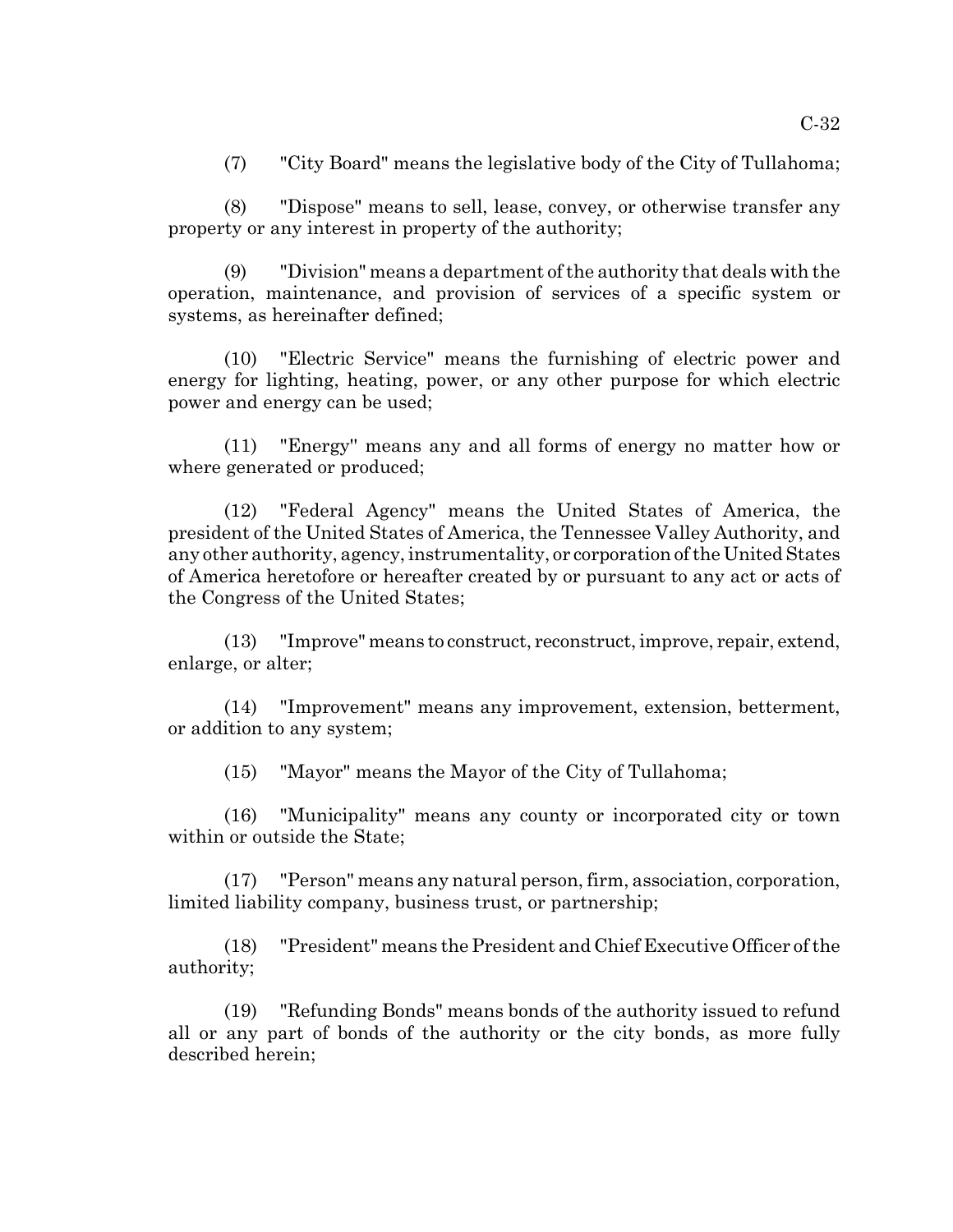(20) "Short Springs Property" means that certain tract or parcel of land consisting of approximately one hundred ninety  $(190)$  acres located in the  $5<sup>th</sup>$ Civil District of Coffee County, Tennessee, over which the Tullahoma Utilities Board exercises jurisdiction and control and maintains as a backup water supply source;

(21) "State" means the state of Tennessee;

(22) "System" means any plant, works, system, facility, property, or parts thereof, together with all appurtenances thereto, used or useful in connection with the furnishing of any of the services and commodities authorized to be provided herein, including generation or production facilities, transmission facilities, storage facilities, distribution and collection facilities, and all real and personal property of every nature comprising part of or used or useful in connection with the foregoing, and all appurtenances, contracts, leases, franchises, and other intangibles relating to the foregoing;

(23) "Telecommunications Service" means the offering of telecommunications for a fee directly to the public, or to such class of users as to be effectively available directly to the public regardless of the facilities used, including, but not limited to, telephone, cable television, voice, data, and video transmissions, video programming, internet access and related services, load control, meter reading, appliance monitoring, power exchange, and billing, or any other telecommunications services that may be provided, as allowed by law, including servicing and repairing related equipment;

(24) "Tullahoma Utilities Board" means the Board of Public Utilities of the City of Tullahoma;

(25) "Wastewater Service" means the collection, transportation, and treatment of water discharged from residential, commercial, industrial, or other processes for final discharge to the environment; and

(26) "Water Service" means the procurement, treatment, and distribution of water for domestic use or any other purpose for which water can be used.

SECTION 3. A governmental authority, to be known as the Tullahoma Utilities Authority, is hereby created and constituted. The authority shall be a public corporation in perpetuity under the corporate name of the Tullahoma Utilities Authority, and shall under that name be a political subdivision of the state and a body politic and corporate. The authority is created for the purpose of planning, acquiring, constructing, improving, furnishing, equipping, financing, owning, operating, and maintaining water, wastewater,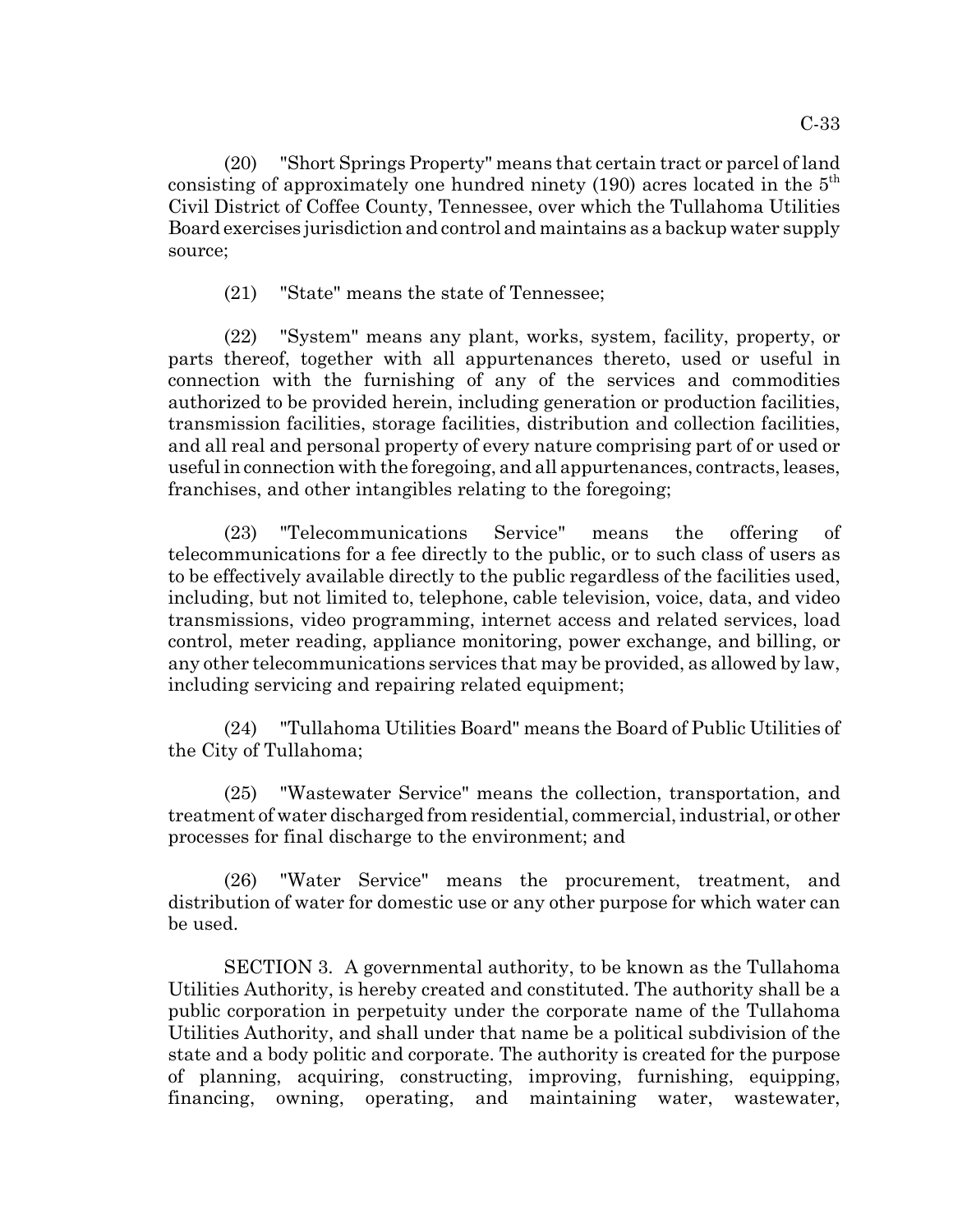telecommunications, and electric utility systems within or outside the corporate limits of the city, and such other utility systems as a municipal water, wastewater, telecommunications, or electric utility is authorized by the general laws of the state of Tennessee to own or operate.

SECTION 4. The authority shall have the power and is authorized, effective immediately upon the effective date of this act, either singly or jointly with one (1) or more persons, municipalities, or federal agencies, or with the state, or with one (1) or more agencies or instrumentalities of the state or any municipality:

- (1) To sue and be sued;
- (2) To have a seal and alter the same at the authority's pleasure;

(3) To acquire, construct, improve, furnish, equip, finance, own, lease, operate and maintain, within or outside the corporate limits of the city, a system for the furnishing of water service and to provide water service to any person, governmental entity, or other user or consumer of water services within or outside the city; provided, the system shall be operated as a separate system independent of and separate from the other systems of the authority and managed by the water division of the authority (except as otherwise provided herein); and provided, further, the authority shall not exercise any of the powers granted in this subsection wholly or partly within the legal boundaries of an incorporated city or town or a utility district incorporated pursuant to the Utility District Law of 1937, compiled in Tennessee Code Annotated, Title 7, Chapter 82, or any other municipality, without the consent of the governing body of such city, town utility district, or municipality except as allowed by law and unless such services were being provided in such area by the Tullahoma Utilities Board at the time of the effective date of this act;

(4) To acquire, construct, improve, furnish, equip, finance, own, lease, operate, and maintain, within or outside the corporate limits of the city, a system for providing wastewater service to any person, governmental entity, or other user or consumer of wastewater services within and outside the city; provided, the system shall be operated as a separate system independent of, and separate from, the other systems of the authority and managed by the wastewater division of the authority (except as otherwise provided herein); and provided, further, the authority shall not exercise any of the powers granted in this subsection wholly or partly within the legal boundaries of an incorporated city or town or a utility district incorporated pursuant to the Utility District Law of 1937, compiled in Tennessee Code Annotated, Title 7, Chapter 82, or any other municipality, without the consent of the governing body of such city, town, utility district, or municipality except as allowed by law and unless such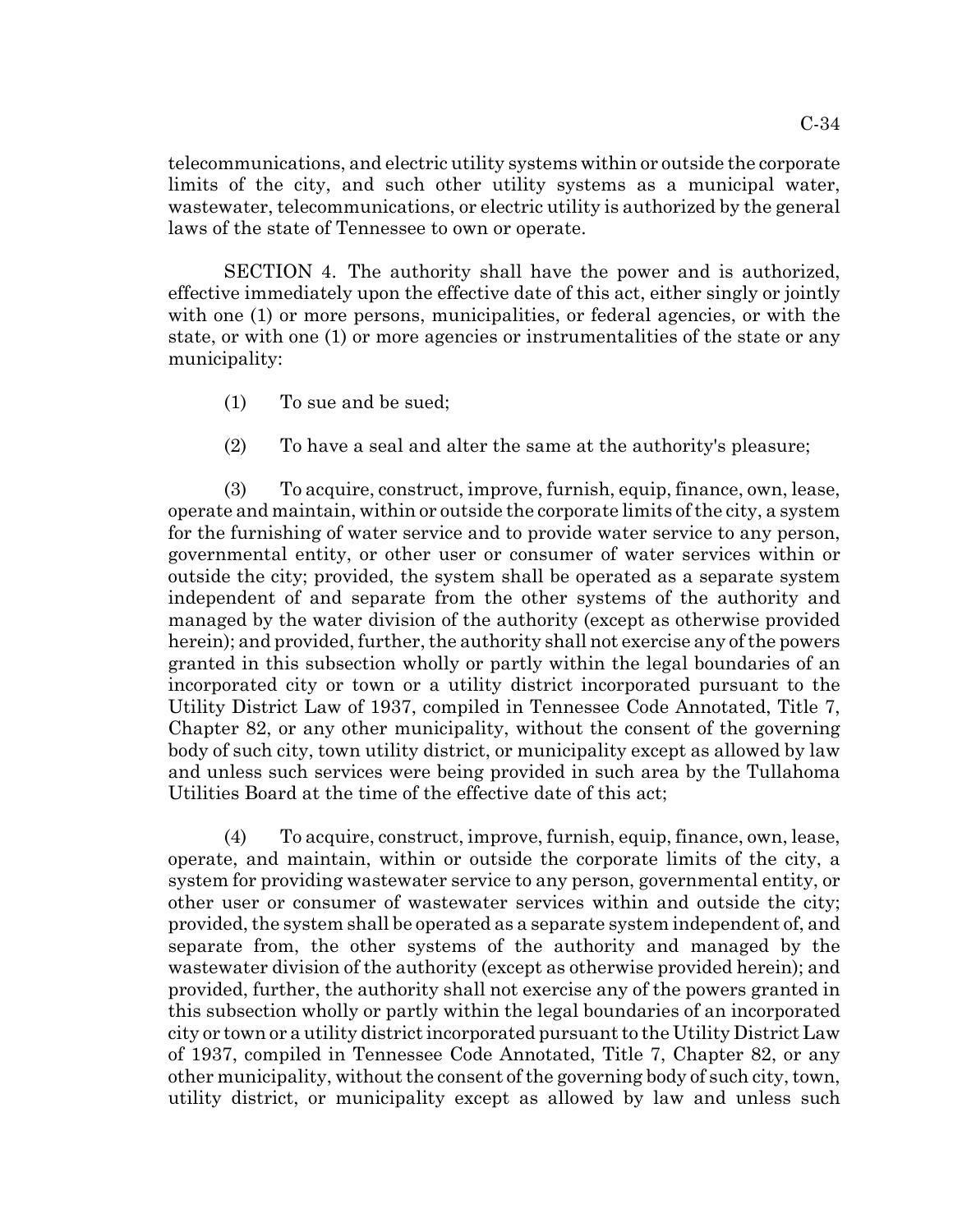services were being provided in such area by the Tullahoma Utilities Board at the time of the effective date of this act;

(5) To acquire, construct, improve, furnish, equip, finance, own, lease, operate, and maintain, within or outside the corporate limits of the city, a system for the furnishing of electric service and to provide electric service to any person, governmental entity, or other user or consumer of electric services within or outside the city; provided, the system shall be operated as a separate system independent of, and separate from, the other systems of the authority and managed by the electric division of the authority (except as otherwise provided herein); and provided, further, the authority shall not exercise any of the powers granted in this subsection wholly or partly within the legal boundaries of an incorporated city or town or electric cooperative, without the consent of the governing body of such city, town, electric cooperative, or municipality except as allowed by law and unless such services were being provided in such area by the Tullahoma Utilities Board at the time of the effective date of this act;

(6) To acquire, construct, improve, furnish, equip, finance, own, lease, operate, and maintain, within and outside the corporate limits of the city, a system for the furnishing of telecommunications service, and to provide telecommunication service to any person, governmental entity, or other user or consumer of telecommunications services within or outside the city; provided, the system shall be operated as a separate system independent of, and separate from, the other systems of the authority; and provided, further, to the extent that the authority, or any joint venture, partnership, or cooperative arrangement of which the authority is a party, or any limited liability company or not-for-profit corporation of which the authority is a member provides retail telephone or telegraph services, the authority, or such other entity, shall be subject to regulation by the Tennessee regulatory authority in the same manner and to the same extent as other certified providers of such services, including, without limitation, rules or orders governing anti-competitive practices, and shall be considered as and have the duties of a public utility, as defined in Tennessee Code Annotated, § 65-4-101, but only to the extent necessary to effect such regulation and only with respect to the authority's provision of telephone and telegraph services; and provided, further, that the authority shall have all the powers and authority conferred upon municipalities by the general laws of the State of Tennessee, including, without limitation, Tennessee Code Annotated, Title 7, Chapter 52, Parts 4 and 6, and in the exercise of said powers and authority shall be subject to all the obligations, restrictions, and limitations imposed upon municipalities by the general law including said sections as the same may be amended from time to time, including the general law and imposed upon providers of the services described therein by federal law; provided, that all actions authorized by said sections to be taken by the board or supervisory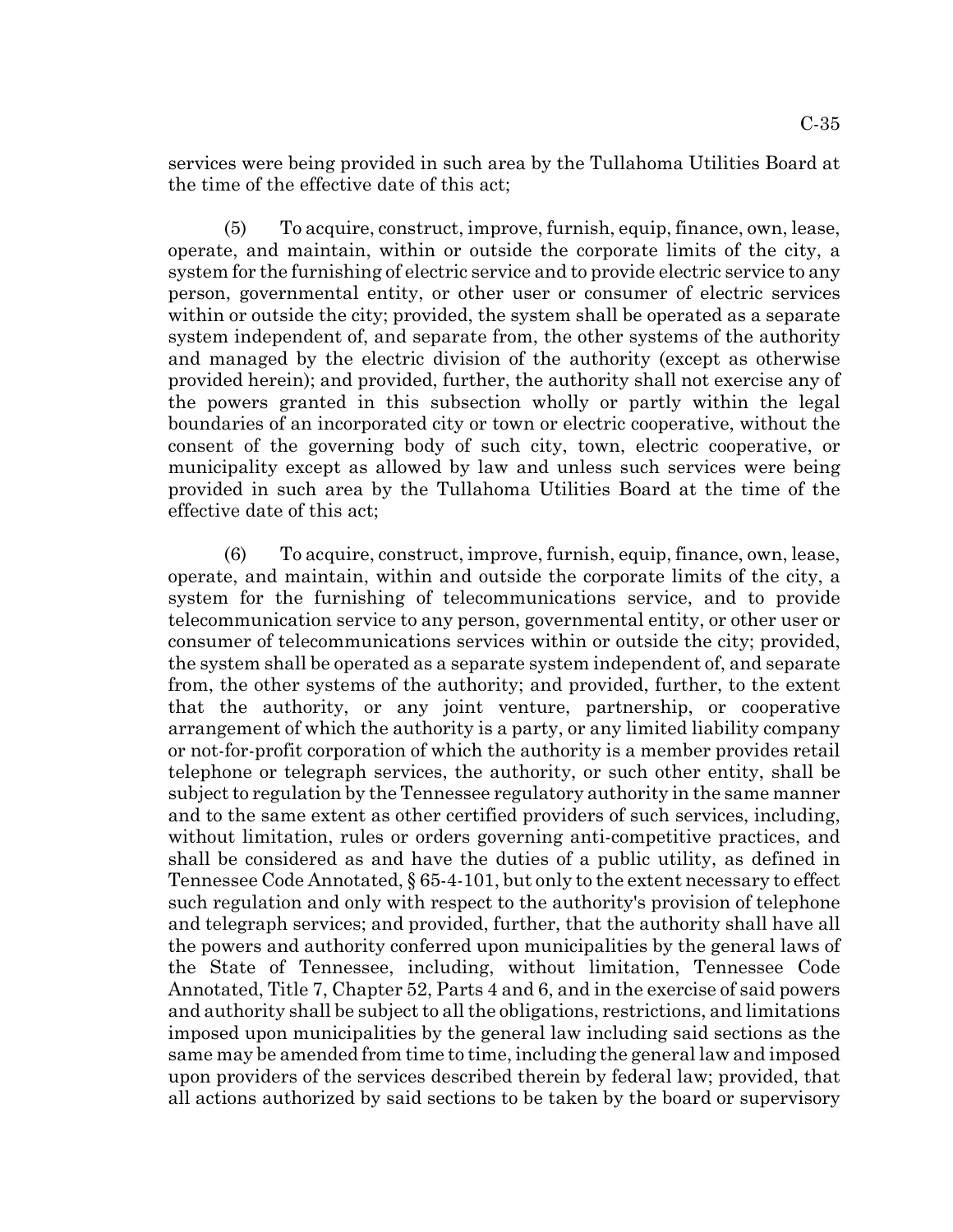body having responsibility for a municipal electric plant or authorized to be taken by the chief legislative body of the municipality shall be authorized to be taken by the board of the authority and all powers granted to a municipal electric system under said sections shall be exercised by the electric division of the authority; and provided further, that notwithstanding the provisions of Section 5 hereof, the telecommunications system shall not be combined with any of the other systems. Notwithstanding anything in this act to the contrary, the authority shall be subject to the territorial limitations set forth in § 7-52-601, as the same may be amended from time to time, in the same manner and to the same extent as such limitations apply from time to time to a municipal electric system providing services pursuant to § 7-52-601;

(7) To fix, levy, charge, and collect such fees, rents, tolls, or other charges for the use of, or in connection with, any system of the authority as shall be consistent with the provision of the services or sale or other disposition of the commodities provided by the various utilities authorized herein at reasonable cost based on sound economy, public good, and prudent business operations, which fees, rents, tolls, or charges shall be established by the board without the necessity of review or approval by the city, any other municipality, the state, or any commission or authority thereof or any federal agency other than as provided in applicable federal statutes or contracts and other than as provided in subparagraph (6); provided, however, that whenever any of such fees, rents, tolls, or other charges, other than such charges as shall be regulated pursuant to subparagraph (6) are to increase, notice of the intended increase shall be published in a newspaper of general circulation in the area served by the authority, and the increase shall not be effective until thirty (30) days from and after the date of publication of the notice;

(8) To acquire, hold, own, lease to or from persons, municipalities, the state, state agencies, or federal agencies, and to dispose of property, real and personal, tangible and intangible, or interests therein, in its own name, subject to mortgages or other liens or otherwise including the provisions of this act with respect to the disposition of the Short Springs Property, and to pay therefore in cash or on credit through installment payments, and to secure the payment of all or any part of any installment obligations in connection with any acquisition;

(9) To have complete control and supervision of any system of the authority and to make such rules and regulations governing the rendering of service thereby as may be just and equitable;

(10) To contract debts, borrow money, issue bonds, and enter into leasepurchase agreements to acquire, construct, improve, furnish, equip, extend, operate, or maintain any system or systems, or any part thereof, or to provide the authority's share of the funding for any joint undertaking or project, and to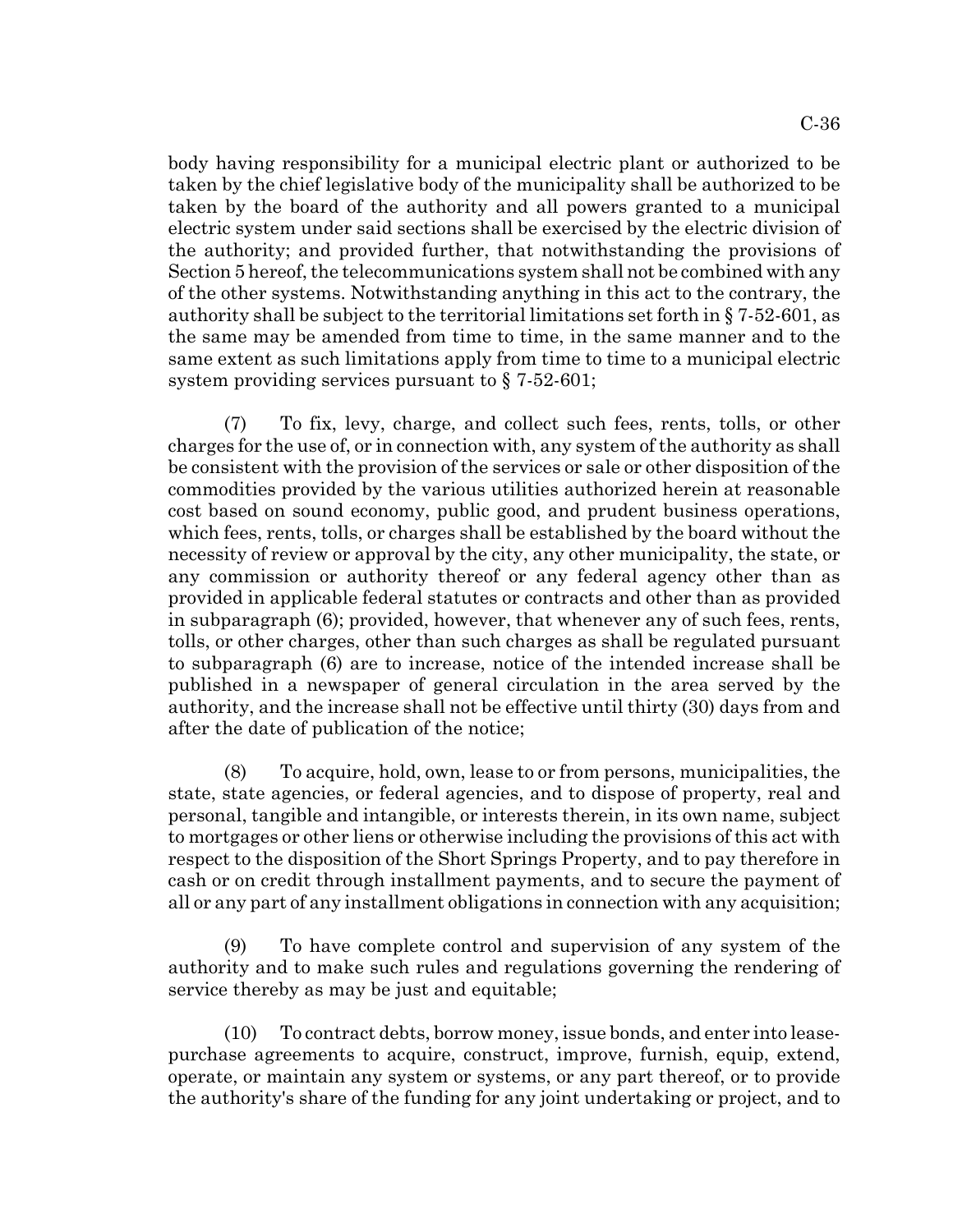assume and agree to pay any indebtedness incurred for any of the foregoing purposes;

(11) To accept gifts or grants of money or property, real or personal, and voluntary and uncompensated services or other financial assistance from any person, the city, federal agency, the state or any state agency, or municipality, for, or in aid of, the acquisition or improvement of any system;

(12) To condemn either the fee or such right, title, interest, or easement in property as the board may deem necessary for any of the purposes mentioned in this act, and such property or interest in such property may be so acquired whether or not the same is owned or held for public use by corporations, associations, or persons having the power of eminent domain, or otherwise held or used for public purposes, and such power of condemnation may be exercised in the mode or method of procedure prescribed by Tennessee Code Annotated, Title 29, Chapter 16, or in the mode or method of procedure prescribed by any other applicable statutory provisions now in force or hereafter enacted for the exercise of the power of eminent domain; provided, however, that where title to any property sought to be condemned is defective, it shall be passed by decree of court; provided further, that where condemnation proceedings become necessary, the court in which such proceedings are filed shall, upon application by the authority and upon the posting of a bond with the clerk of the court in such amount as the court may deem commensurate with the value of the property, order that the right of possession shall issue immediately or as soon and upon such terms as the court, in its discretion, may deem proper and just; provided further, that nothing contained in this subsection shall be construed as granting the authority the power to condemn property owned by the city, the Board of Education of the city, and/or any other agency of the city holding title to real property;

(13) To make and execute any and all contracts and instruments necessary or convenient for the full exercise of the powers herein granted, and in connection therewith to stipulate and agree to such covenants, terms, and conditions and such term or duration as shall be appropriate, including, but without limitation, contracts for the purchase or sale of any of the commodities or services authorized herein to be provided by the authority, and, carry out and perform the covenants, terms, and conditions of all such contracts and instruments. In connection with any contract to acquire or sell any of the commodities or services authorized herein, the authority may enter into commodity price exchange or swap agreements, agreements establishing price floors or ceilings, or both, or other price hedging contracts with any person or entity under such terms and conditions as the authority may determine, including, without limitation, provisions permitting the authority to indemnify or otherwise pay any person or entity for any loss of benefits under such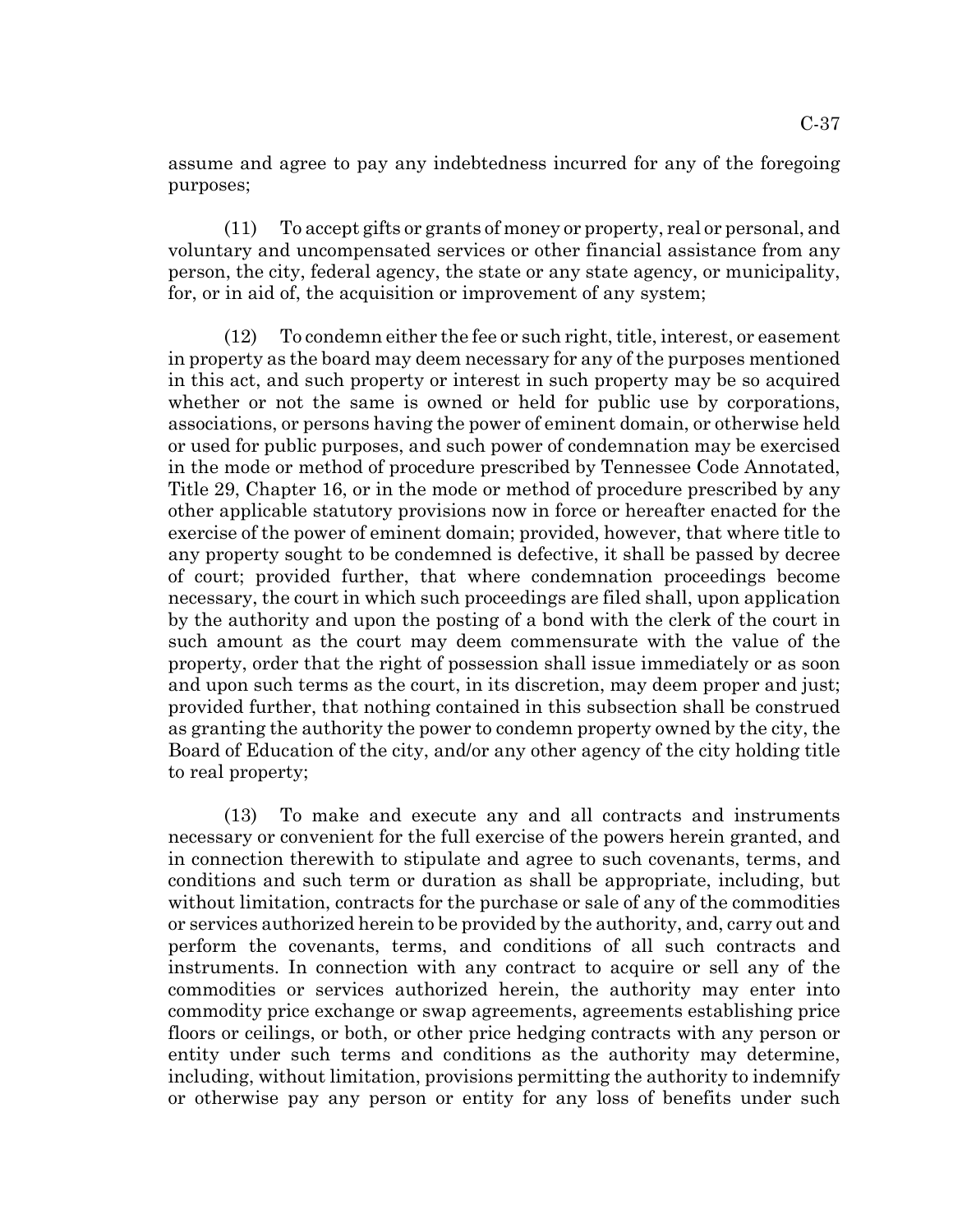agreement upon early termination thereof or default thereunder. When entering into any such contract or arrangement or any such swap, exchange, or hedging agreement evidencing a transaction bearing a reasonable relationship to this state and also to another state or nation, the authority may agree in the written contract or agreement that the rights and remedies of the parties thereto shall be governed by the laws of this state or the laws of such other state or nation; provided, that jurisdiction over the authority shall lie solely in the courts of Coffee County, Tennessee;

(14) To sell, exchange, or interchange any of the commodities or services authorized to be provided herein either within or outside the state and to establish prices to be paid for such commodities or services and establish pricing structures with respect thereto, including provision for price rebates, discounts, and dividends; and, in connection with any such sales, exchanges, or interchanges, to act as agent for such consumers, to secure contracts and arrangements with other entities or persons, to make contracts for the sale, exchange, interchange, pooling, transmission, distribution, or storage of any of the commodities or services authorized to be provided herein, inside or outside this state, and to transmit, transport, and distribute any such commodities or services both for itself and on behalf of others;

(15) To make contracts and execute instruments containing such covenants, terms, and conditions as may be necessary, proper, or advisable for the purpose of obtaining loans from any source, or grants, loans, or other financial assistance from the state, any state or federal agency, the city, or any municipality and to carry out and perform the covenants and terms and conditions of all such contracts and instruments;

(16) To enter on any lands, waters, and premises for the purpose of making surveys, soundings, and examinations in connection with the acquisition, improvement, operation, or maintenance of any system and the furnishing of any of the services herein;

(17) To provide to the city, any municipality, person, federal agency, the state, or any agency or instrumentality thereof, transportation and storage capacity for any of the commodities or services authorized herein, and management and purchasing services associated therewith;

(18) To employ, engage, retain, and pay compensation to such officers, agents, consultants, professionals, and employees of the authority as shall be necessary to operate the systems, manage the affairs of the authority, and otherwise further the purposes of the authority and the exercise of the powers thereof, and to fix their compensation and to establish a program of employee benefits, including a retirement system;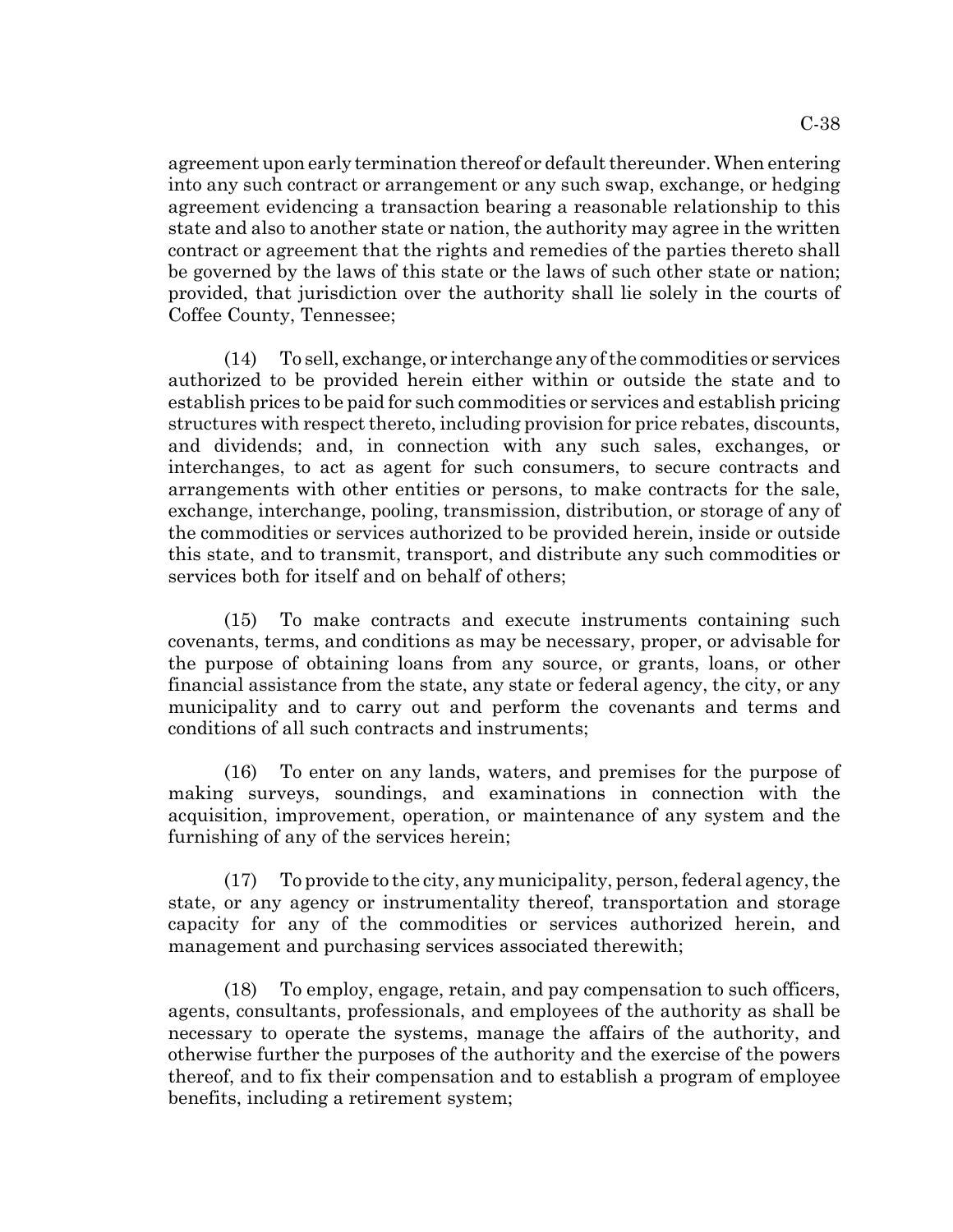(19) To establish a retirement system for all employees of the authority and to maintain all rights and benefits of employees as they existed under the retirement system of the Tullahoma Utilities Board without diminution and to participate in the Tennessee Consolidated Retirement System in accordance with Tennessee Code Annotated, Title 8, Chapter 35, Part 2;

(20) To enter into joint ventures and cooperative arrangements with one (1) or more persons, including the formation of a partnership, limited liability company, or not-for-profit corporation to accomplish any of the purposes set forth herein or to exercise any of the powers set forth herein and to act jointly with the city, any municipality, the state, or a state or federal agency in the exercise of the powers enumerated herein; provided, however, that the records of any joint venture or other business arrangement shall be open to the public in accordance with the Open Records Law, compiled in Tennessee Code Annotated, Title 10, Chapter 7, and the meetings of such joint venture or other business arrangement shall be subject to the Open Meetings Law, compiled in Tennessee Code Annotated, Title 8, Chapter 44;

(21) Upon the effective date of this act and upon proper action by the city, to commence operating the systems, to exercise exclusive control and direction of the systems, and to accept title to the assets and assume the liabilities of the systems;

(22) To contribute its funds for the financial aid of any nonprofit charitable organization or nonprofit civic organization, as such terms are defined in Tennessee Code Annotated,§ 6-54-111; and

(23) To do any and all acts and things herein authorized or necessary or convenient to carry out the powers expressly given in this act under, through, or by means of its own officers, agents, and employees, or by contracts with any person, federal agency, or municipality.

SECTION 5. Each system of the authority shall operate independently of the others and shall be self-sustaining, except insofar as the board may by resolution combine any of the systems which in the opinion of the board shall be advisable and economical and which by the general laws of the state or any federal laws or any contracts or indentures are not required to be operated separately.

## SECTION 6.

(a) The affairs of the authority and the exercise of the powers of the authority shall be vested in the board. The following powers shall be exercised directly by the board by resolution of the board: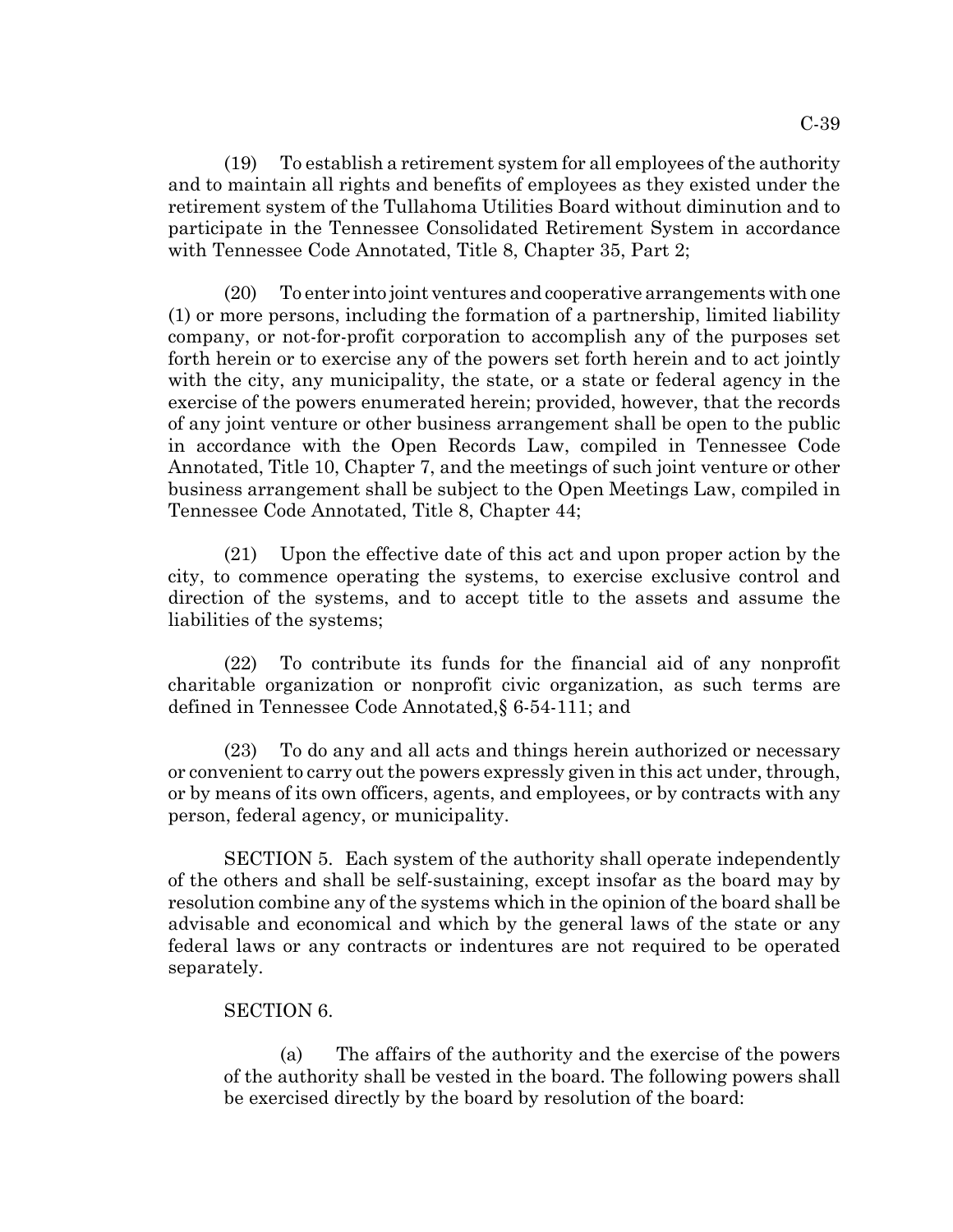(1) Selection and employment of the president of the authority, who shall serve at the pleasure of the board and whose compensation shall be set by the board. All other officers and employees of the authority shall be selected, employed, and discharged pursuant to procedures approved by the president;

(2) Issuance of bonds of the authority and the encumbering of assets of the authority, to the extent authorized herein, to secure any such bonds;

(3) Approval of rates of each of the systems, except for minor changes to electric rates resulting from TV A fuel costs adjustments, which may be made by the president;

(4) Approval of the annual budget of each of the systems;

(5) Adoption of by-laws for the conduct of the business of the board;

(6) Selection of a certified public accountant or accountants to perform audits of the books and affairs of the authority; and

(7) Adoption of a purchasing policy for the authority as hereinafter provided and the approval of purchases and disposition of property in accordance with the terms thereof.

(b) All other powers of the authority shall be exercised by the president and the officers, agents, and employees of the authority, unless the board, acting by resolution, shall revoke the delegation of any such powers.

## SECTION 7.

(a) The board of the authority shall consist of five (5) directors, one (1) of which shall be a member of the city board, and be appointed by the mayor of the city, and four (4) of which shall be elected by the city board. Notwithstanding the foregoing, the initial board shall be composed of those members currently serving on the board of directors of the Tullahoma Utilities Board, who shall serve as directors for the unexpired terms of their appointment and who shall take office and begin exercising the powers herein granted immediately upon the effective date hereof. All subsequent appointments shall be for a one (1) year term for the director appointed by the mayor and shall be for five (5) year terms for the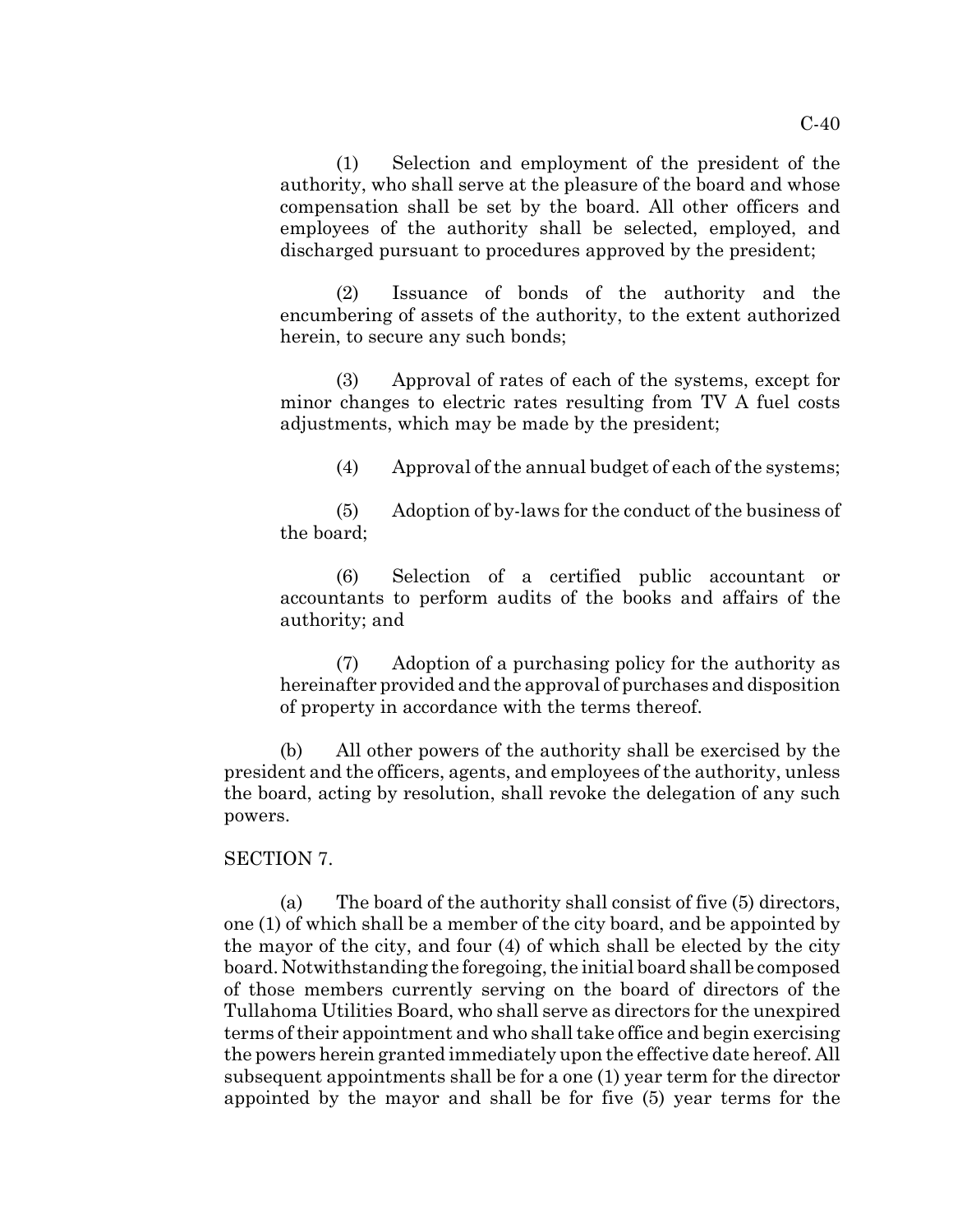directors elected by the city board. Each term of office shall commence on September 1 and end on August 31 of the last year of the respective term. The mayor of the city shall fill each vacancy, however created, in the position of directors appointed by the mayor and, as to positions for directors elected by the city board, such vacancies shall be filled by election of the city board prior to an expected vacancy, or the expiration of that term of office of any such director, or as soon as possible as vacancies arise. Such appointment by appointees of the mayor to be effective immediately, and appointments by city board appointees to be effective immediately or on the following August 31, whichever is appropriate. Except as provided in Section 8 hereof, each director shall hold office until such director's successor is appointed, approved, and qualified, and each director shall be eligible for reappointment. A director having served two (2) consecutive terms, whether full or partial, will be ineligible for reappointment for a period of one (1) year.

(b) Immediately upon its qualification as a board, and in September of each subsequent year, the board shall select from the board's membership a chairman and vice-chairman. No additional compensation shall be paid to a director for serving as chairman or vice-chairman. The board shall have a recording secretary, who need not be a member of the board and who shall be appointed by the president subject to the approval by the board. The recording secretary shall record all minutes of the board, keep and maintain all books and records of the board, and perform such duties as the president shall determine.

(c) The board shall hold regular monthly meetings and special meetings as may be necessary for the transaction of the business of the authority. Special meetings of the board may be called by the chairman or, in the absence or disability of the chairman, by any board member. No meeting of the board shall be held unless a majority of the directors are present. All acts of the board shall be by a vote of three (3) or more directors. Resolutions of the board shall be effective upon adoption after one (1) reading and may be adopted at the same meeting at which they are introduced. The time and place of all meetings will be set by the board. The compensation of directors for serving on the board shall be in an amount fixed by resolution of the board.

(d) Each director shall be (i) a resident of the city and be a customer of the authority and (ii) at least twenty-five (25) years of age. Each director shall be bonded in the sum of ten thousand dollars (\$10,000), with good security, conditioned to faithfully perform the duties of the office, and shall take and subscribe an oath or make affirmation to uphold the Constitution and laws of the state and to faithfully discharge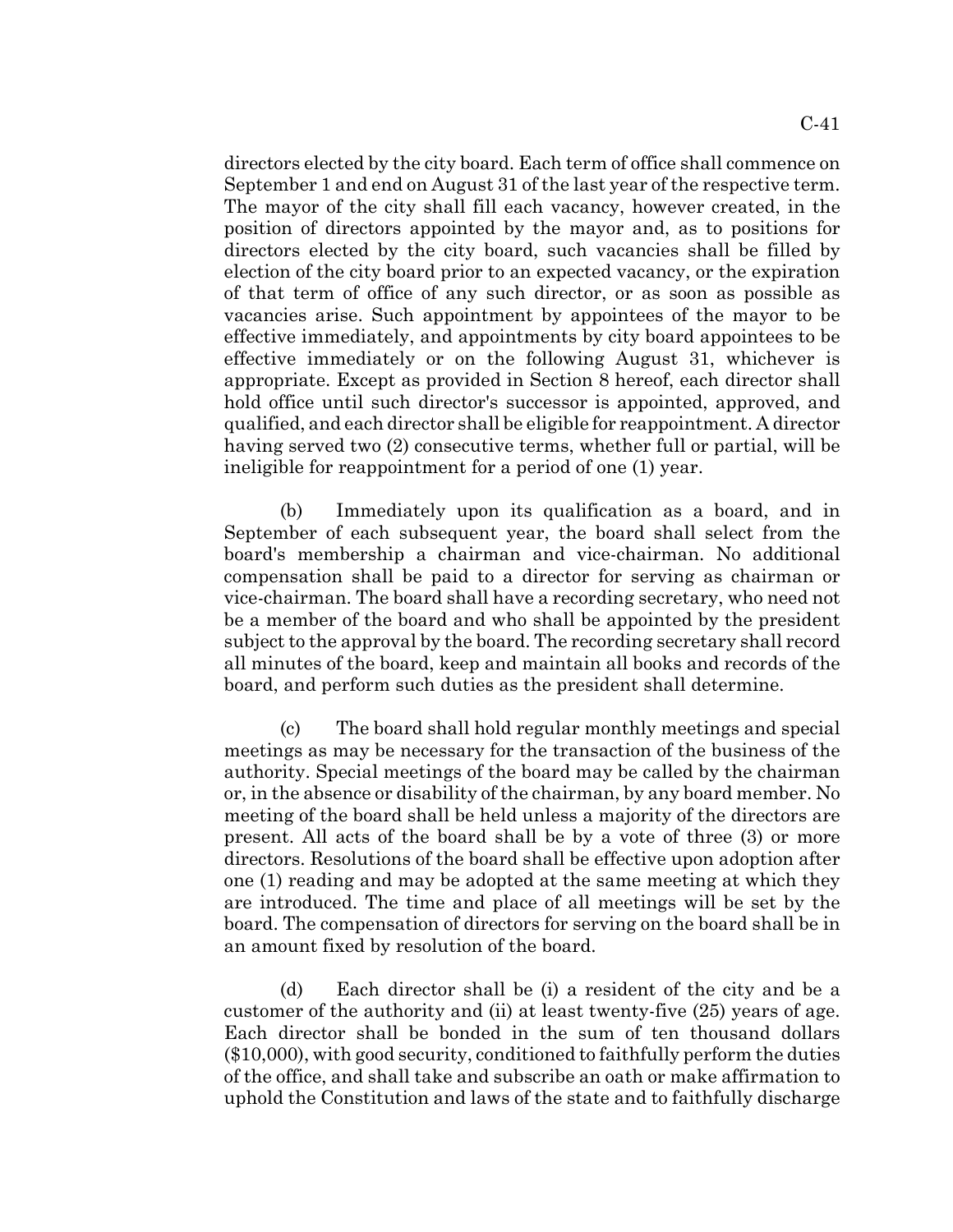the duties of the office. No director shall be an employee of the authority or the city. No more than one (1) director may be a member of the city board, who shall be appointed by the mayor in accordance with subpart (a) of this section.

(e) Directors shall be entitled to receive allowances for necessary traveling and other expenses while engaged in the business of the authority, including allowances for attending board meetings. Allowances for attending board meetings shall not exceed the maximum authorized by Tennessee Code Annotated, § 7-52-110, as the same may be amended from time to time.

SECTION 8. Any director may be removed from office for cause whether appointed by the Mayor or elected by the city board, as provided for in Section 8(c)(1) and (2) of the charter of the city.

#### SECTION 9.

(a) The board shall appoint a president, as provided herein, who shall be chief executive officer of the authority and who shall be qualified by training and experience for the general management of the acquisition, improvement, and operation of the business and affairs of the authority. The salary of the president shall be fixed by the board. The president shall serve at the pleasure of the board. The authority is authorized to enter into an employment contract with the president.

(b) Within the limits of the funds available therefore and subject to exercise by the board of the powers reserved to it pursuant to Section 6 hereof, all powers of the authority granted herein shall be exercised by the president and the various officers and employees of the authority.

(c) The president shall have charge of the management and operation of the systems and the enforcement and execution of all rules, regulations, programs, plans, and decisions made or adopted by the board.

( d) The president shall appoint each system division head and all officers of the authority, all of whom shall serve at the pleasure of the president, and the president shall be responsible for maintaining an adequate work force for the authority and establishing a compensation structure for the work force.

(e) Subject to the terms of Section 10 and Section 34 hereof and the provisions hereof relating to disposition of the Short Springs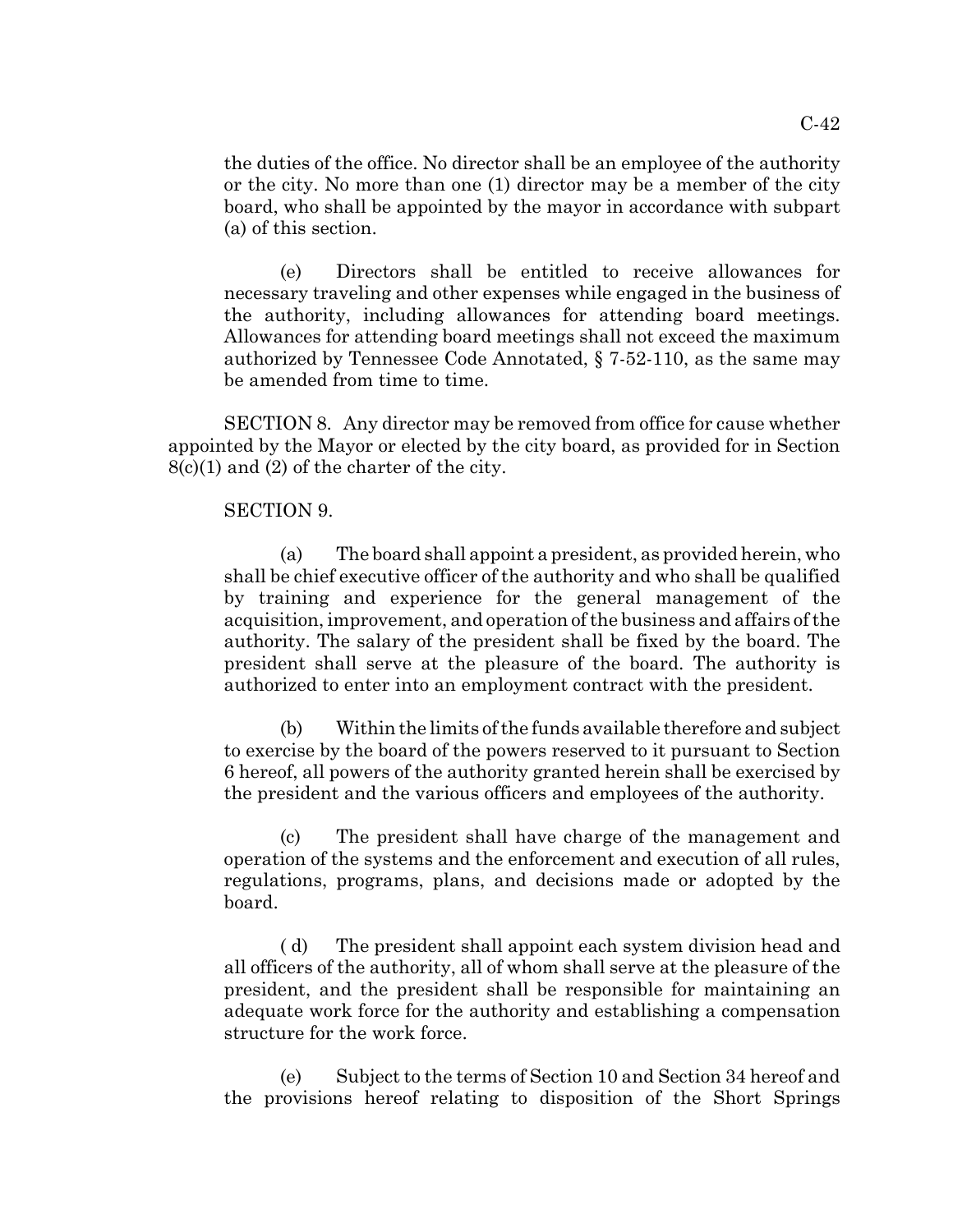Property, the president is authorized to acquire and dispose of all property, real and personal, necessary to effectuate the purposes of this act. The title of such property shall be taken in the name of the authority.

(f) All contracts, agreements, indentures, trust agreements, and other instruments necessary or proper in carrying out the purposes and powers of the authority or in conducting the affairs of the authority or in operating the systems of the authority shall be executed by the president, or the president's designee or designees, the signature thereof to be binding upon the authority; provided, however, the execution by the president of any such contract, agreement, indenture, trust agreement, or instrument implementing or evidencing the exercise of powers reserved to the board pursuant to Section 6 hereof shall first be approved by resolution of the board.

(g) The president shall cause to be kept full and proper books and records of all operations and affairs of the authority and shall cause to be kept separate books and accounts for each system, so that these books and accounts will reflect the financial condition of each division separately, and may require that the moneys and securities of each division be placed in separate funds to the end that each division shall be self-sustaining. All divisions will be audited annually by an independent certified public accountant selected by the board.

SECTION 10. The board shall adopt a policy governing all purchases of services or property, whether real or personal, all leases and lease-purchase agreements, and the disposition of all property of the authority. The policy shall authorize the president, or the president's designee or designees, to enter into contracts and agreements for the purchase of services or property, real or personal, leases and lease-purchases, disposition of property of the authority with a value not exceeding an amount from time to time established by the board, and to provide for the board's approval, such purchases, leases, lease-purchases, and dispositions in excess of such amount. Subject to the terms of the purchasing policy relating to board approval, the president, or the president's designee or designees, on behalf of the authority, shall be authorized to execute all contracts, purchase orders, and other documents necessary or proper in connection with the purchase of property or services and the disposition of property of the authority, including deeds of conveyance of real property. The policy authorized by this section shall provide for competitive bidding in appropriate circumstances, exceptions to any competitive bidding requirements when competitive bidding is not practical, procedures for the purchase of commodities and other energy sources traded in public markets, procedures for documentation of compliance with purchasing procedures, and such other provisions and terms as the board deems necessary or desirable.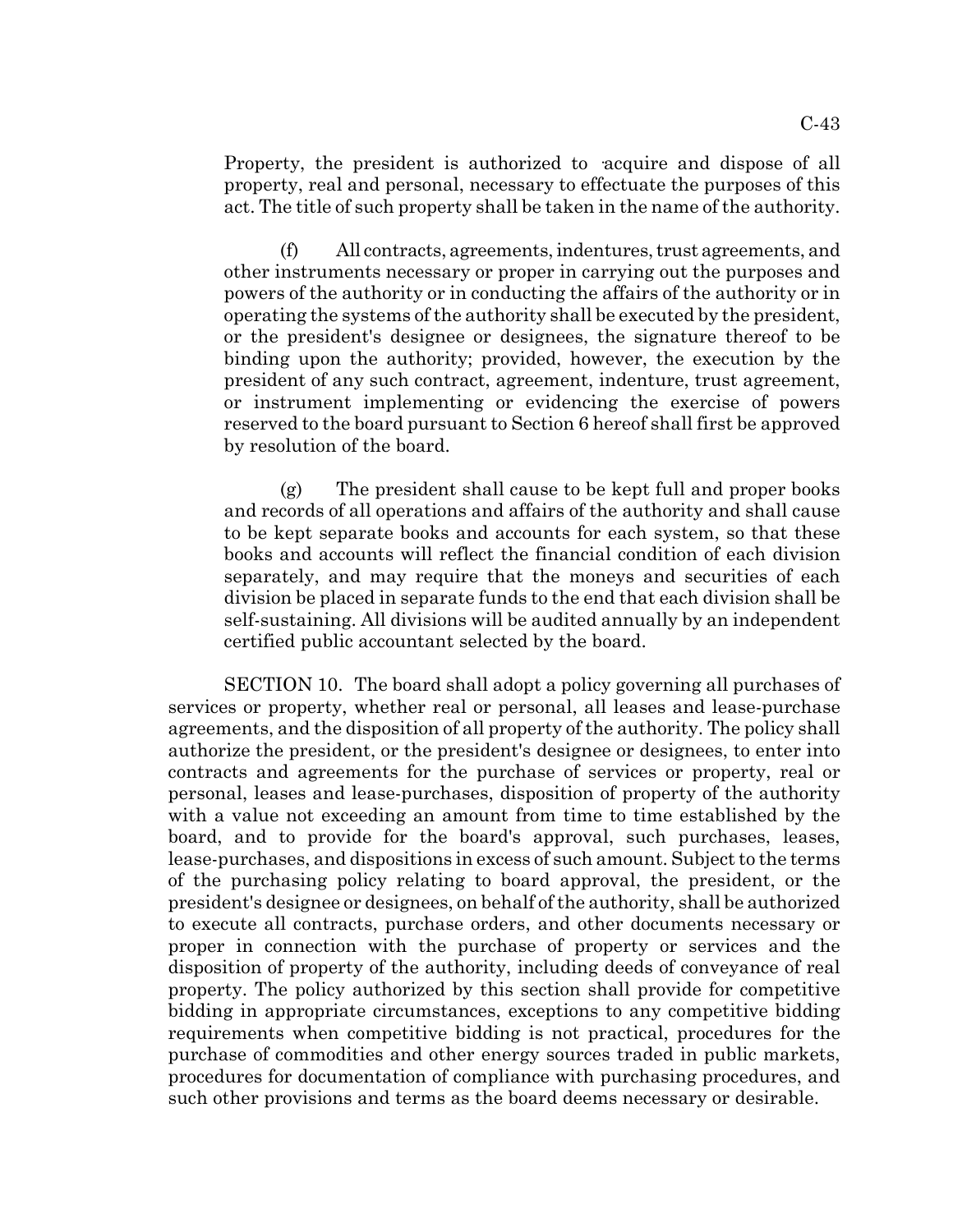### SECTION 11.

(a) The authority shall have power and is authorized to issue its bonds for the construction, acquisition, reconstruction, improvement, betterment, or extension of any system of the authority and to assume and to agree to pay any bonds or indebtedness incurred for any of the foregoing purposes. The proceeds of any bonds may be applied to:

(1) The payment of the costs of such construction, acquisition, reconstruction, improvement, betterment, or extension;

(2) The payment of the costs associated with any such construction, acquisition, reconstruction, improvement, betterment, or extension, including engineering, architectural, inspection, legal, and accounting expenses;

(3) The payment of the costs of issuance of such bonds, including underwriter's discount, financial or municipal advisory fee, preparation of the bonds, preparation of all public offering and marketing materials, advertising, credit enhancement, and legal, accounting, fiscal, and other similar expenses;

(4) The payment of interest during the period of construction and for six (6) months thereafter on any money borrowed or estimated to be borrowed;

(5) Reimbursement of the authority for moneys previously spent by the authority for any of the foregoing purposes;

(6) The establishment of reasonable reserves for the payment of debt service on such bonds, or for repair and replacement to the system of the authority for whose benefit the financing or refinancing is being undertaken, or for such other purposes as the board shall deem necessary and proper in connection with the issuance of any bonds and operation of the system for whose benefit the financing or refinancing is being undertaken;

(7) The contribution of the authority's share of the funding for any joint undertaking for the purposes hereinabove set forth; and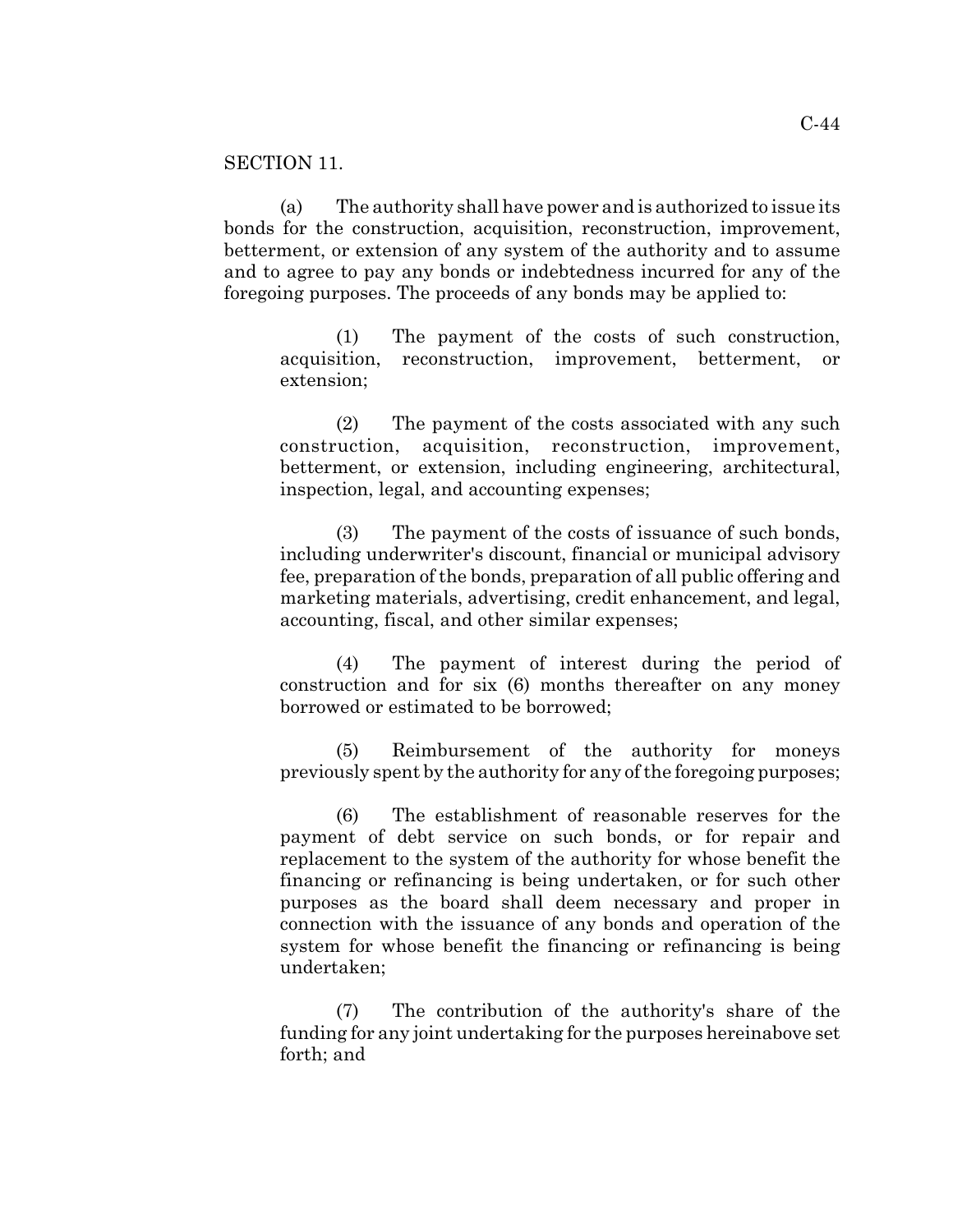(8) The contribution by the authority to any subsidiary or separate entity controlled by the authority for the purposes hereinabove set forth.

(b) The authority shall have the power and is hereby authorized to issue its bonds to refund and refinance outstanding bonds of the authority or of the city related to any system or lawfully assumed by the authority. The proceeds of the bonds may be applied to:

(1) The payment of the principal of the principal amount of the bonds being refunded and refinanced;

(2) The payment of the redemption premium thereon, if any;

(3) The payment of unpaid interest on the bonds being refunded, including interest in arrears, for payment of which sufficient funds are not available, to the date of delivery or exchange of the refunding bonds;

(4) The payment of interest on the bonds being refunded and refinanced from the date of delivery of the refunding bonds to maturity or to, and including, the first or any subsequent available redemption date or dates on which the bonds being refunded may be called for redemption;

(5) The payment of the costs of issuance of the refunding bonds, including underwriter's discount, financial or municipal advisory fee, preparation of the bonds, preparation of all public offering and marketing materials, advertising, credit enhancement, and legal, accounting, fiscal, and other similar expenses, and the costs of refunding the outstanding bonds, including the costs of establishing an escrow for the retirement of the outstanding bonds, trustee and escrow agent fees in connection with any escrow, and accounting, legal, and other professional fees in connection herewith; and

(6) The establishment of reasonable reserves for the payment of debt service on the refunding bonds, or for repair and replacement to the system of authority for whose benefit the financing is being undertaken, or for such other purposes as shall be deemed necessary and proper in connection with the issuance of the refunding bonds and operation of the system for whose benefit the financing is being undertaken. Refunding bonds may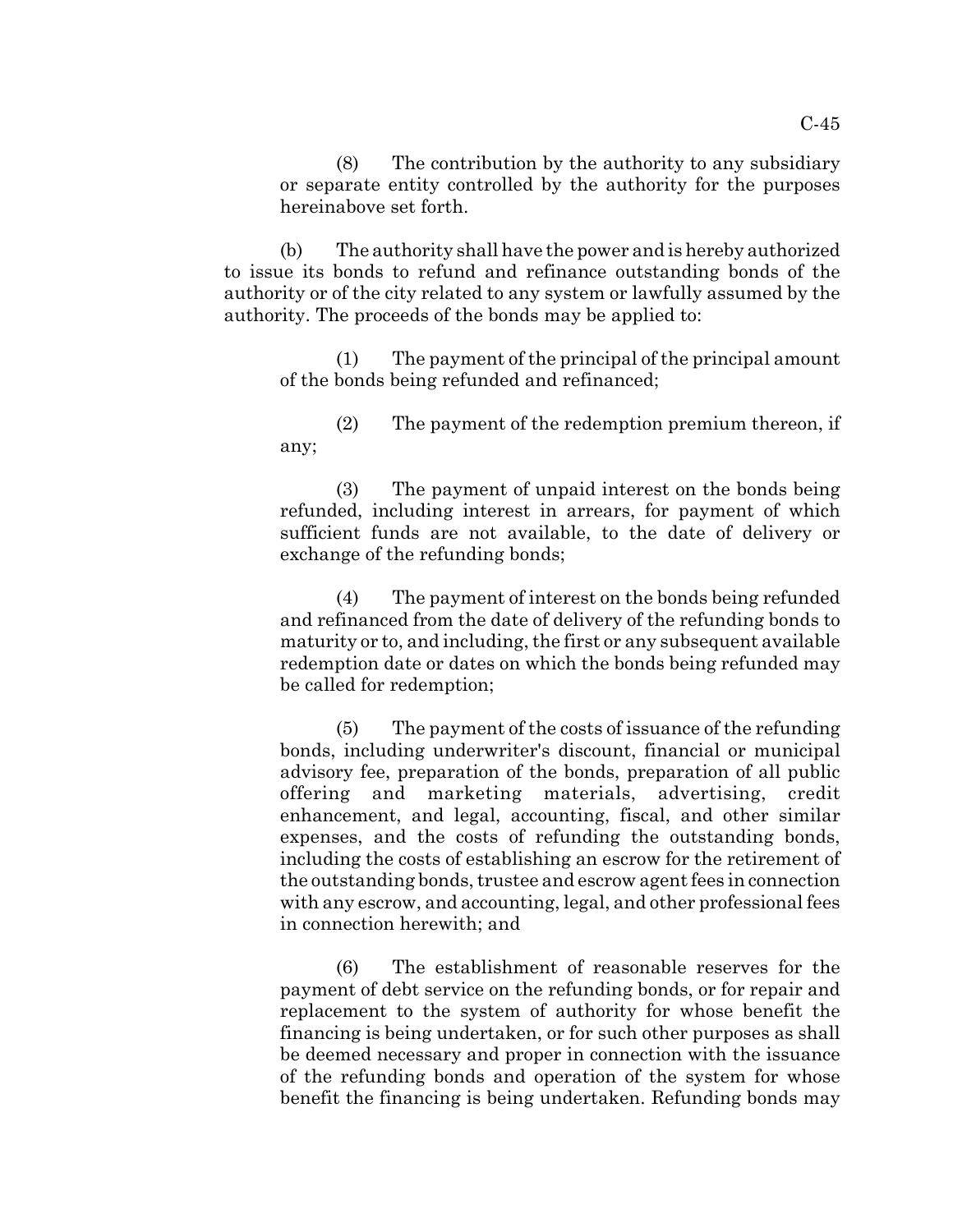be issued to refinance and refund more than one (1) issue of outstanding bonds, notwithstanding that such outstanding bonds may have been issued at different times. Refunding bonds may be issued jointly with other refunding bonds or other bonds of the authority. The principal proceeds from the sale of refunding bonds may be applied either to the immediate payment and retirement of the bonds being refunded or, to the extent not required for the immediate payment of the bonds being refunded, to the deposit in escrow with a bank or trust company to provide for the payment and retirement at a later date of the bonds being refunded.

(c) The authority shall have the power and is authorized to issue its bonds to retire all bonds of the city issued to finance or refinance any of the systems, and, to the extent permitted by contracts with any of the owners of the city bonds or parties to any loan agreement, to assume and agree to pay when due the city bonds, retire the city bonds, or deposit in escrow funds sufficient, together with earnings thereon, to retire the city bonds at maturity or upon redemption.

(d) The authority shall have the power and is hereby authorized to issue bonds in anticipation of the collection of revenues from the system for whose benefit the financing is undertaken for the purpose of financing electrical power purchases. Any such bonds shall be secured solely by a pledge of, and lien on, the revenues of the system for whose benefit the financing is undertaken. The principal amount of bonds that may be issued during any twelve (12) month period shall not exceed sixty percent (60%) of total electrical power for the same period, and all bonds issued during such period shall be retired and paid in full on, or before, the end of such period. The bonds shall be sold in such manner, at such price, and upon such terms and conditions as may be determined by the board. No bonds shall be issued under this subsection unless the electric system has positive retained earnings as shown in the most recent audited financial statements of the system, and the system has produced positive net income at least one (1) fiscal year out of three (3) fiscal years next preceding the issuance of the bonds as shown on the audited financial statements of the system. No bonds issued under this subsection shall be issued without first being approved by the director of state and local finance. If revenues of such system are insufficient to pay all such bonds at maturity, any unpaid bonds may be renewed one (1) time for a period not to exceed one (1) year or otherwise liquidated as approved by the office state and local finance in the office of the comptroller of the treasury.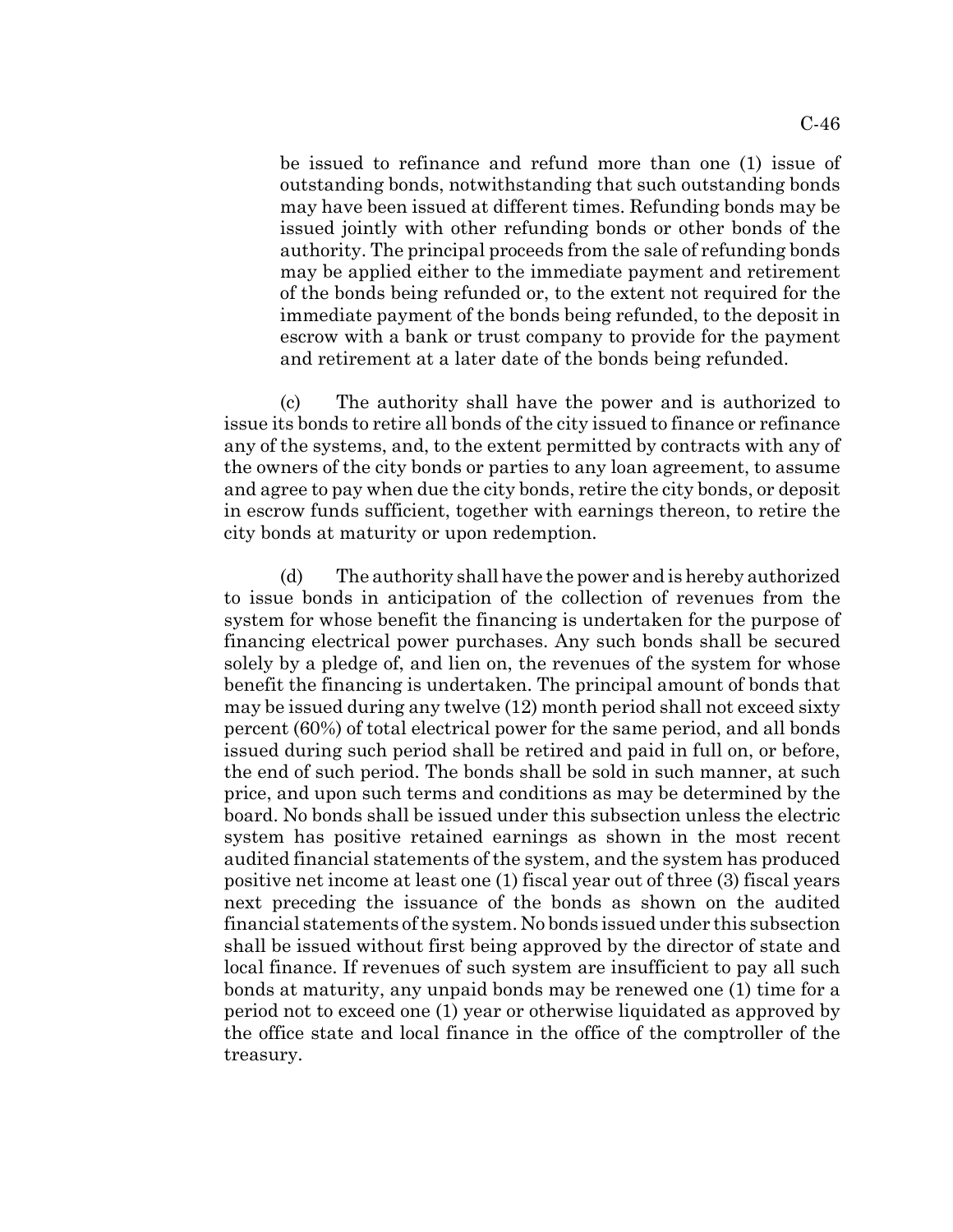(e) Bonds issued hereunder as a part of an issue, the last maturity of which is not later than five (5) years following the date of issue, shall be issued, and referred to, as notes.

#### SECTION 12.

(a) No bonds shall be issued or assumed hereunder unless authorized to be issued or assumed by resolution of the board, which resolution may be adopted at the same meeting at which it is introduced by a majority of all members thereof then in office, and shall take effect immediately upon adoption. Bonds authorized to be issued hereunder may be issued in one (1) or more series, may bear such date or dates, mature at such time or times, not exceeding forty (40) years from their respective dates, bear interest at a zero (0) rate or at such rate or rates (which may vary from time to time), payable at such time or times, be in such denominations, be in such form, either coupon or registered, be executed in such manner, be payable in such medium of payment, at such place or places, and be subject to such terms of redemption, with or without premium, as such resolution or resolutions may provide. Bonds may be issued for money or property at competitive or negotiated sale for such price or prices as the board, or its designee, shall determine.

(b) Bonds may be repurchased by the authority out of any available funds at a price not to exceed the principal amount thereof and accrued interest, and all bonds so repurchased shall be cancelled or held as an investment of the authority as the board may determine.

(c) Pending the preparation or execution of definitive bonds, interim receipts or certificates or temporary bonds may be delivered to the purchaser of bonds.

(d)

(1) With respect to all or any portion of any issue of bonds issued hereunder, at any time during the term of the bonds, and upon receipt of a report of the comptroller of the treasury or the comptroller's designee finding that the contracts and agreements authorized in this subsection are in compliance with the guidelines, rules, or regulations adopted or promulgated by the state funding board, as set forth in Tennessee Code Annotated, § 7-34-109(h), the authority, by resolution of the board, may authorize and enter into interest rate swap or exchange agreements, agreements establishing interest rate floors or ceilings or both, and other interest rate hedging agreements under such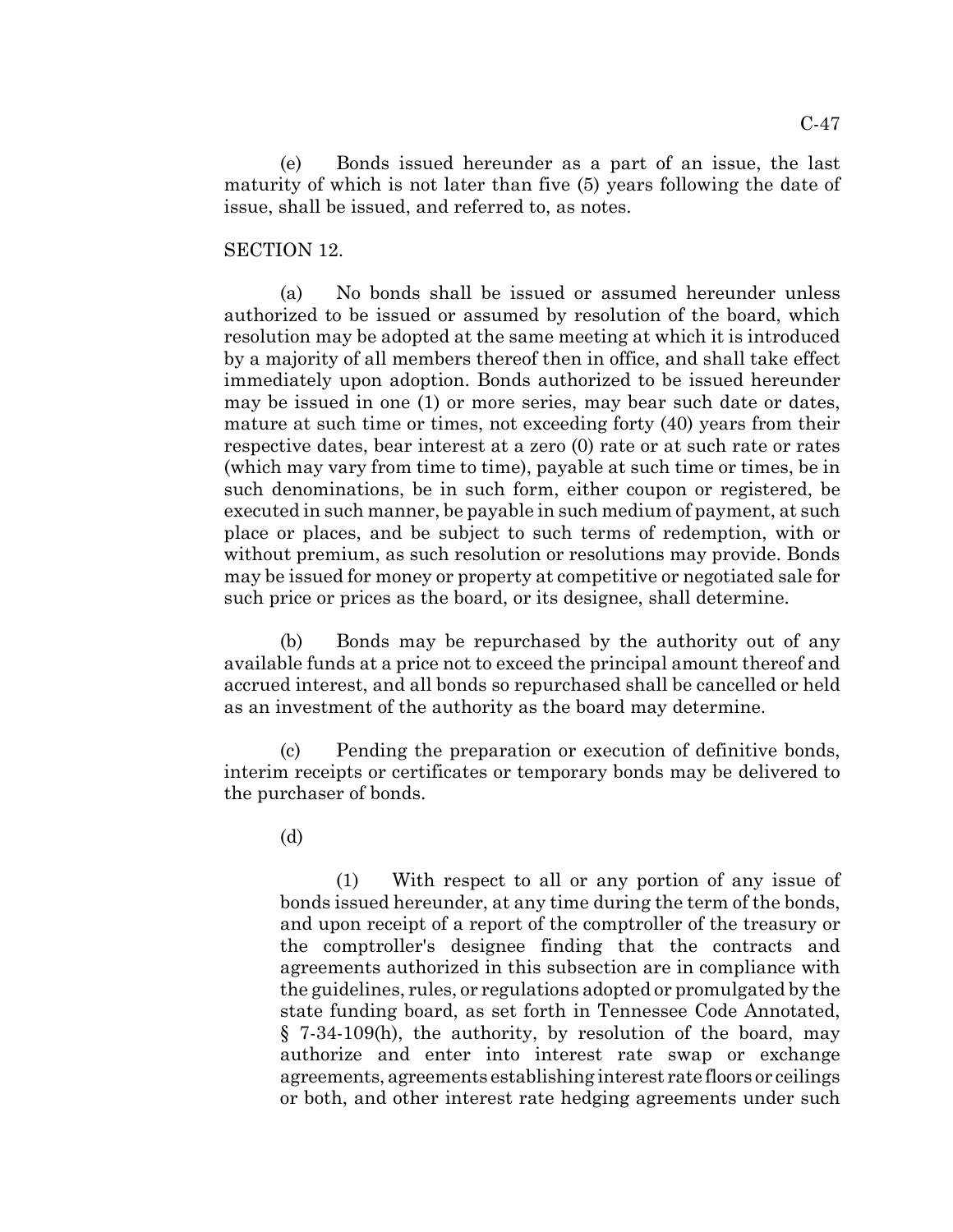terms and conditions as the board may determine, including, without limitation, provisions permitting the authority to pay to, or receive from, any person or entity any loss of benefits under such agreement upon early termination thereof or default under such agreement.

(2) The authority may enter into an agreement to sell bonds (other than its refunding bonds) under this act providing for delivery of its bonds on a date greater than ninety (90) days and not greater than five (5) years (or such greater period of time if approved by the comptroller of the treasury or the comptroller's designee), from the date of execution of such agreement or to sell its refunding bonds providing for delivery thereof on a date greater than ninety (90) days from the date of execution of the agreement and not greater than the first optional redemption date on which the bonds being refunded can be optionally redeemed resulting in cost savings or at par, whichever is earlier, only upon receipt of a report of the comptroller of the treasury or the comptroller's designee finding that the agreement or contract of the authority to sell its bonds as authorized in this subsection is in compliance with the guidelines, rules, or regulations adopted or promulgated by the state funding board in accordance with Tennessee Code Annotated, § 7-34-109(h). Agreements to sell bonds and refunding bonds for delivery ninety (90) days or less from the date of execution of the agreement do not require a report of the comptroller of the treasury or the comptroller's designee.

(3) Prior to the adoption by the board of a resolution authorizing a contract or agreement described in subdivision (d)(1) or (2), a request shall be submitted to the comptroller of the treasury or the comptroller's designee for a report finding that such contract or agreement is in compliance with the guidelines, rules, or regulations of the state funding board. Within fifteen (15) days of receipt of the request, the comptroller of the treasury or the comptroller's designee shall determine whether the contract or agreement substantially complies with the guidelines, rules, or regulations and shall report thereon to the authority. If the report of the comptroller of the treasury or the comptroller's designee finds that the contract or agreement complies with the guidelines, rules, or regulations of the state funding board or the comptroller of the treasury shall fail to report within the fifteen (15) day period, then the authority may take such action with respect to the proposed contract or agreement as it deems advisable in accordance with the provisions of this section and the guidelines,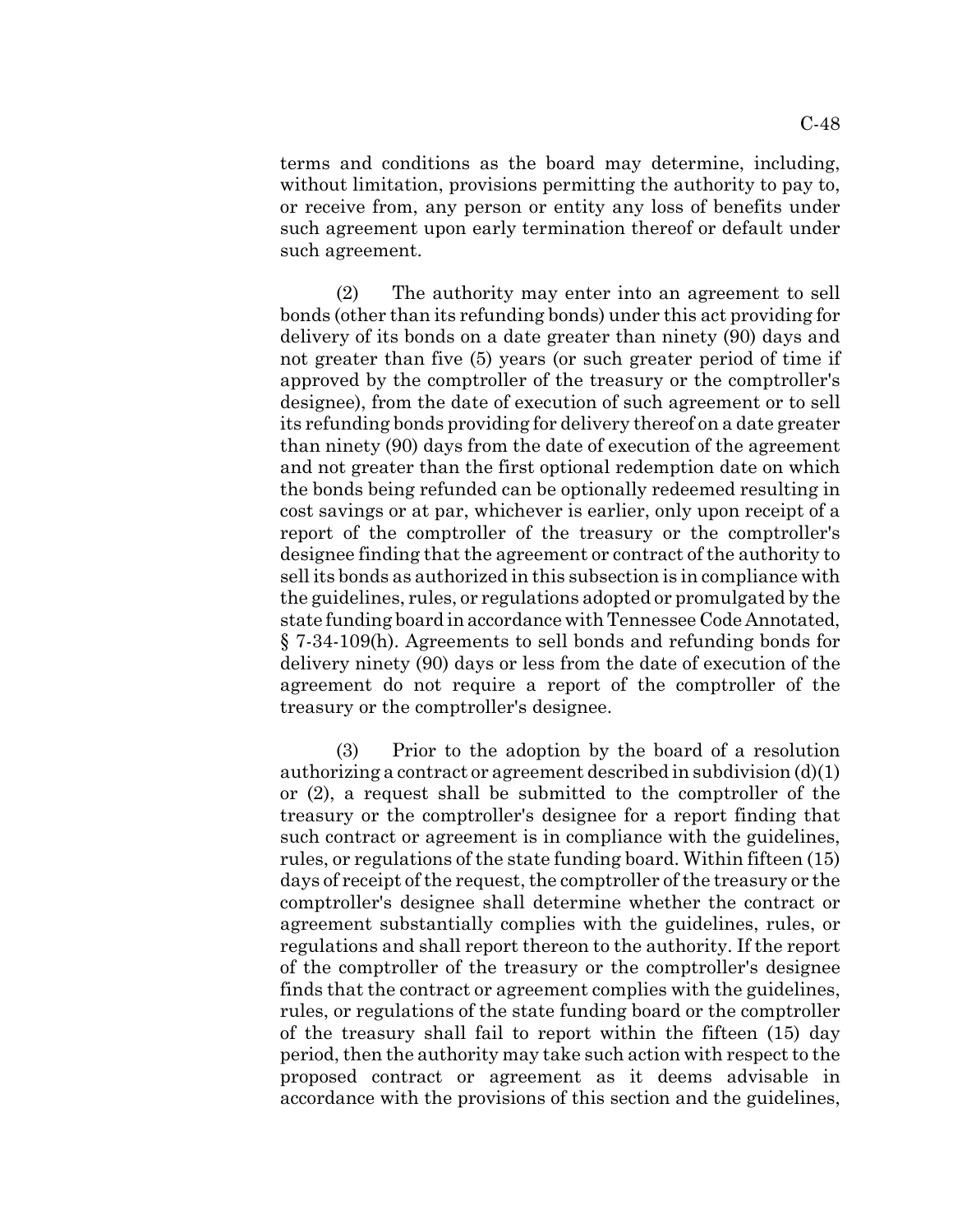rules, or regulations of the state funding board. If the report of the comptroller of the treasury or the comptroller's designee finds that such contract or agreement is not in compliance with the guidelines, rules, or regulations, then the authority is not authorized to enter into such contract or agreement. The guidelines, rules, or regulations shall provide for an appeal process upon determination of noncompliance.

(4) When entering into any contracts or agreement facilitating the issuance and sale of bonds, including contracts or agreements providing for liquidity and credit enhancement and reimbursement agreements relating thereto, interest rate swap or exchange agreements, agreements establishing interest rate floors or ceilings or both, other interest rate hedging agreements, and agreements with the purchaser of the bonds, evidencing a transaction bearing a reasonable relationship to this state and also to another state or nation, the authority may agree in the written contract or agreement that the rights and remedies of the parties thereto shall be governed by the laws of this state or the laws of such other state or nation; provided, that jurisdiction over the authority shall lie solely in the courts of Coffee County, Tennessee.

(5) Prior to the adoption or promulgation by the state funding board of guidelines, rules, or regulations with respect to the contracts and agreements authorized in subdivisions (d)(1) and (2), the authority may enter into such contracts or agreements to the extent otherwise authorized by the general laws of this state.

SECTION 13. In order to secure the payment of the principal and interest on the bonds issued hereunder, or in connection with such bonds, the authority has the power to secure such bonds and to covenant as to the bonds set forth in Tennessee Code Annotated, §§ 9-21-306 and 7-34-110.

SECTION 14. No owner or owners of any bonds issued hereunder shall ever have the right to compel any exercise of the taxing power of the state, the city, or any other municipality or political subdivision of the state to pay such bonds or the interest thereon. Each bond issued under this act shall recite in substance that such bond, including the interest thereon, is payable solely from the revenues pledged to the payment thereof, and that the bond does not constitute a debt of the state, any municipality, or any other political subdivision therein.

SECTION 15. Bonds issued hereunder bearing the signature of the president in office on the date of the signing thereof shall be valid and binding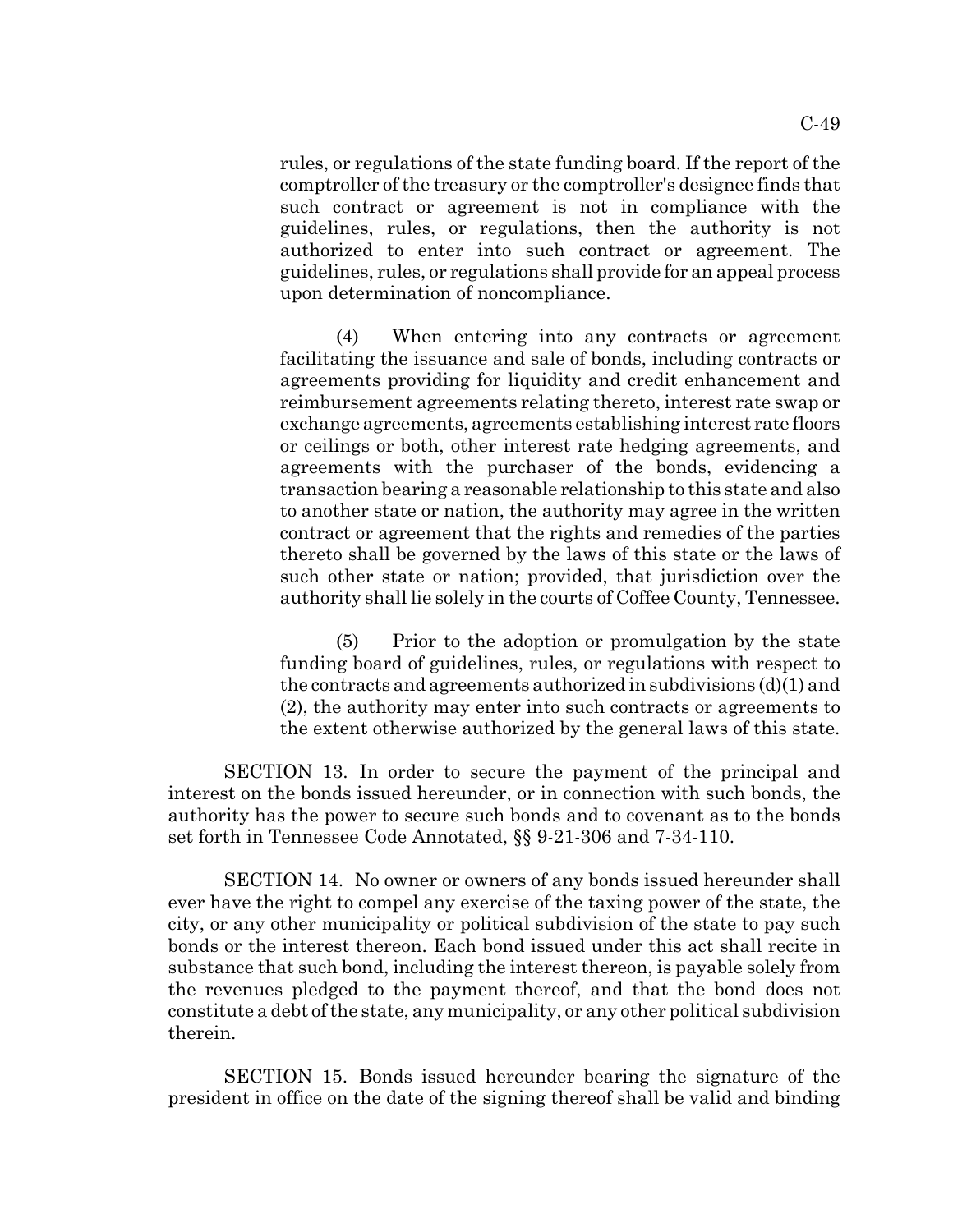C-50

obligations, notwithstanding that before the delivery thereof and payment therefor any or all persons whose signatures appear thereon shall have ceased to be officers. The validity of any bonds shall not be dependent on, or affected by, the validity or regularity of any proceeding relating to the acquisition or improvement of the system or systems for which such bonds are issued. The resolution or resolutions authorizing bonds may provide that the bonds shall contain a recital that they are issued pursuant to this act, which recital shall be conclusive evidence of their validity and of the regularity of their issuance.

SECTION 16. In connection with the issuance of bonds and in order to secure the payment of its bonds, the authority shall have power:

(1) To pledge all or any part of its revenues;

(2) To vest in a trustee or trustees the right to enforce any covenant made to secure, to pay, or in relation to its bonds, to provide for the powers and duties of such trustee or trustees, to limit the liabilities thereof, and to provide the terms and conditions upon which the trustee or trustees or the holders of bonds or any amount or proportion of them may enforce any such covenant; and

(3) To make such covenants and to do any and all such acts and things as may be necessary or convenient or desirable in order to secure its bonds or which, in the absolute discretion of the board, tend to make the bonds more marketable notwithstanding that such covenants, acts, and things may restrict or interfere with the exercise of the powers herein granted; it being the intention hereof to give the authority power to do all things in the issuance of bonds, and for their security, that a private business corporation can do under the general laws of this state.

SECTION 17. In addition to all other rights and remedies, any holders of bonds of the authority, including a trustee for bondholders, shall have the right:

(a) By mandamus or other suit, action, or proceeding at law or in equity, to enforce the bondholder's rights against the authority and the board, including the right to require the authority and such board to fix and collect rates and charges adequate to carry out any agreement as to, or pledge of, the revenues produced by such rates or charges, and to require the authority and such board to carry out any other covenants and agreements with such bondholders and to perform their duties under this act;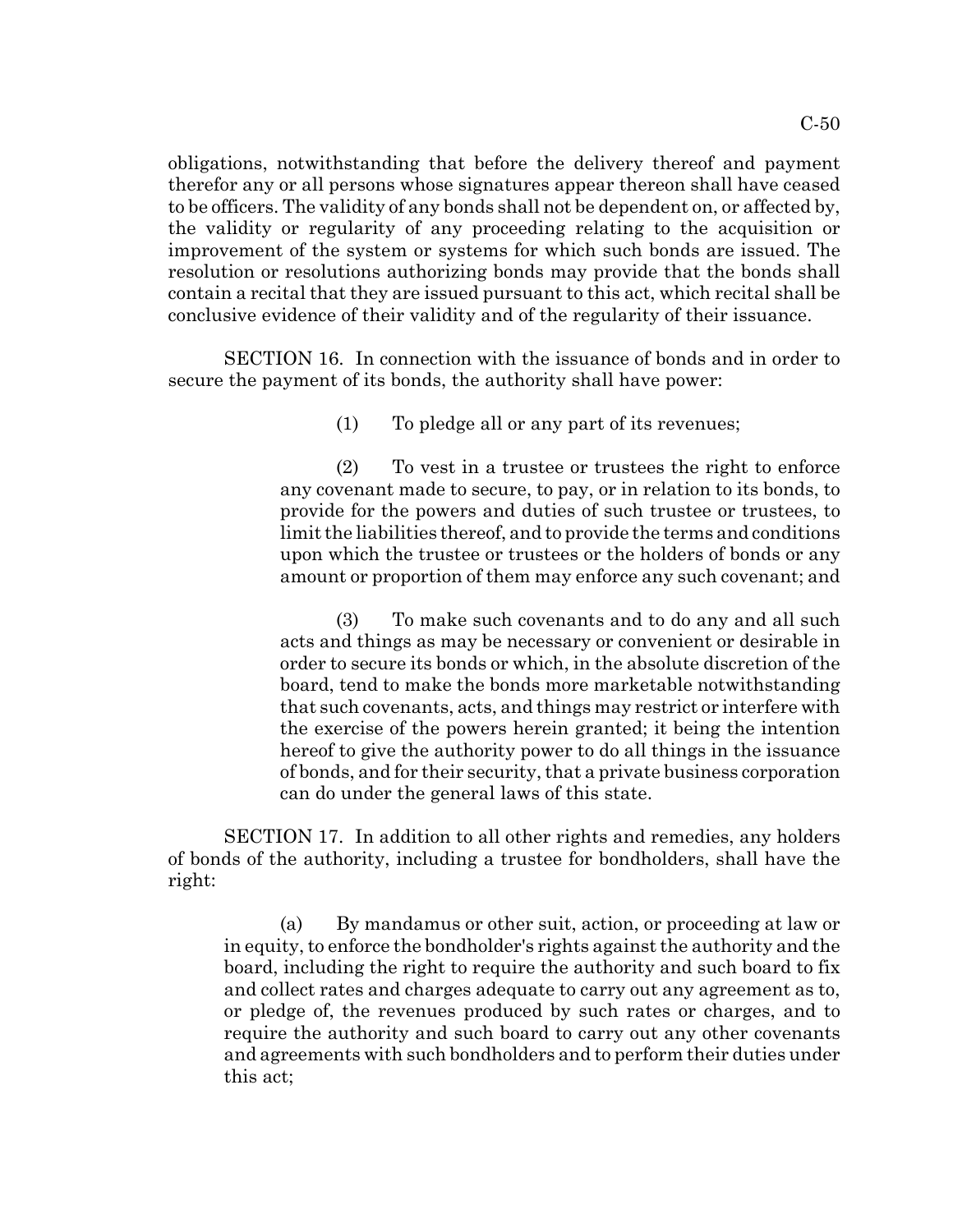(b) By action, or suit in equity to enjoin any acts or things which may be unlawful or a violation of the rights of such holder or holders of bonds;

(c) By suit, action, or proceeding in the Chancery Court of Coffee County to obtain an appointment of a receiver of any system or systems of the authority or any part or parts thereof. If such receiver be appointed, such receiver may enter and take possession of such system or systems or part or parts thereof and operate and maintain same, and collect and receive all fees, rents, tolls, or other charges thereafter arising therefrom in the same manner as the authority itself might do and shall dispose of such money in a separate account or accounts and apply the same in accordance with the obligations of the authority as the court shall direct; and

(d) By suit, action, or proceeding in the Chancery Court of Coffee County to require the board of the authority to account as if it were the trustee of an express trust.

#### SECTION 18.

(a) The authority shall not be operated for gain or profit or primarily as a source of revenue to the city or any other person or entity. The authority shall, however, prescribe and collect reasonable rates, fees, or charges for the services, facilities, and commodities made available by it, and shall revise such rates, fees, or charges from time to time whenever necessary so that each system, or any combined systems as authorized herein, shall be and always remain self-supporting, and shall not require appropriations by the city or any other municipality, the state, or any political subdivision to carry out its purpose. Any one (1) system of the authority shall not subsidize any other system, unless the systems are operated as a combined system in accordance with the terms hereof, in which case the combined system shall be self-supporting.

(b) The rates, fees, or charges prescribed for each system shall be such as will produce revenue at least sufficient:

(1) To provide for the payment of all expenses of operation and maintenance of such system;

(2) To pay when due principal of, and interest on, all bonds of the authority payable from the revenues of such system;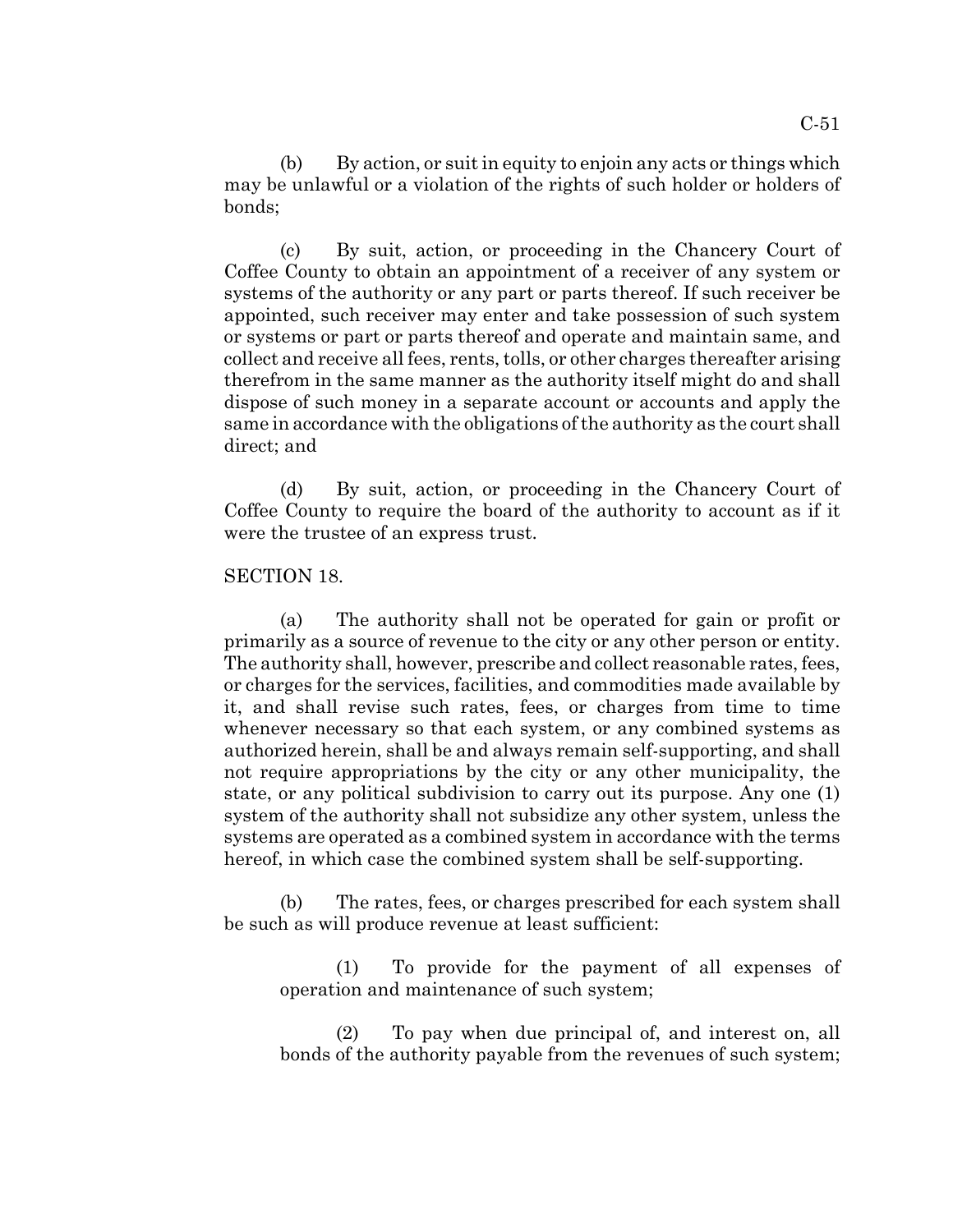(3) To pay any payments in lieu of taxes authorized to be paid pursuant to the terms hereof; and

(4) To establish proper reserves for the system.

SECTION 19. Any pledge of, or lien on, revenues, fees, rents, tolls, or other charges received or receivable by the authority to secure the payment of any bonds of the authority, and the interest thereon, shall be valid and binding from the time that the pledge or lien is created or granted and shall inure to the benefit of the owner or owners of any such bonds until the payment in full of the principal thereof and premium and interest thereon. The priority of any pledge or lien with respect to competing pledges or liens shall be determined by the date such pledge or lien is created or granted. Neither the resolution nor any other instrument granting, creating, or giving notice of the pledge or lien need be filed or recorded to preserve or protect the validity or priority of such pledge or lien.

SECTION 20. So long as the authority owns any of the systems, the property and revenue of such system shall be exempt from all state, county, and municipal taxation. Any bonds issued by the authority pursuant to the provisions hereof, and the income therefrom, shall be exempt from all state, county, and municipal taxation except inheritance, transfer, and estate taxes, and except as otherwise provided by the general laws of this state; provided, however, the authority shall make the payments required by Tennessee Code Annotated, §§ 7-52-404 and 7-52-606, and shall be subject to all other state and local fees and charges imposed upon private providers of such services.

SECTION 21. The authority shall make payments in lieu of taxes to the city and other municipalities, accruing from and after the effective date hereof, from the electric system revenues on the same basis and under the same formula as payments are currently being made by the Tullahoma Utilities Board as prescribed by the general laws of this state.

SECTION 22. The authority is authorized to provide water service, wastewater service, electric service, and telecommunications services to all areas that are hereafter lawfully and properly annexed within the corporate limits of the city. Such services shall be provided as soon as practical and economically feasible after the annexation becomes effective.

SECTION 23. All moneys of the authority, from whatever source derived, shall be deposited in one (1) or more banks or trust companies and, if the authority shall so require, such accounts shall be continuously insured by an agency of the federal government or secured by a pledge of direct obligations of the United States or of the state of Tennessee having an aggregate market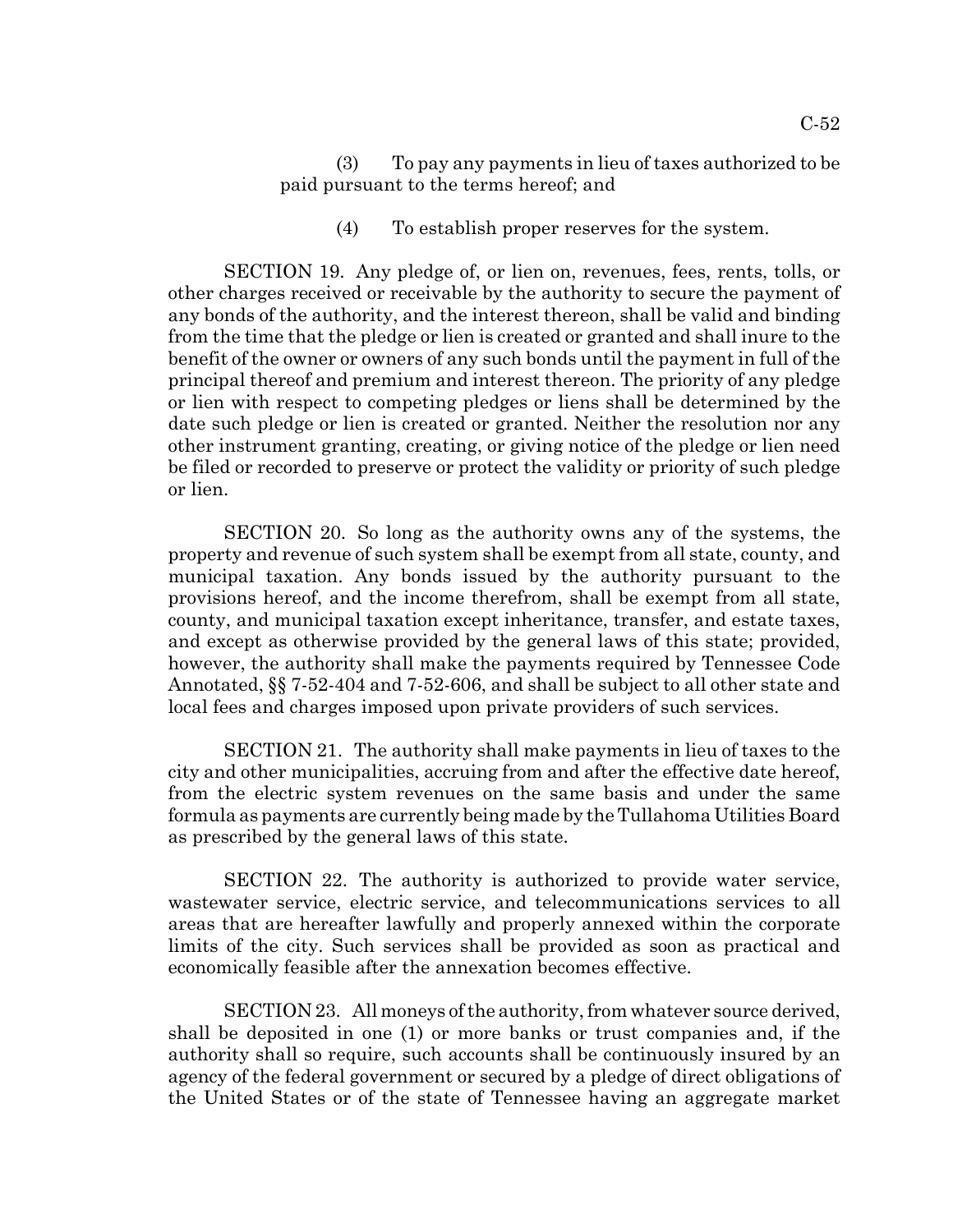value, exclusive of accrued interest, at all times at least equal to the balance of deposit in such account or accounts. Such securities shall either be deposited with the authority or be held by a trustee or agent satisfactory to the authority in lieu of any pledge of such securities, and such deposits may be secured by a surety bond or bonds which shall be in form, sufficiency, and substance satisfactory to the authority.

SECTION 24. All funds of the authority are authorized to be invested as follows:

(1) Direct obligations of the United States government or any of its agencies;

(2) Obligations guaranteed as to principal and interest by the United States government or any of its agencies;

(3) Certificates of deposit and other evidences of deposit at state and federally chartered banks, savings and loan institutions, or savings banks deposited and collateralized as described in subdivision (1);

(4) Repurchase agreements entered into with the United States or its agencies or with any bank, broker-dealer, or other such entity so long as the obligation of the obligated party is secured by a perfected pledge of full faith and credit obligations of the United States or its agencies;

(5) Guaranteed investment contracts or similar agreements providing for a specified rate of return over a specified time period with entities rated in one (1) of the two (2) highest rating categories of a nationally recognized rating agency;

(6) In accordance with the local government investment pool created by Tennessee Code Annotated, Title 9, Chapter 4, Part 7;

(7) Direct general obligations of a state of the United States, or a political subdivision or instrumentality thereof, having general taxing powers and rated in either of the two (2) highest rating categories by a nationally recognized rating agency of such obligations; or

(8) Obligations of any state of the United States, or a political subdivision or instrumentality thereof, secured solely by revenues received by, or on behalf of, the state or political subdivision or instrumentality thereof irrevocably pledged to the payment of the principal and interest on such obligations, rated in the two (2) highest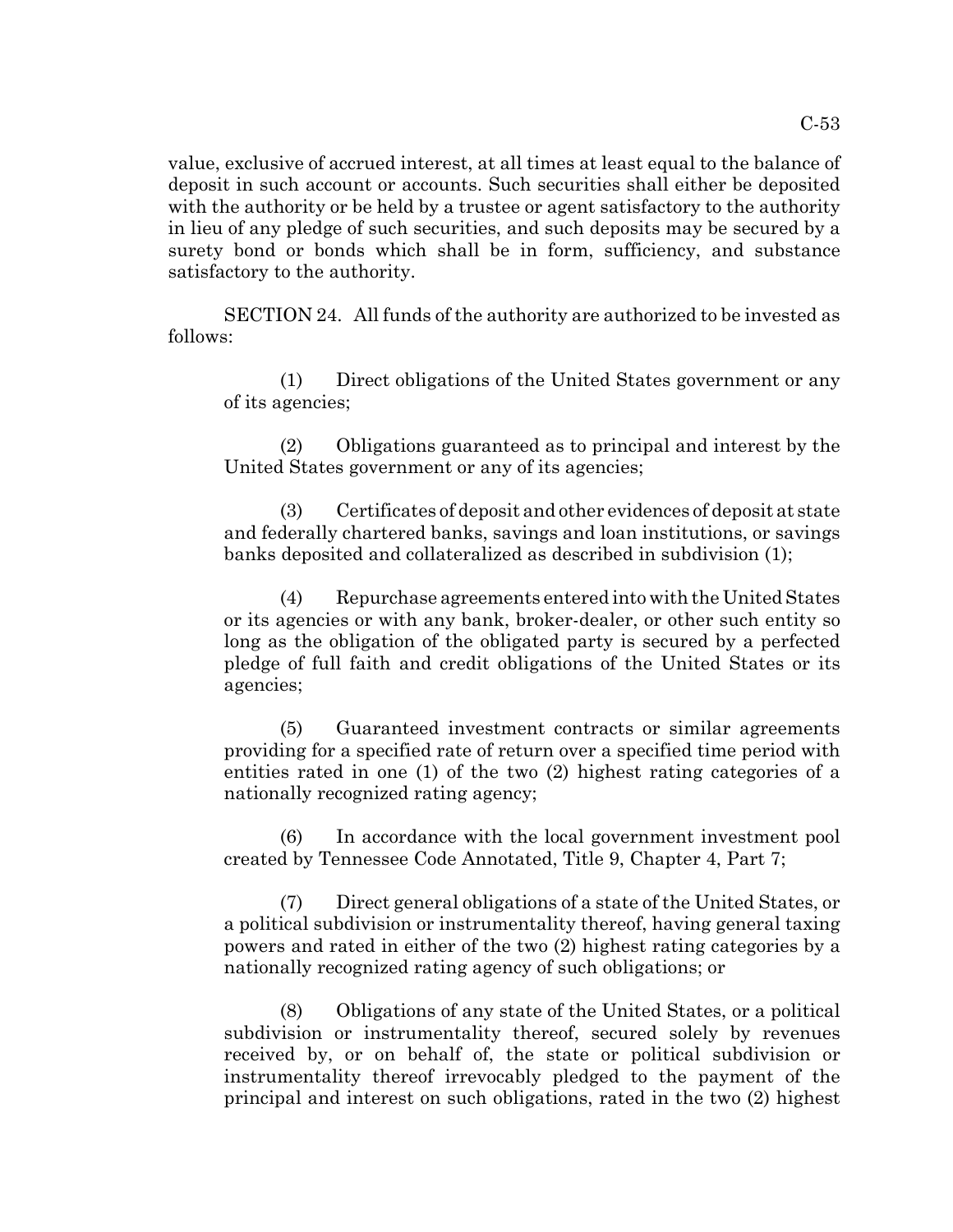rating categories by a nationally recognized rating agency of such obligations.

SECTION 25. In the event that the authority shall cease to exist, all of its assets remaining after all of its obligations and liabilities have been satisfied or discharged shall pass to, and become the property of, the city.

SECTION 26. The authority is and shall be considered a political subdivision for purposes of Tennessee Code Annotated, Title 65, Chapter 4.

SECTION 27. The board shall be considered a governing body for the purposes of the Open Meetings Act, codified at Tennessee Code Annotated, Title 8, Chapter 44.

SECTION 28. The authority shall be considered a governmental entity for purposes of the Tennessee Governmental Tort Liability Act, codified at Tennessee Code Annotated, Title 29, Chapter 20.

SECTION 29. The authority shall be considered a public agency for the purposes of the Interlocal Cooperation Act, codified at Tennessee Code Annotated, Title 12, Chapter 9.

SECTION 30. The authority shall be considered a municipality for the purposes of the Energy Acquisition Corporation Act, codified at Tennessee Code Annotated, Title 7, Chapter 39, and may be an associated municipality of an energy acquisition corporation under Tennessee Code Annotated, Title 7, Chapter 39, and the board shall be a governing body for purposes of Tennessee Code Annotated, Title 7, Chapter 39.

SECTION 31. The powers conferred by this act shall be in addition, and supplemental, to the powers conferred by any other law.

SECTION 32. This act shall not affect rights and duties that matured, penalties that were incurred, or proceedings that were begun before the effective date of this act.

SECTION 33. Chapter 553 of the Private Acts of 1903, and any other acts amendatory thereto, is amended by designating Section 9 as Section 9(a) and adding the following as new subsections 9(b), 9(c), and  $9(d)$ :

<sup>&</sup>lt;sup>1</sup>These changes have been made in the basic charter at  $\S$  9.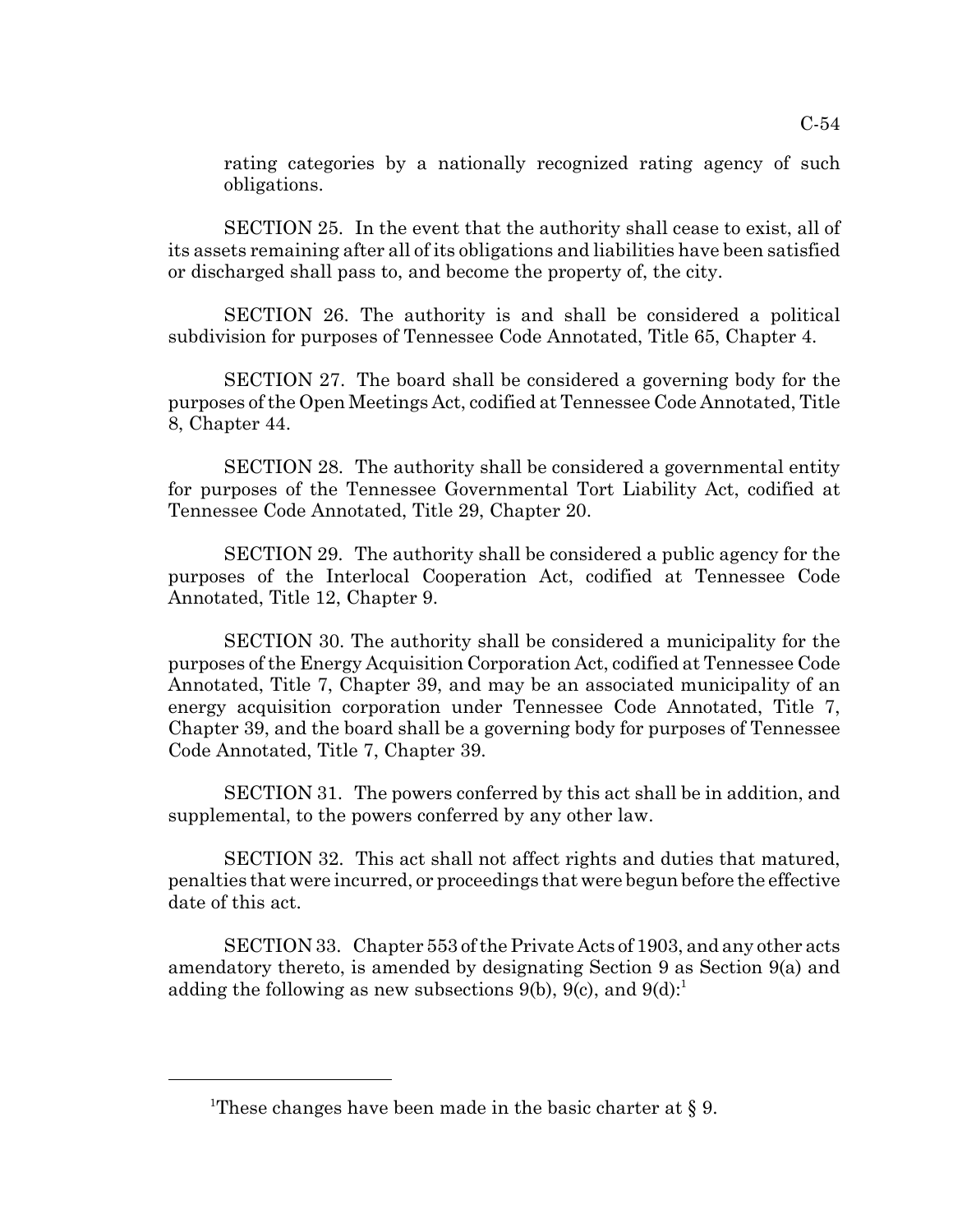(b) The City is authorized to transfer to the Tullahoma Utilities Authority (the "Authority") created by the Private Acts of the State of Tennessee (the "Tullahoma Utilities Authority Act"), all its right, title, and interest in and to all the assets in the City's water, wastewater, electric, and telecommunications systems currently under the jurisdiction and control and being operated and maintained for the City by the Tullahoma Utilities Board, including all real and personal property, tangible or intangible, and any right or interest in any such property, whether or not subject to mortgages, liens, charges, or other encumbrances, and all appurtenances, contracts, leases, franchises, and other intangibles. The transfer shall be authorized by resolution of the Board of Mayor and Aldermen adopted on one (1) reading and shall be accomplished through documents and instruments authorized by said resolution and executed by such officers of the City as shall be designated by said resolution. A transfer to the Authority in accordance with the terms hereof shall not be deemed a disposition of assets for purposes of Tennessee Code Annotated, § 7-52-132.

(c) Notwithstanding Section 2B of the city charter, the City is hereby authorized, by resolution of the Board of Mayor and Aldermen to grant a franchise to the Authority to provide within the corporate limits of the city any and all of the services that it is authorized to provide under applicable law upon such terms and conditions as shall be prescribed by the Board of Mayor and Aldermen.

(d) Upon the Tullahoma Utilities Authority Act becoming effective and upon adoption of the resolution of the Board of Mayor and Aldermen referred to in the Tullahoma Utilities Authority Act, the jurisdiction and control of the systems of the city shall be transferred to the Authority. If such transfer has not occurred and the city bonds as defined in the Tullahoma Utilities Authority Act have not been defeased or retired by the Authority or the obligation for payment therefor assigned to the Authority by July 31, 2018, then all provisions of this charter, existing prior to this amendment thereto set forth herein, relating to the provisions of electric, telecommunications, water, and wastewater services by the Tullahoma Utilities Board shall remain in full force and effect and the provisions of this charter relating to the Tullahoma Utilities Authority shall no longer be effective.

SECTION 34. The terms and provisions of all contracts and agreements between the city and the Tullahoma Utilities Board, including, without limitation, the agreement regarding the disposition of the Short Springs Property that is maintained by and under the jurisdiction of the Tullahoma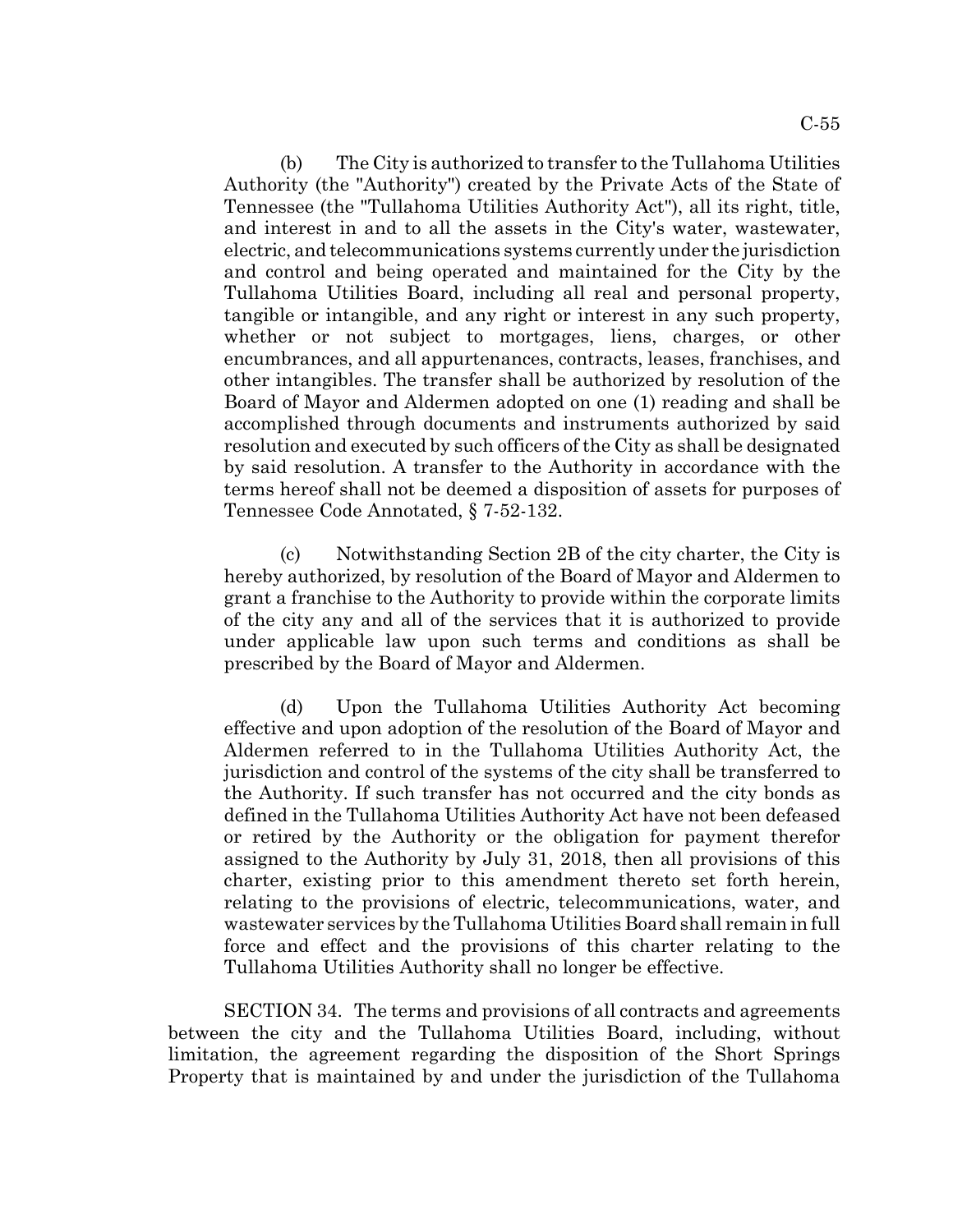Utilities Board as a backup water supply source shall be binding upon and inure to the benefit of the authority and the city.

SECTION 35. It shall be a condition of the transfer of the systems from the city to the authority that upon such transfer the authority shall retire the city bonds by the payment thereof in full upon transfer, defease the city bonds by depositing funds in irrevocable escrow for the payment of these bonds, or assume and agree to pay in full principal of and interest on the city bonds to the extent consistent with all covenants in bond documents relating to the city bonds. If this condition is not met on or before July 31, 2018, then the Tullahoma Utilities Authority shall be dissolved and shall cease to exist, and all city charter provisions relating to the Tullahoma Utilities Board shall remain in full force and effect. Upon the assumption by the Authority of the city bonds and its agreement to pay those bonds when due, the Authority shall be fully obligated to pay when due, principal, premium, and interest with respect to those bonds with the same force and effect as if those bonds were issued by the Authority. The transfer of each of the systems shall be accomplished in such a manner as not to impair the obligations of contract with reference to the city bonds and other legal obligations of the city and to preserve and protect the contract rights vested in the owners of such bonds and other obligations.

SECTION 36. If any provision of this act or the application thereof to any person or circumstance is held to be invalid, such invalidity shall not affect any other provision or application of the act which can be given effect without the invalid provisions or application, and to that end the provisions of this act are declared to be severable.

SECTION 37. This act shall have no effect unless it is approved by a two-thirds (2/3) vote of the legislative body of the city of Tullahoma. Its approval or nonapproval shall be proclaimed by the presiding officer of the legislative body and certified by the presiding officer to the secretary of state.

SECTION 38. For the purpose of approving or rejecting this act, this act shall take effect upon becoming a law, the public welfare requiring it. For all other purposes, this act shall take effect upon being approved as provided in Section 37.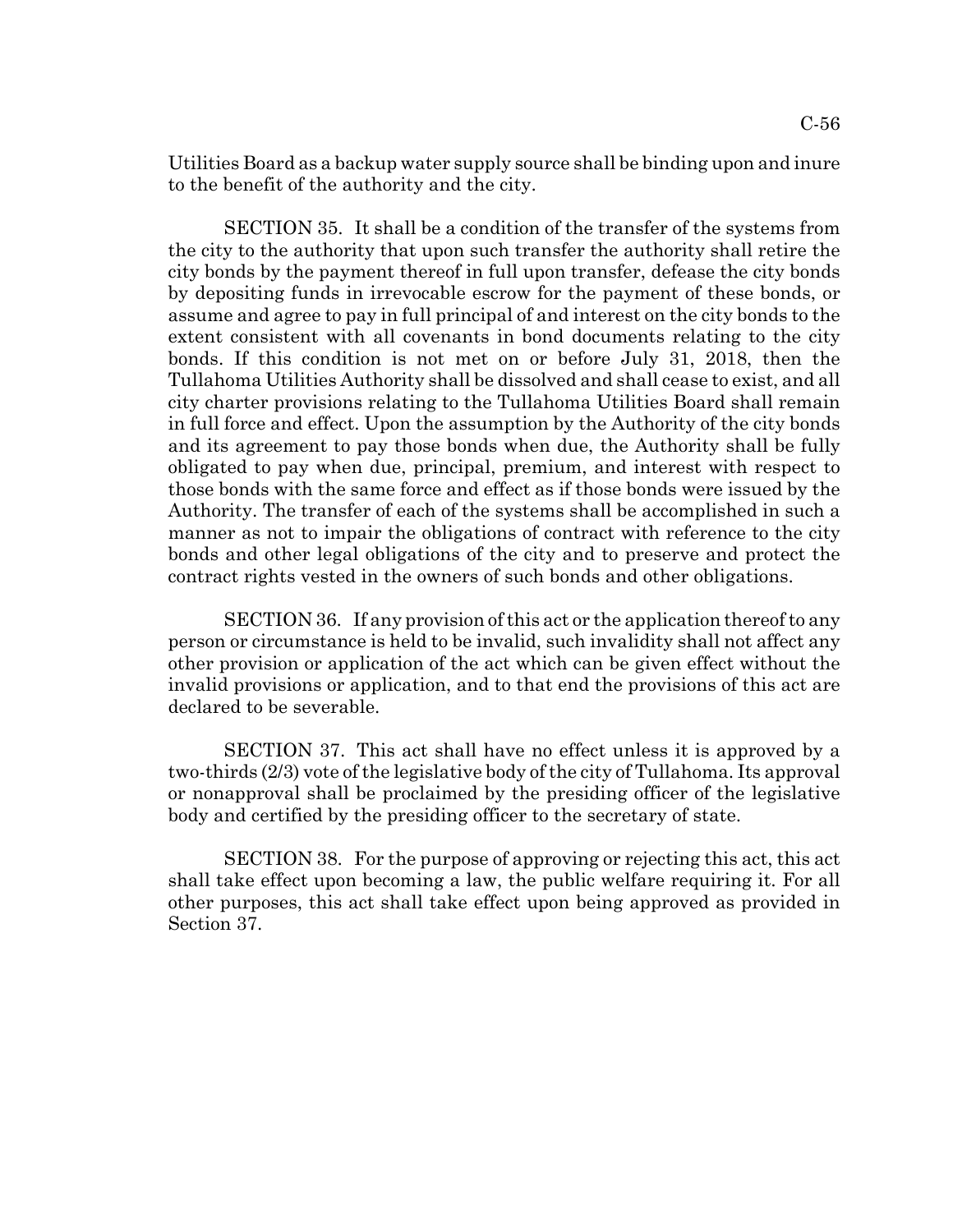HOUSE BILL NO. 2633 PASSED: April 19, 2016 **BETH HARWELL, SPEAKER HOUSE OF REPRESENTATIVES** RO SPEAKER OF THE SENATE 21 day of Urpsil APPROVED this \_\_ BILL HASLAM, GOVERNOR

C-57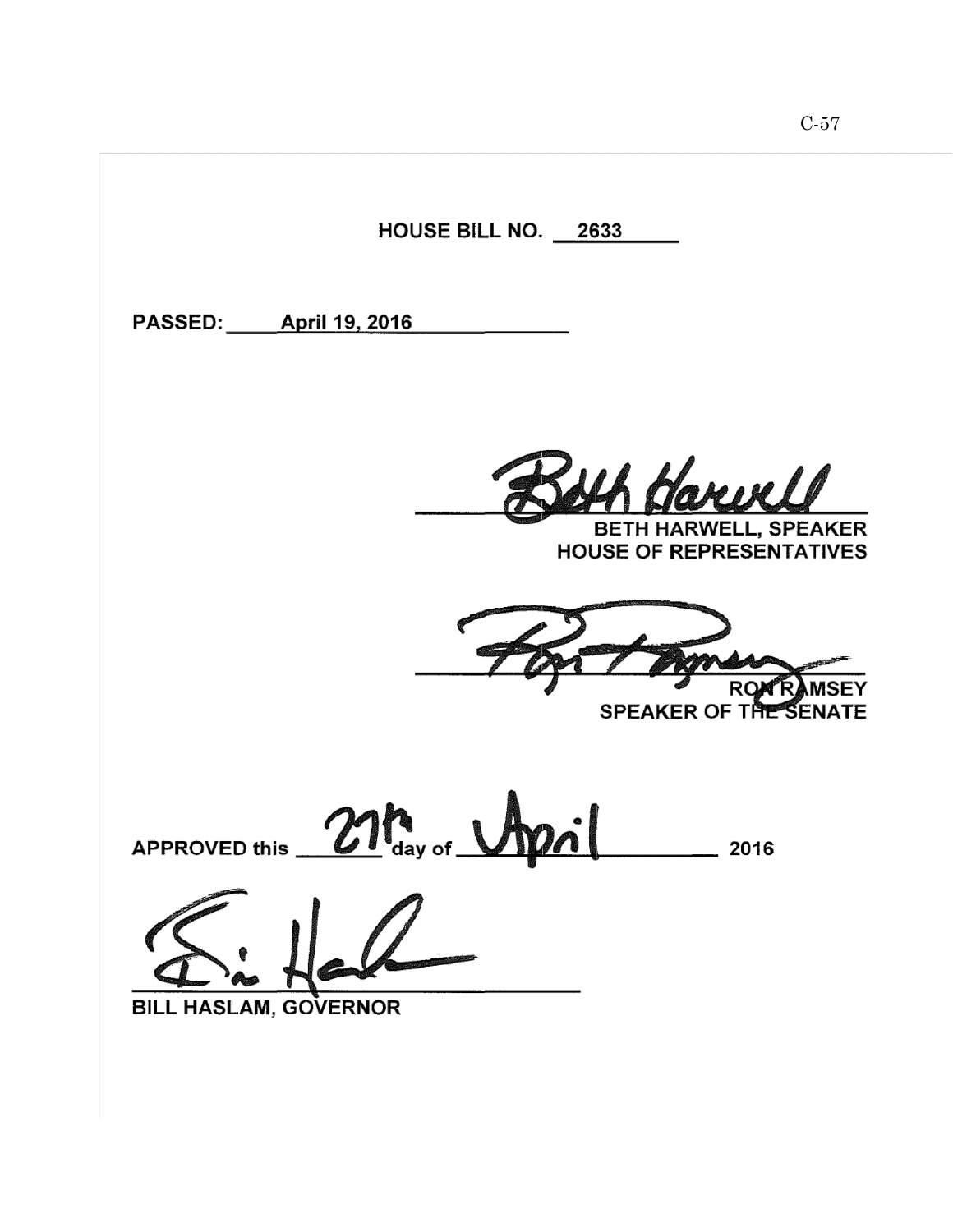## CHARTER AND RELATED ACTS FOR THE CITY OF TULLAHOMA, TENNESSEE

 $\overline{a}$ 

| <b>YEAR</b> | <b>CHAPTER</b> | <b>SUBJECT</b>                                                                                                               |
|-------------|----------------|------------------------------------------------------------------------------------------------------------------------------|
| 1905        | 256            | Amended $\S 9$ , powers of board.                                                                                            |
| 1905        | 347            | Amended $\S 2$ , corporate boundaries.                                                                                       |
| 1905        | 395            | Replaced $\S$ 15, recorder; $\S$ 16, city<br>constable; and amended $\S 9$ , powers of<br>board and $\S$ 10, taxes.          |
| 1907        | 405            | Amended $\S$ 4, elections; $\S$ 5 election<br>dates; and $\S$ 15, election of recorder.                                      |
| 1909        | 260            | Authority to purchase University of<br>Middle Tennessee property. <sup>1</sup>                                               |
| 1915        | 512            | Authorized \$5,000.00 appropriation for<br>Highlands Community. <sup>1</sup>                                                 |
| 1917        | 468            | Amended § 9, powers of board.                                                                                                |
| 1919        | 199            | Authorized \$50,000.00 bond issue for<br>streets. $1$                                                                        |
| 1919        | 200            | Amended § 10 by adding subsections 14,<br>15, and 16, taxes; and replaced $\S$ 14 city<br>court and $\S$ 16, city constable. |
| 1919        | 243            | Authorized \$35,000.00 bond issue. <sup>1</sup>                                                                              |

<sup>&</sup>lt;sup>1</sup>This act has not been included in the foregoing compilation because its purpose and effect are temporary.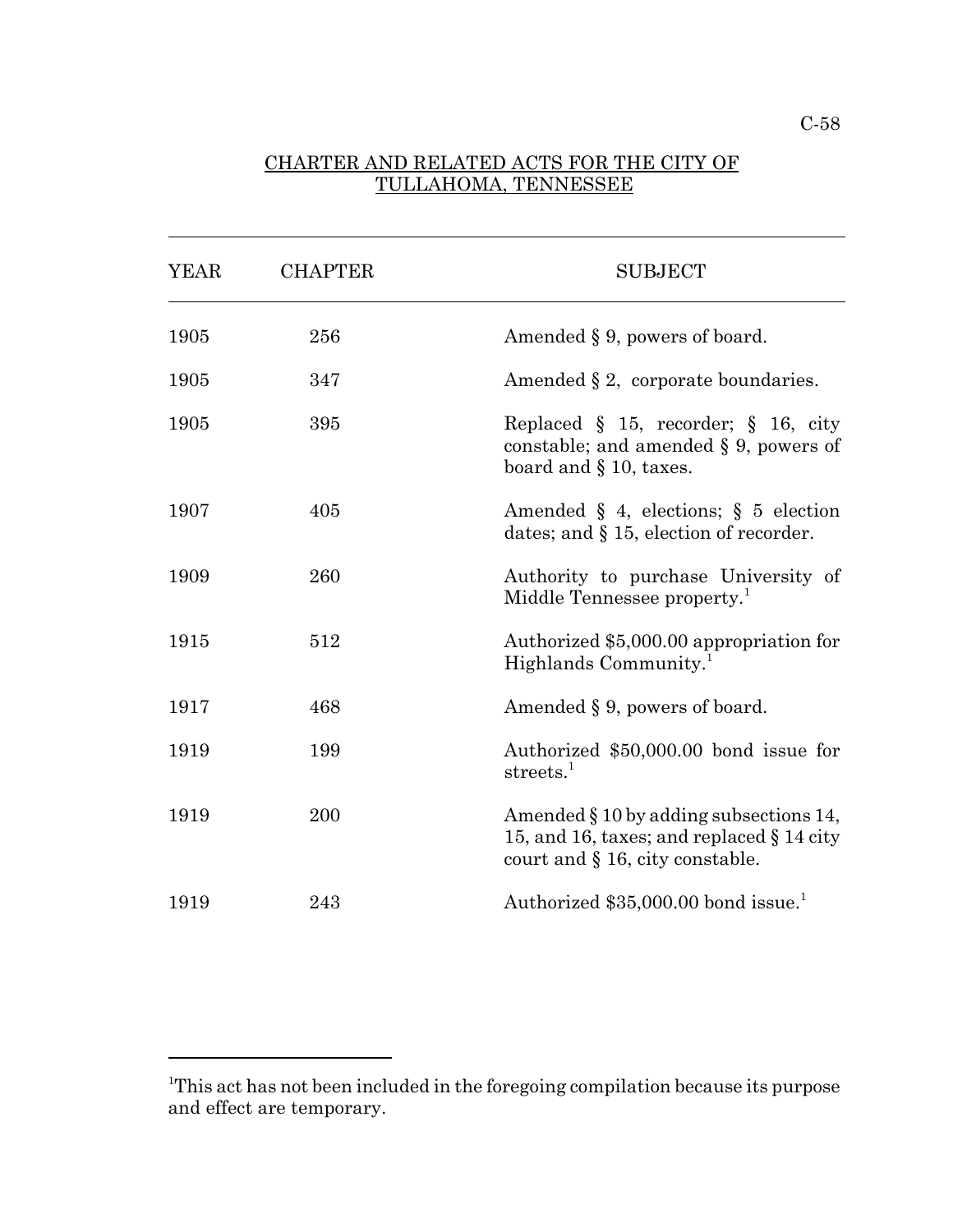| $C-59$ |
|--------|
|        |

| <b>YEAR</b> | <b>CHAPTER</b> | <b>SUBJECT</b>                                                                                                 |
|-------------|----------------|----------------------------------------------------------------------------------------------------------------|
| 1921        | 294            | Abutting property law. <sup>1</sup>                                                                            |
| 1921        | 763            | Circuit<br>Establishes<br>Court<br>for<br>$\mathbf{a}$<br>Tullahoma. (Repealed by Priv. Acts<br>1923, ch. 31.) |
| 1921        | 861            | Abutting property law. <sup>2</sup>                                                                            |
| 1921        | 941            | Abutting property law. <sup>3</sup>                                                                            |
| 1923        | 31             | Repealed Priv. Acts 1921, ch. 763.                                                                             |
| 1923        | 510            | Amended $\S 2$ , corporate boundaries.                                                                         |
| 1925        | 504            | Authorized \$100,000.00 bond issue for<br>schools. <sup>4</sup>                                                |
| 1925        | 505            | Cemetery tax. (Compiler added as<br>$\S 27.$                                                                   |
| 1931        | 460            | Amended $\S$ 10, taxes.                                                                                        |
| 1931        | 466            | Amended $\S 2$ , corporate boundaries.                                                                         |

 $\overline{a}$ 

<sup>1</sup>Abutting property laws have not been included in the foregoing compilation because they are now general laws with substantially the same provisions available for use by all municipalities.

<sup>3</sup>Abutting property laws have not been included in the foregoing compilation because they are now general laws with substantially the same provisions available for use by all municipalities.

<sup>4</sup>This act has not been included in the foregoing compilation because its purpose and effect are temporary.

<sup>&</sup>lt;sup>2</sup>Abutting property laws have not been included in the foregoing compilation because they are now general laws with substantially the same provisions available for use by all municipalities.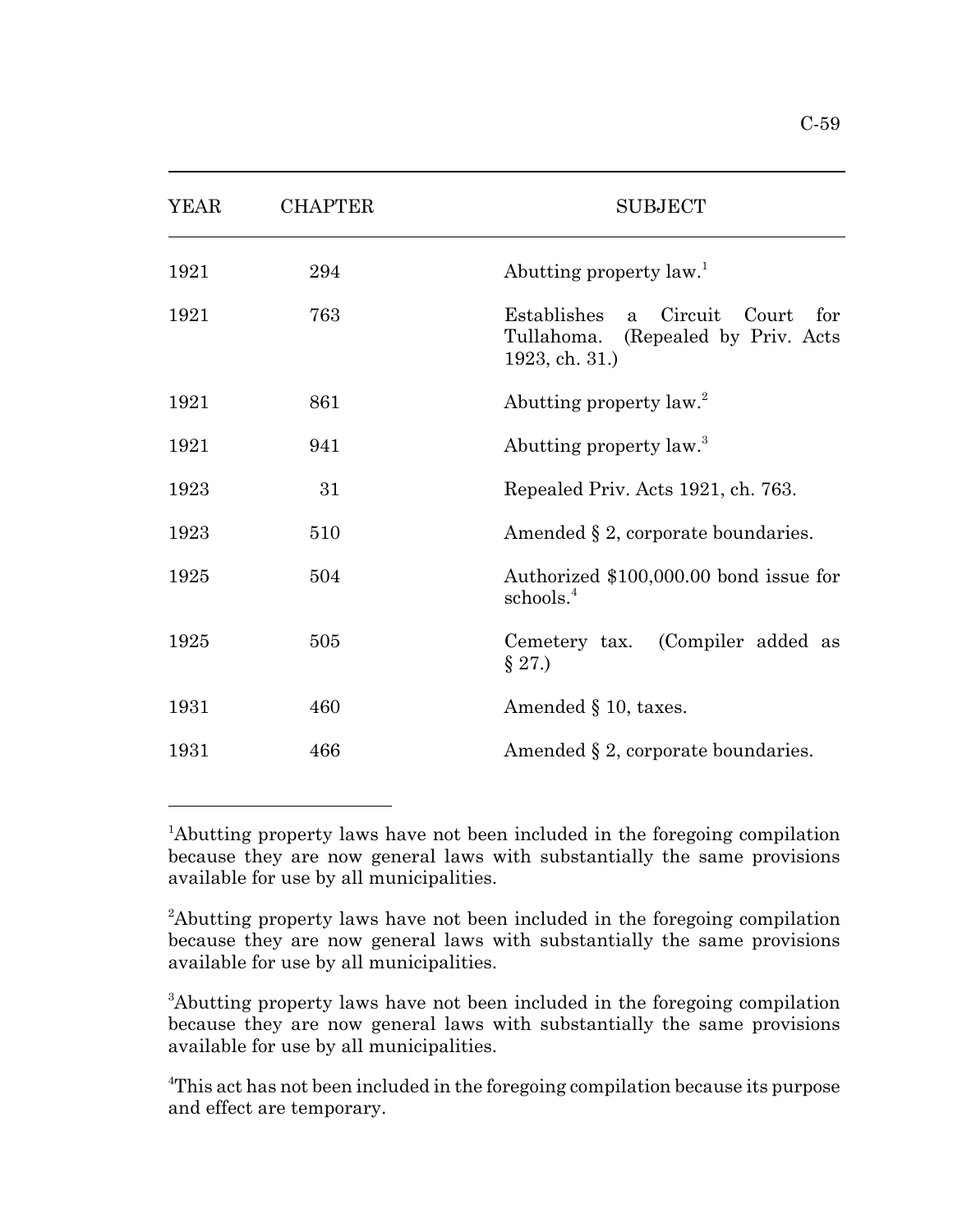| <b>YEAR</b> | <b>CHAPTER</b> | <b>SUBJECT</b>                                                                                                                                                  |
|-------------|----------------|-----------------------------------------------------------------------------------------------------------------------------------------------------------------|
| 1931        | 700            | Added $\S$ 10(2A), taxes.                                                                                                                                       |
| 1931        | 707            | Amended $\S$ 10, subsection (17), taxes.<br>(Repealed by Priv. Acts 1983, ch. 16,<br>$\S 2.$                                                                    |
| 1931        | 105 EX. SESS.  | Amended $\S$ 10(2A), taxes.                                                                                                                                     |
| 1935        | 9              | Validated \$60,000.00 bond issue. <sup>2</sup>                                                                                                                  |
| 1935        | 828            | Authorized \$75,000.00 bond issue. <sup>1</sup>                                                                                                                 |
| 1937        | 231            | Authorized \$14,000.00 bond issue. <sup>1</sup>                                                                                                                 |
| 1941        | 332            | Validated \$60,000.00 bond issue. <sup>1</sup>                                                                                                                  |
| 1943        | 334            | Amended $\S 2$ and added $\S \ S 2A$ and $2B$ ,<br>corporate boundaries.                                                                                        |
| 1951        | 252            | Amended Priv. Acts 1931, ch. 105, ex.<br>sess. (Charter $\S 10(2A)$ .)                                                                                          |
| 1951        | 259            | Amended charter. (Compiler added as<br>§ 28.)                                                                                                                   |
| 1951        | 513            | Replaced § 1, incorporation; amended<br>charter to replace "Town of Tullahoma"<br>with "City of Tullahoma"; replaced §§ 2,<br>2A, and 2B, corporate boundaries. |
| 1953        | 466            | Replaced $\S 2$ , corporate boundaries.                                                                                                                         |
| 1955        | 376            | Rejected.                                                                                                                                                       |

<sup>&</sup>lt;sup>1</sup>This act has not been included in the foregoing compilation because its purpose and effect are temporary.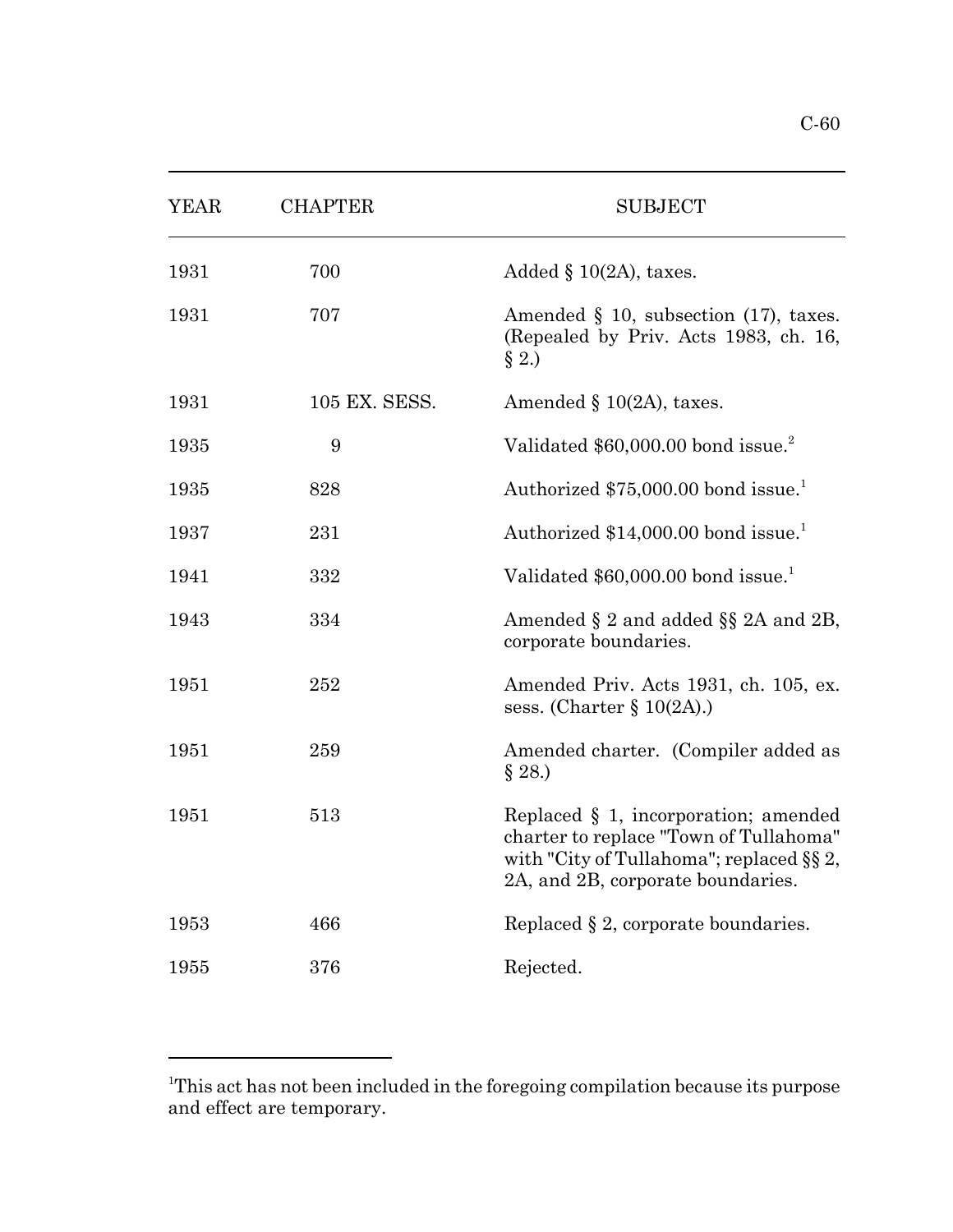| YEAR | <b>CHAPTER</b> | <b>SUBJECT</b>                                                                                  |
|------|----------------|-------------------------------------------------------------------------------------------------|
| 1957 | 277            | Amended § 7. (Repealed by Priv. Acts<br>1963, ch. 39.)                                          |
| 1963 | 39             | Repealed Priv. Acts 1957, ch. 277.                                                              |
| 1963 | 40             | Amended Priv. Acts 1951, ch. 252<br>(Charter $\S 10(2A)$ .)                                     |
| 1965 | 16             | Amended charter. Replaced by Priv.<br>Acts 1983, ch. 36.                                        |
| 1965 | 194            | Added additional justices of peace to<br>city. (See Related Acts at the end of the<br>charter.) |
| 1967 | 238            | Rejected.                                                                                       |
| 1969 | 148            | Amended charter. (Compiler added as<br>$\S$ 30 a and b.)                                        |
| 1972 | 233            | Rejected.                                                                                       |
| 1974 | 171            | Replaced $\S$ 15, city recorder.                                                                |
| 1974 | 172            | Replaced $\S$ 16, city constable.                                                               |
| 1974 | 241            | Replaced $\S 4$ , elections and replaced $\S 5$ ,<br>terms of office.                           |
| 1974 | 311            | Replaced $\S$ 14, recorder; added $\S$ 16A<br>and 16B, city judge.                              |
| 1974 | 337            | Rejected.                                                                                       |
| 1976 | 248            | Amended $\S$ 8, authority to appoint<br>officers.                                               |
| 1977 | 71             | Amended $\S$ 10(2A), taxes.                                                                     |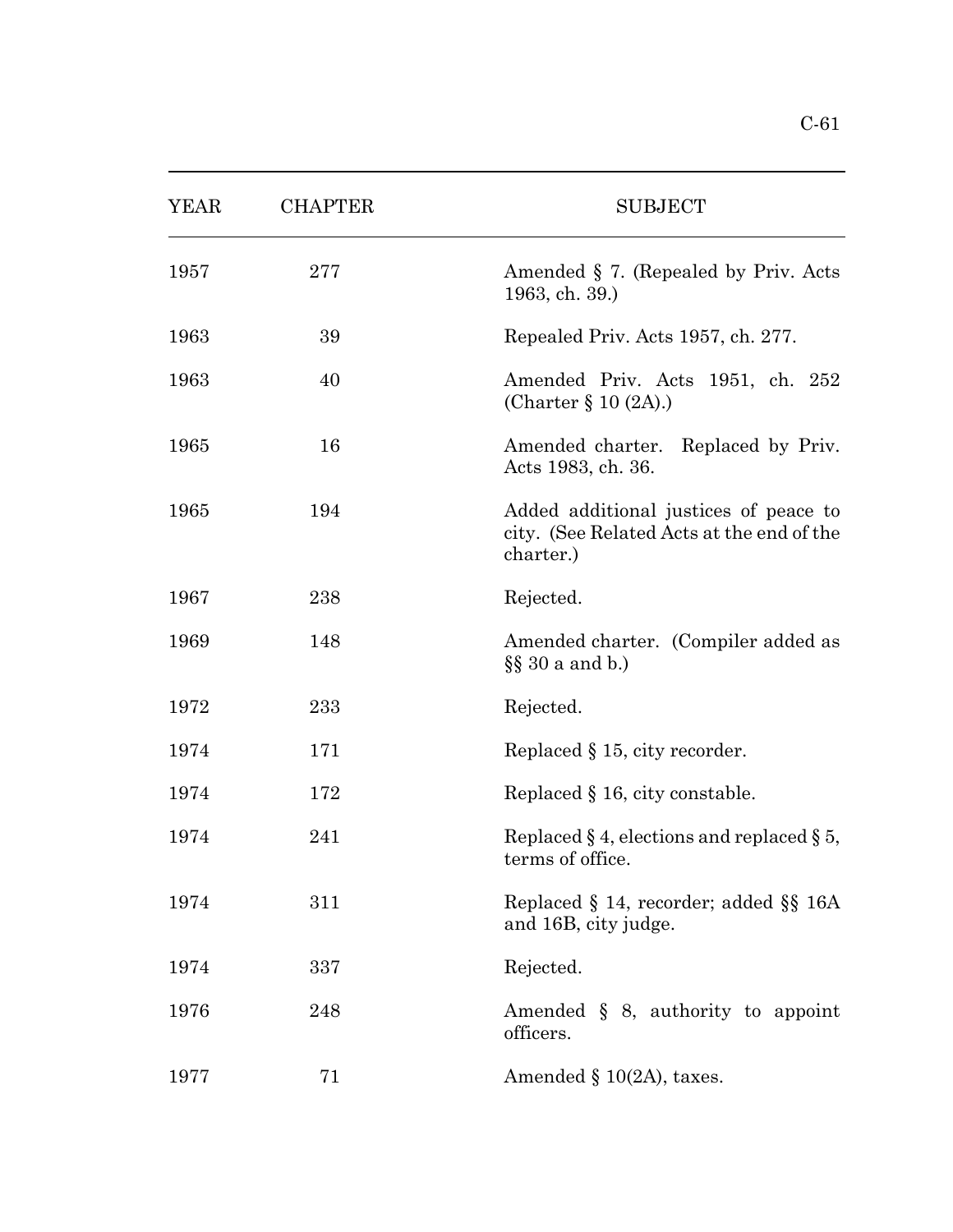| <b>YEAR</b> | <b>CHAPTER</b> | <b>SUBJECT</b>                                                                |
|-------------|----------------|-------------------------------------------------------------------------------|
| 1978        | 233            | Amended $\S$ 16(B), city judge.                                               |
| 1979        | 59             | Amended § 10 by adding subsection<br>$(17)$ , taxes and § 5, terms of office. |
| 1979        | 135            | Amended $\S$ 8, authority to appoint<br>officers.                             |
| 1981        | 70             | Amended § 16A, city judge.                                                    |
| 1982        | 350            | Amended Priv. Acts 1965, ch. 16.<br>(Repealed by Priv. Acts 1983, ch. 36.)    |
| 1982        | 353            | Rejected.                                                                     |
| 1983        | 8              | Replaced $\S 4$ , elections, and $\S 5$ , terms of<br>office.                 |
| 1983        | 16             | Amended $\S$ 10(17), taxes. (Repealed<br>Priv. Acts 1931, ch. 707.)           |
| 1983        | 17             | Amended § 16B, city judge.                                                    |
| 1983        | 36             | Repealed Priv. Acts 1965, ch. 16 and<br>Priv. Acts 1982, ch. 350.             |
| 1983        | 39             | Amended $\S$ 8, authority to appoint<br>officers.                             |
| 1983        | 48             | Amended $\S$ 16A by adding (m), city<br>judge.                                |
| 1983        | 81             | Amended $\S$ 16A by adding (n), city<br>judge.                                |
| 1983        | 86             | Amended $\S$ 16A by replacing (j), city<br>judge.                             |